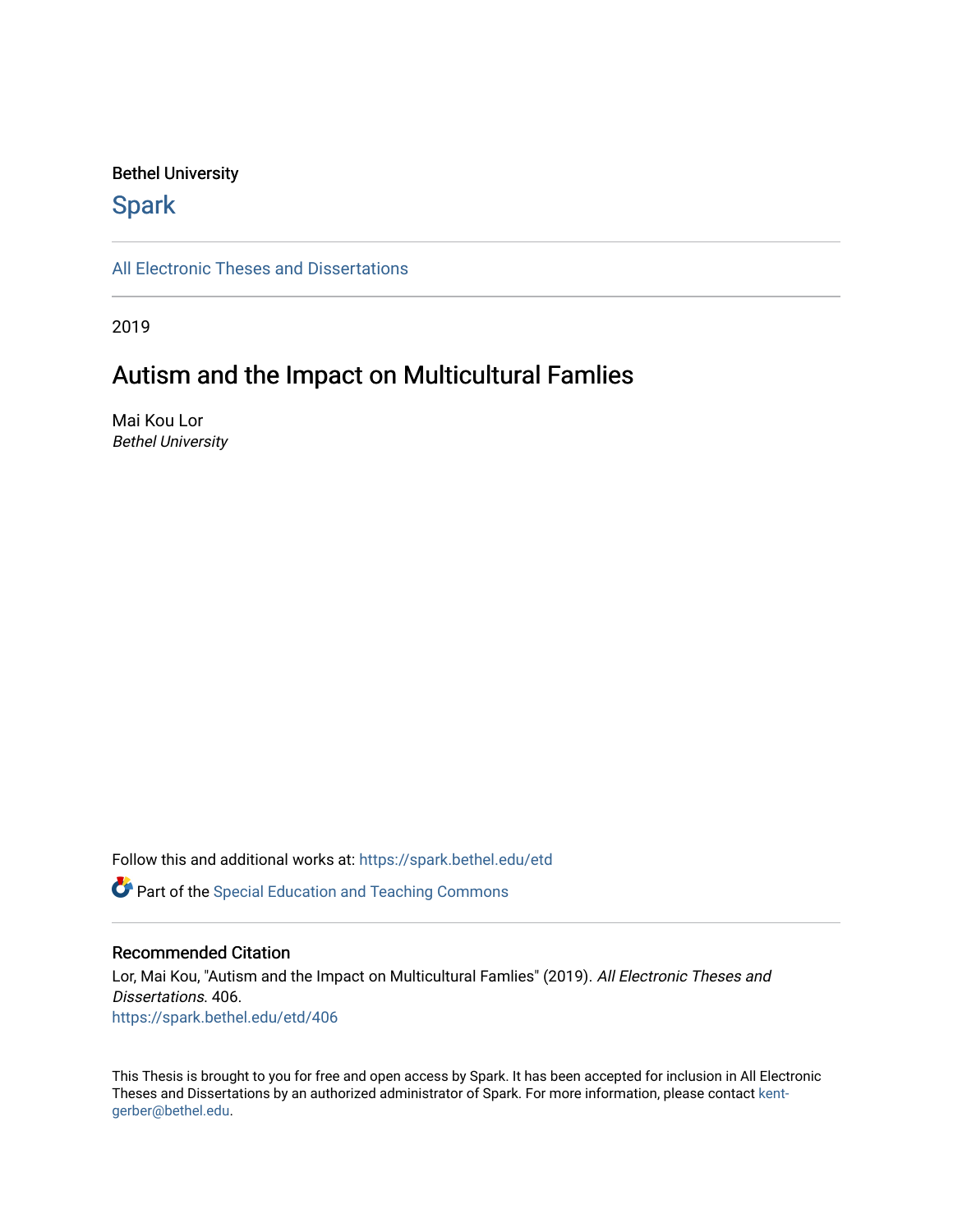## AUTISM AND THE IMPACT ON MULTICULTURAL FAMLIES

# A MASTER'S THESIS

## SUBMITTED TO THE FACULTY

# OF BETHEL UNIVERSITY

BY

MAI KOU LOR

INPARTIAL FULFILMENT OF THE REQUIREMENTS

FOR THE DEGREE OF

MASTER'S OF ARTS

MAY 2019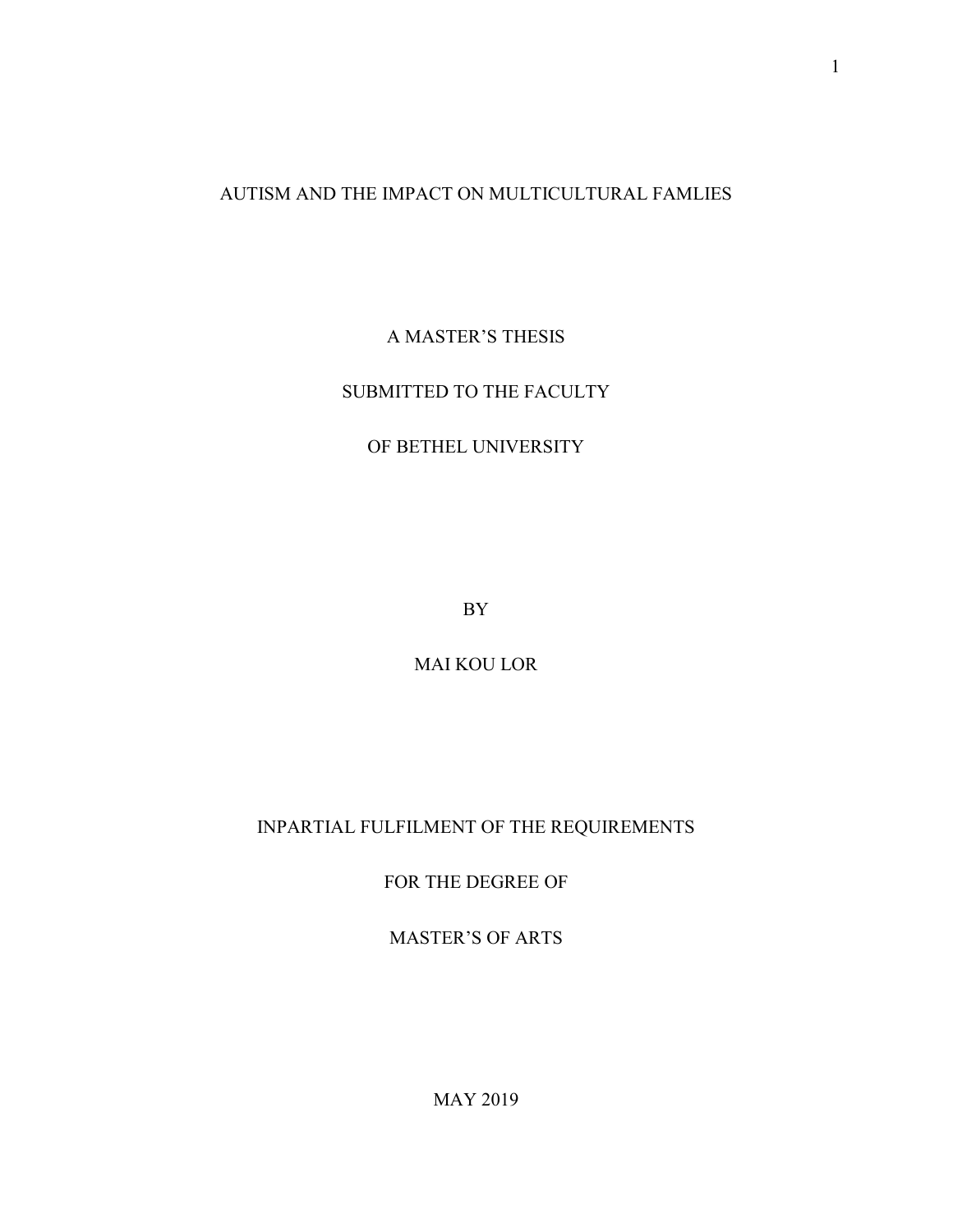BETHEL UNVERSITY

AUTISM AND THE IMPACT ON MULTICULTURAL FAMLIES

MAI KOU LOR

MAY 2019

APPROVED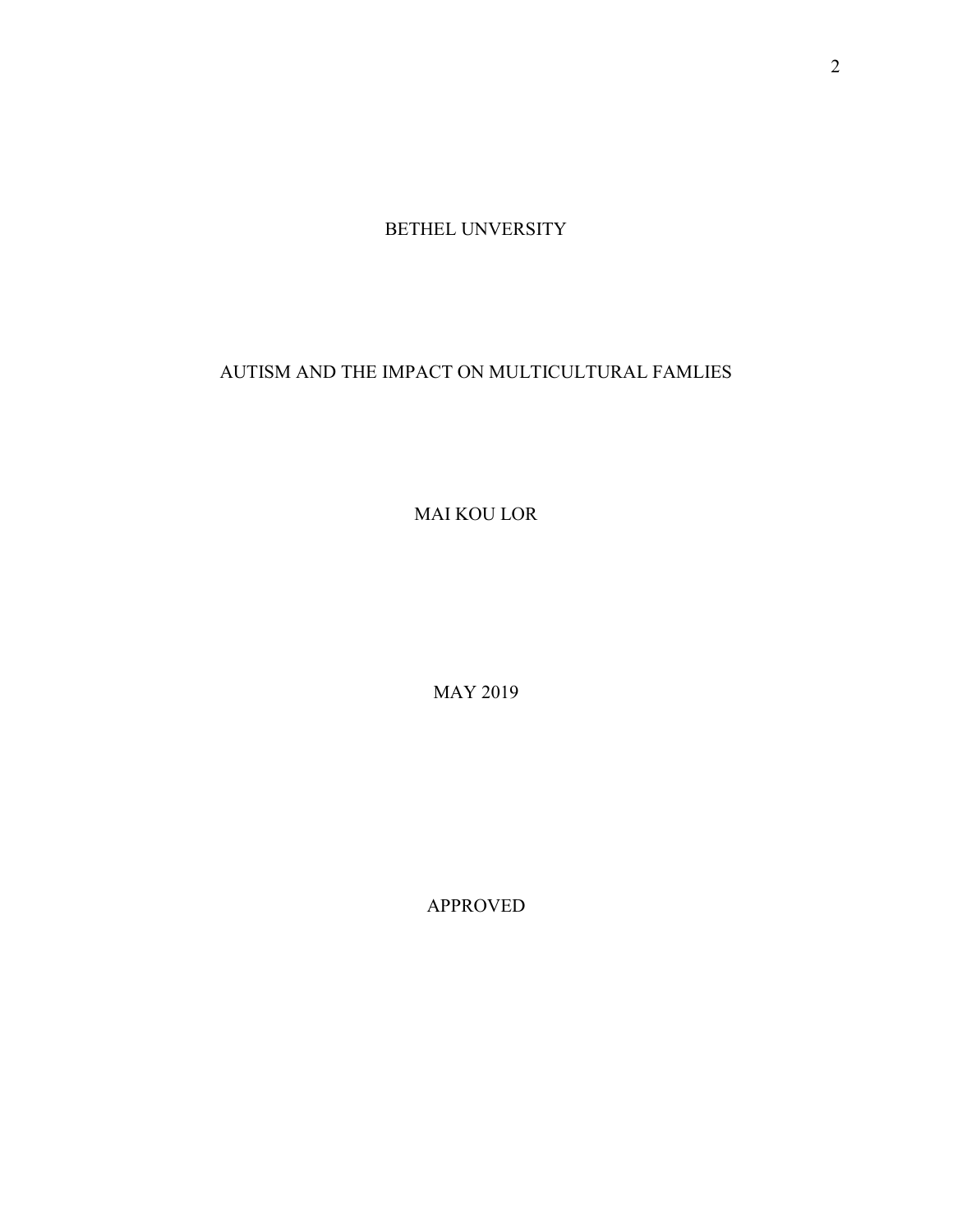# **TABLE OF CONTENT**

| <b>Literature Review</b> |    |
|--------------------------|----|
|                          |    |
|                          |    |
|                          |    |
|                          |    |
|                          |    |
|                          |    |
|                          |    |
|                          |    |
|                          |    |
|                          |    |
|                          | 59 |
|                          | 59 |
|                          |    |
|                          |    |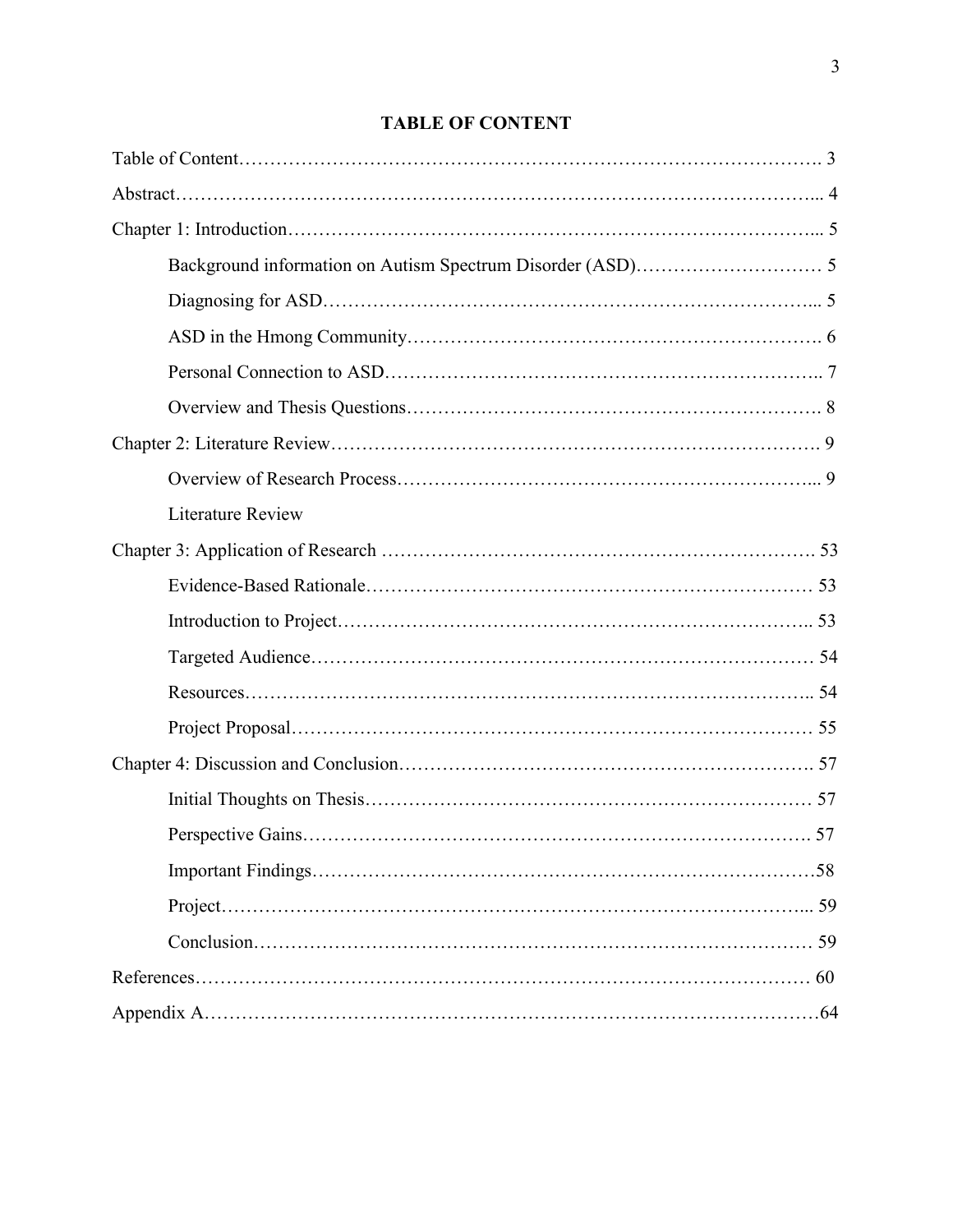## **ABSTRACT**

This study examined the impact of autism spectrum disorder (ASD) with parents from different cultures all over the world. The literature review focused on ways negative and positive outcomes impacted parents and caregivers raising children with autism. The results showed that even though parents and caregivers experienced high stress levels and difficult times, they gained a better perspectives and coping skills when learning to accept the autism disability. Studying information from other cultures and autism provides greater understanding about how autism impacts the Hmong community, when parents are raising a child with autism.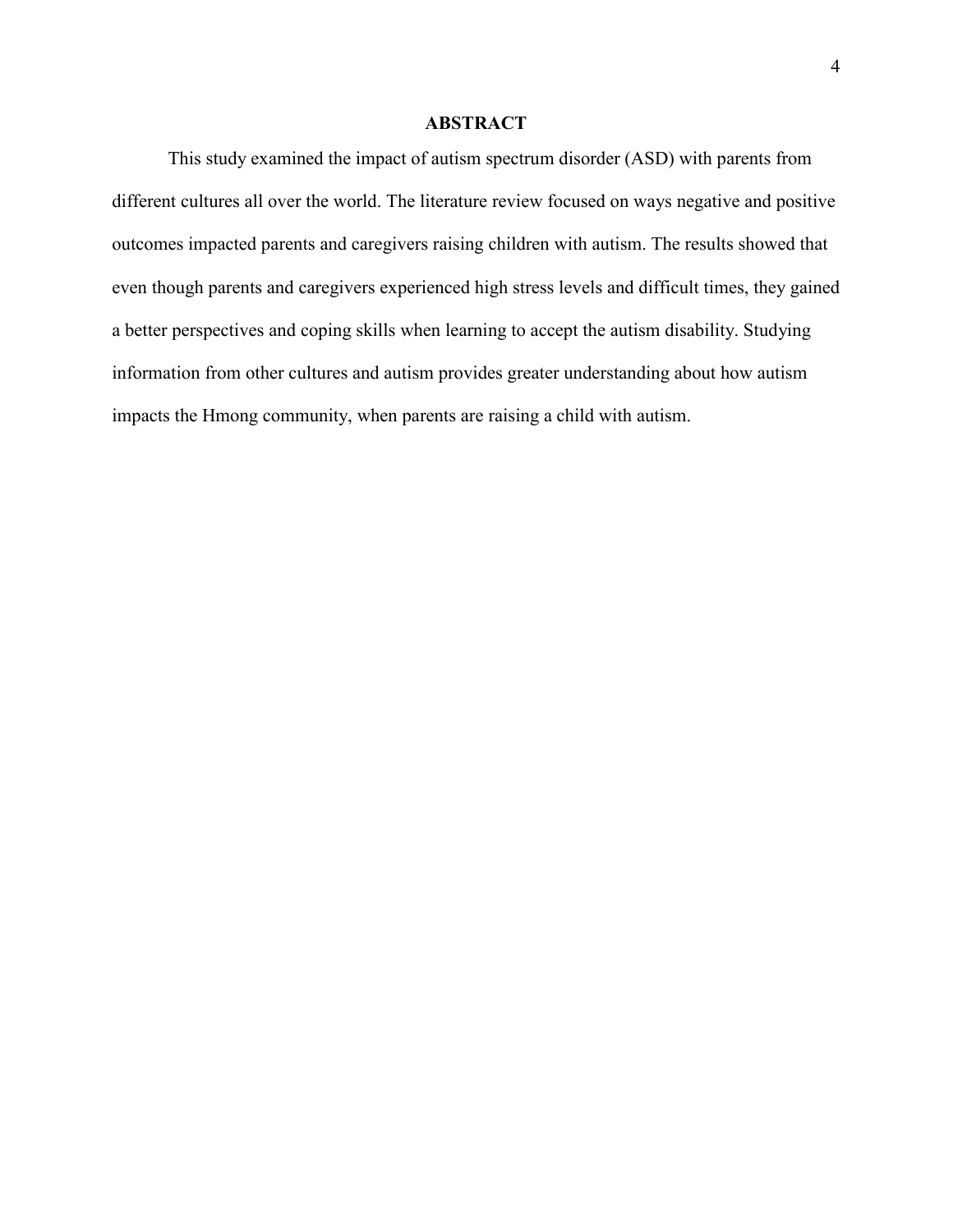#### **Chapter 1: Introduction**

Autism Spectrum Disorder (ASD) is a developmental disability. It has a broad range of conditions, which causes challenges in social, behavior and communication skills. Those who are diagnosed with ASD look no different from those who do not have ASD. The way that one communicates, interacts and behaves is different from others. ASD falls on a spectrum that ranges from individuals who are non-verbal and extremely challenged to very gifted people, such as Mozart, Einstein and Steve Jobs (Centers for Disease Control and Prevention, 2019).

ASD people show signs of challenges in communication, and social interactions with others. They can have a hard time understanding how and why others think the way they do or maybe unable to express how they feel. When it comes to learning, each person with ASD has his or her own strengths and areas of need. Some may have difficulties paying attention, working with others, or feel distress with changes in their routine (Centers for Disease Control and Prevention, 2019).

There is no test when it comes to diagnosing a person for ASD. Many medical professionals rely on observations of a child's behavior and development. Within 18 months, ASD can be identified and by age two, the ASD diagnosis can be confirmed (Centers for Disease Control and Prevention, 2019). Currently there is no cure for ASD, but there are interventions to improve a child's development and behavior. Many factors indicate that a child may have ASD. According to the Centers for Disease Control and Prevention, scientists believe that genes are one of the major factors that can cause a person to have ASD and children whose siblings are diagnosed with ASD are more prone to having ASD as well. Drugs taken during pregnancy can cause ASD and children whose parents are old may be more likely to have ASD (Centers for Disease Control and Prevention, 2019).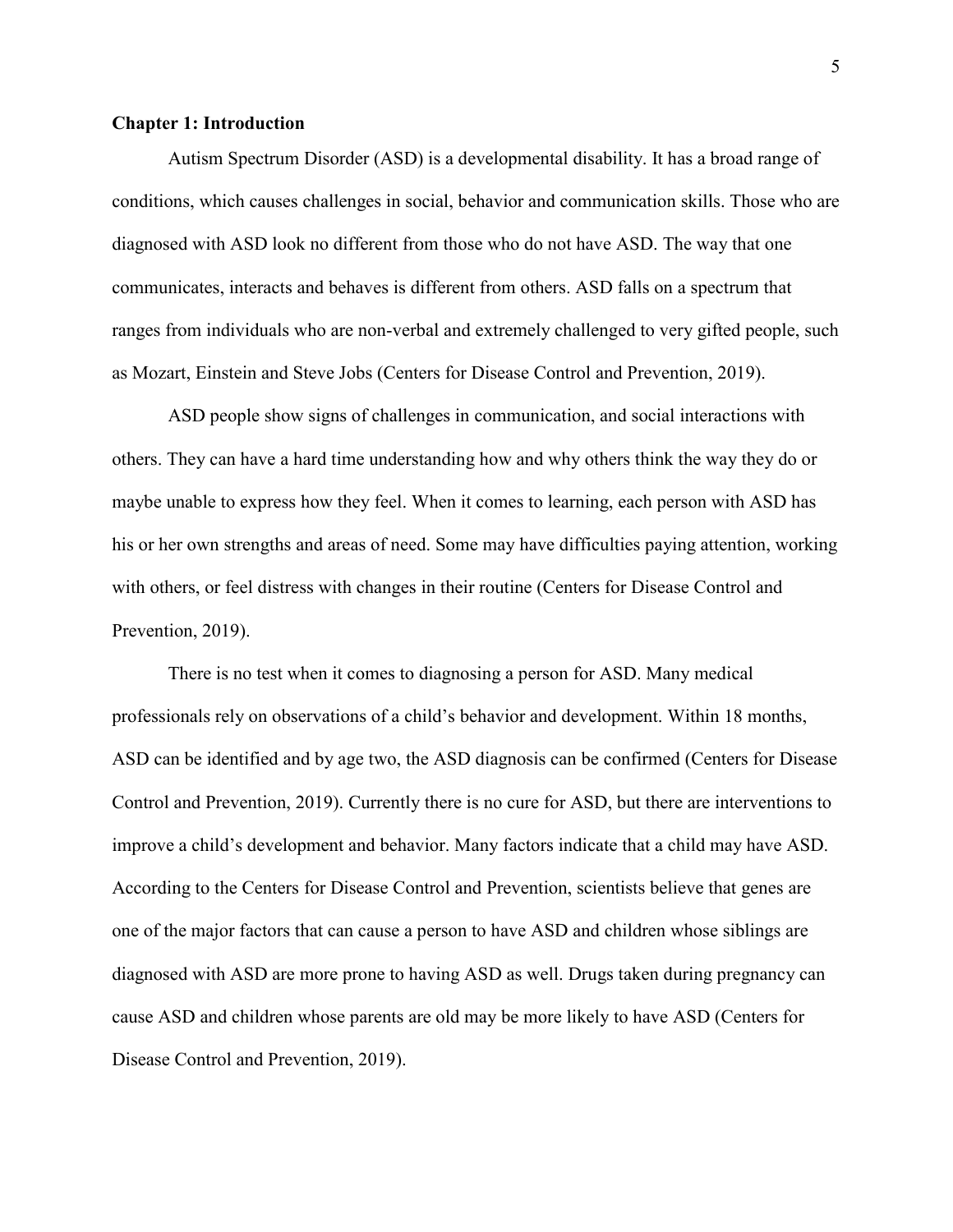Autism is one of the disabilities that is fairly new to the Hmong community. As Autism continues to grow among all children, it is also growing within the Hmong community and other multicultural ethnic groups in the United States such as Mandarin-speaking immigrants (Wang and Casillas, p. 594). In the Hmong language, there are no words that can translate the word autism, nor are there Hmong words that can be translated and interpreted to exactly represent what the English term for most of the professional and medical terms. As a result, parents are having a hard time understanding these concepts and terms. In the Hmong Community, there are traditional parents and parents who are acculturated and assimilated to the Western culture. Parents who hold the traditional view, believe that ASD has something to do with their child's spirit. Traditional parents tend to perceive their ASD child negatively and communicate to others that their child is "stupid" or "not smart." In reality, their child has a developmental learning disability. The language barrier between the Hmong language and the English language could be another reason for negative thinking about ASD. Families who are more assimilated and acculturated with the western culture have a better understanding of autism. They also understand how a disability can affect the way their child behaves, communicates and learn. There are many factors in the Hmong culture that can play into understanding disabilities whether it is a Learning Disability or a more severe disability such as ASD or Down syndrome. Other factors include traditional values, traditional practices, and family factors.

Four years ago, I was given an opportunity to work as a paraprofessional at a Hmong charter school. Little did I know that I was going to be working as a special education paraprofessional. My knowledge of special education was limited and my experience with special education was very limited as well. During my first year as a special education paraprofessional, I worked with a second grade student whose disability was Autism. At that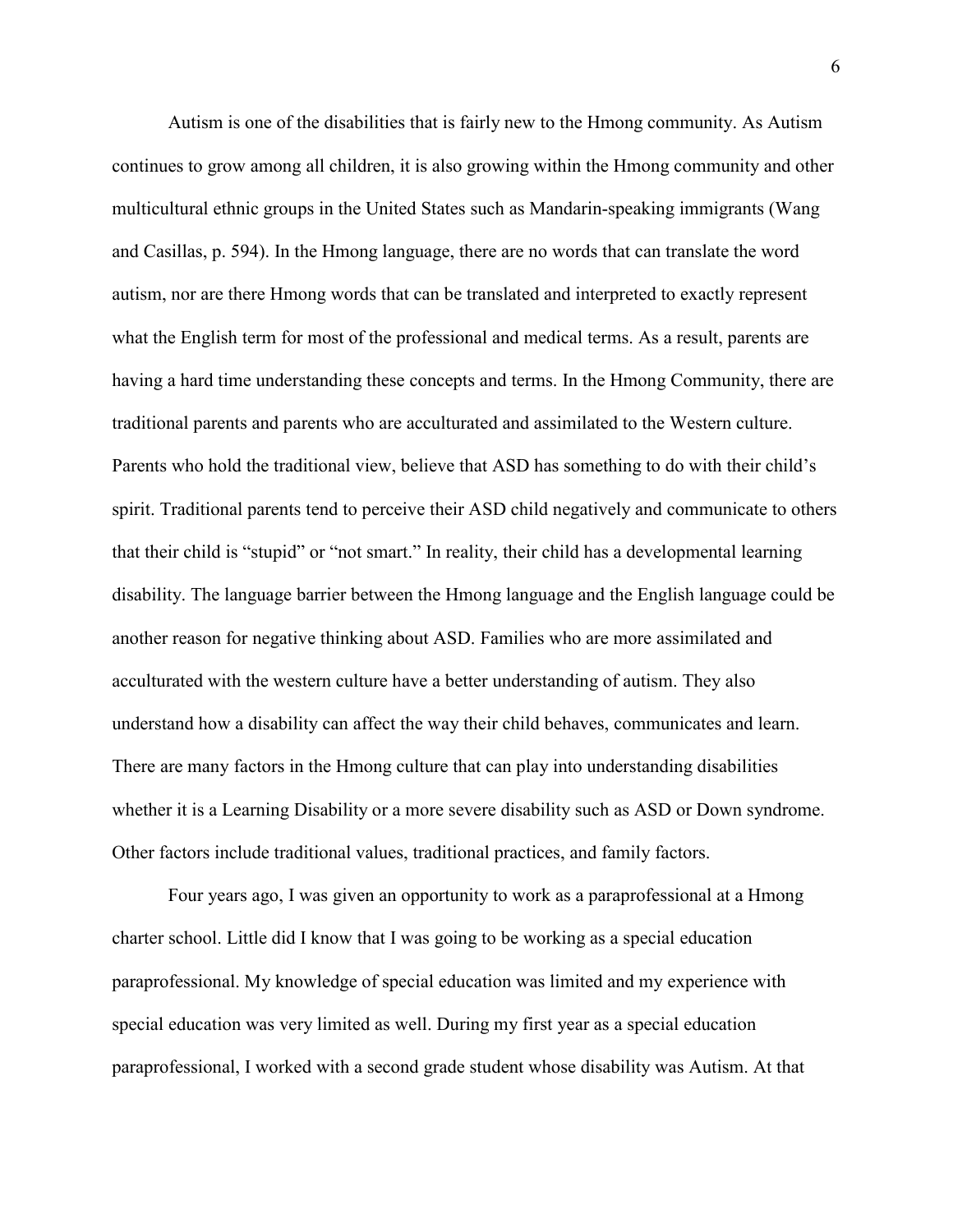time, I did not know much about Autism, and as I continued to work with the student and with my other colleagues, I became more knowledgeable about the disability. Working with this student with ASD for a year, I became interested in their learning and their social skills. I learned about the struggles and challenges that students had with their social skills and how they were unable to express their thoughts, feelings, or ideas.

During my four years working with the school, I have worked with at least five different students who were diagnosed with ASD. Some I worked with as a special education paraprofessional and some I worked with as a special education teacher. All of them fell on different parts of the spectrum and were in different grade levels. In elementary school, students with autism required more support as they learned how to communicate and behave. The older students needed support with their communication and strategies for how to deal with stress.

As a special education teacher, I have worked with parents and listened to their stories and concerns in regards to their child. I wanted to know more about how Autism impacted them and how they supported their child at home with learning and communication skills. When I had meetings with parents whose children had ASD, they always asked the special education team questions such as "why is my child dumb?"; "why is my child not learning at the same pace as other students in their grade level?"; or "I know my child is stupid, but please help support them in their classes." When I hear comments like these, it worries me that there are not enough resources or information to provide to our Hmong families with what Autism is and how they can support their child at home. As parents tell me about their child, I can hear the level of stress in their voices. I may not know the reasons behind it, but it is something that I would like to know more. What is it that stresses Hmong parents?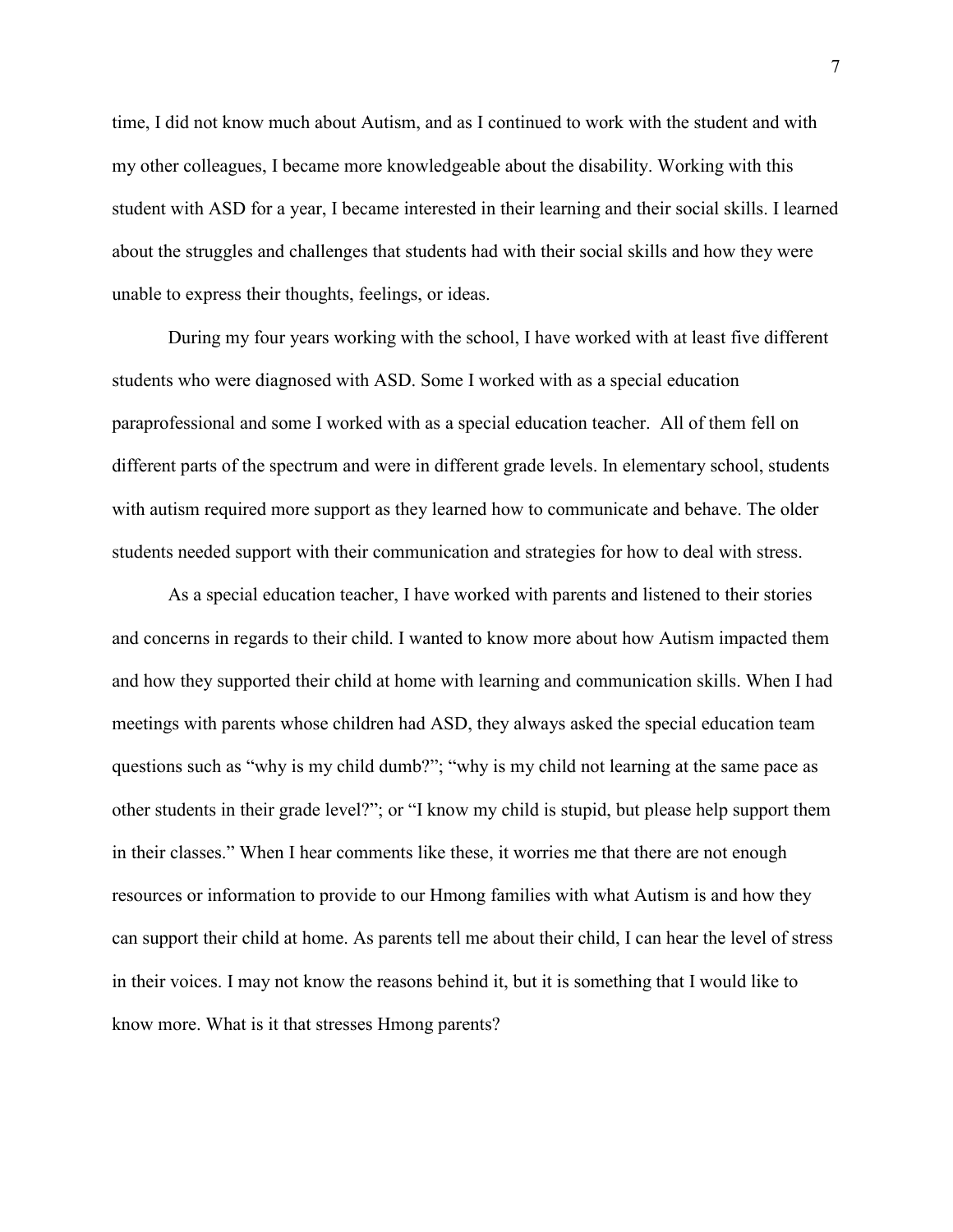I would like to learn more about what parents are doing to support their child or how ASD impacts them and their families. I am also interested in learning about other multicultural families and how autism has affected them and how having a child with ASD differs from culture to culture.

This study will explore how autism impacts parents from different cultures. The paper will also consider the different stress factors that impact parents and what are the negative and positive effects on the parents and other caregivers when they live with a child who has ASD. The literature review focuses more on the different Asian communities around the world as the Hmong community has similar beliefs and values. Due to autism being fairly new, after exploring the different cultures, the next step is to provide more information about autism spectrum disorder to the Hmong community. It is also important to provide information about how autism can have a positive impact and to let parents in the Hmong community know that there are parents from different cultural backgrounds who may be sharing the same experience as them.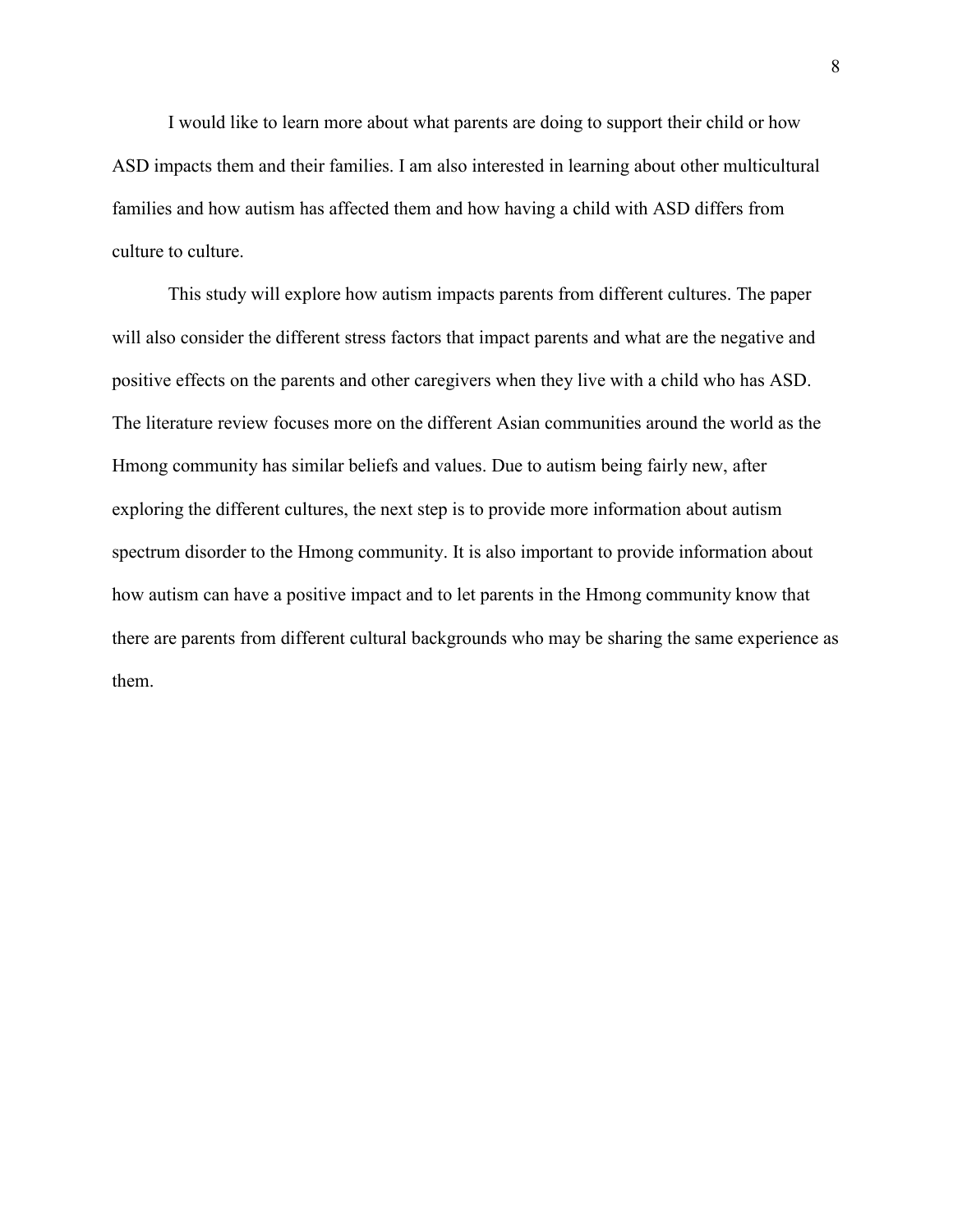#### **Chapter Two: Literature Review**

#### **Overview of Research Process**

Academic Peer-Reviewed journal articles were used for this literature review. PsychoInfo was the database used to retrieve the articles. The key words used to search for the articles included "autism," "culture," "multicultural," and "stress." The structure of this chapter is to review the journal articles on how autism impact parents from different cultures around the world. It is also to focus on the stress levels, and along with negative and positive impact on the parents and other caregivers raising a child with autism. The information had reoccurring themes of parents having negative impacts and that stress levels were high when raising a child with autism. When it came to having a positive impact, there were themes of parents reaching out to other parents who were also raising child with autism, being more patient and having a better understanding of what autism was. Providing information and research to the Hmong community will support Hmong parents in gaining a better understand of autism and know that autism is a disability in many cultures that is still new.

Jegatheesan, Miller, and Fowler (2010) examined interviews of Asian Muslim parents about their beliefs about the Autism Spectrum Disorder (ASD). The study focused on how parents made sense of their child's disability especially related to practices within their homes. The research questions by Miller et al. (2010) were are as follows: How did South Asian Muslim immigrant parents make sense, within their cultural meaning systems, of the experience of having a child with autism? Specifically, what were their beliefs about autism? And what were their childrearing goals? (Jegatheesan et al., 2010).

The study included three multicultural families: Muslim families from Southeast Asia who live in a Midwestern city in the United States. The ages of the children with ASD in the three families ranged from two to eight years and were immigrants from an Asian country. Two or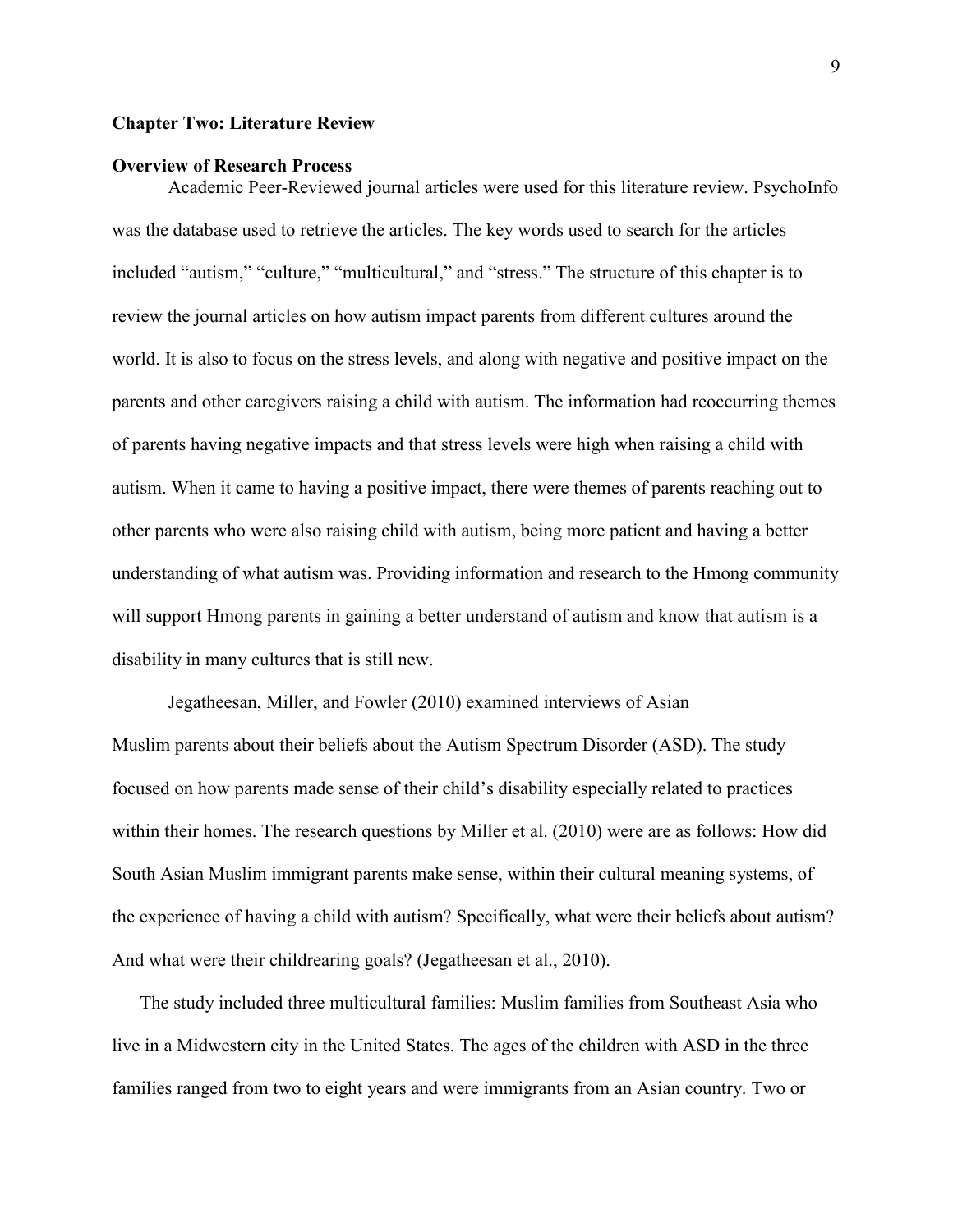more languages were spoken in the homes. The socioeconomic status ranged from low to middle and the families had lived in the United States between 10-15 years (Jegatheesan et al., 2010).

Jegatheesan et al., (2010) conducted a qualitative study. They collected data by following the participants in their homes and in the community for over 700 hours over 17 months. Researchers observed and interviewed the participants (Jegatheesan et al., 2010).

An ethnographer (a person who goes and lives with the family) interviewed participants. Mothers and fathers were interviewed separately and interviewed differently. Mothers were interviewed face-to-face in their homes, grocery stores, or at the park. Mothers participated in at least eight interviews averaging 15 hours per mother. A small recording device was used during interview during transit (p. 100). Fathers participated in phone interviews due to religious beliefs between from men and women. Interviews from the fathers were to gain insight about his perspective of autism. The men were interviewed at least five times and average about eight hours per father interview (p. 100). Interview topics included beliefs about having children with Autism, how to parent a child with autism, religious practices, multilingualism, communicative behaviors, and experiences with speech therapists and other professionals (Jegatheesan et al., 2010).

Jegatheesan et al. (2010) analyzed the data by using transcripts reviewed by two native speakers of Hindi, Urdu, and Bangla. They reviewed the written and recorded transcripts. The parents then were asked to read selected parts of the transcript and completed the final check for the accuracy of what they said during the interviews. The authors read books prior to beginning the research to get a better understanding to the Muslim culture. Data was collected from different resources to point out any critical issues that needed to be checked against each other (Jegatheesan et al., 2010).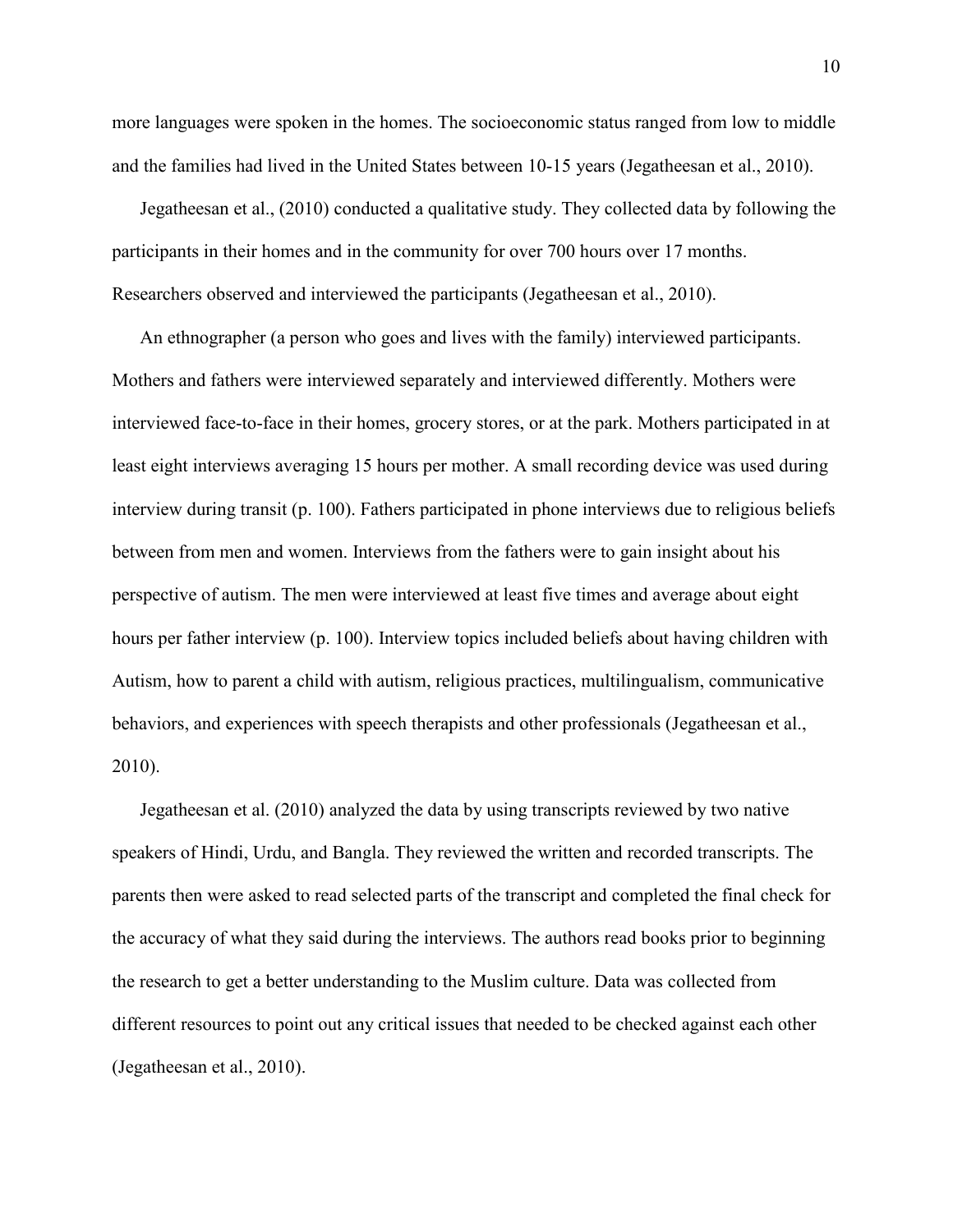The results from this study stated that religion was the primary factor related to raising a child with disability. The parents believed that their family was chosen to have "his special child" which was referred back to Allah. There were characteristics such as having a loving nature, being able to protect the child, and their fate connection to the child that Allah chose to allow them to nurture their sons who had Autism and that they were chosen because they were capable of making sure that they could provide this for their child. The families stated that they treat their child as a typical child. The parents referred back to their religious beliefs and Allah. Inclusion was very important as they continued to raise their child with autism (Jegatheesan et al., 2010).

The purpose for conducting this study was to enrich multicultural understanding of teachers and other professionals who work with children with autism. This study provided a different lens coming from the parents instead of professionals. Research must go beyond the generalization of people, religion, language and regions (p. 107). Building rapport between parents and professionals makes a big impact on families whether parents believe the professionals are able to help with questions and concerns that they may have about their child with autism. The rapport could determine how parents connect to the professionals and how they come to view disabilities. Professionals and educators should come to understand the different cultures and practices before providing support to families who do not have the same cultural linguistics and/or religious practice as the majority ethnicity (Jegatheesan et al., 2010).

Van Hees, Roeyers, and De Mol, (2018) studied information from students who were either seniors in high school or in their first year of college and their parents about transitioning to post-secondary education and how it impacted the parent-child relationship. The hypothesis of this research stated that the differences of how parents and students perceive the construction of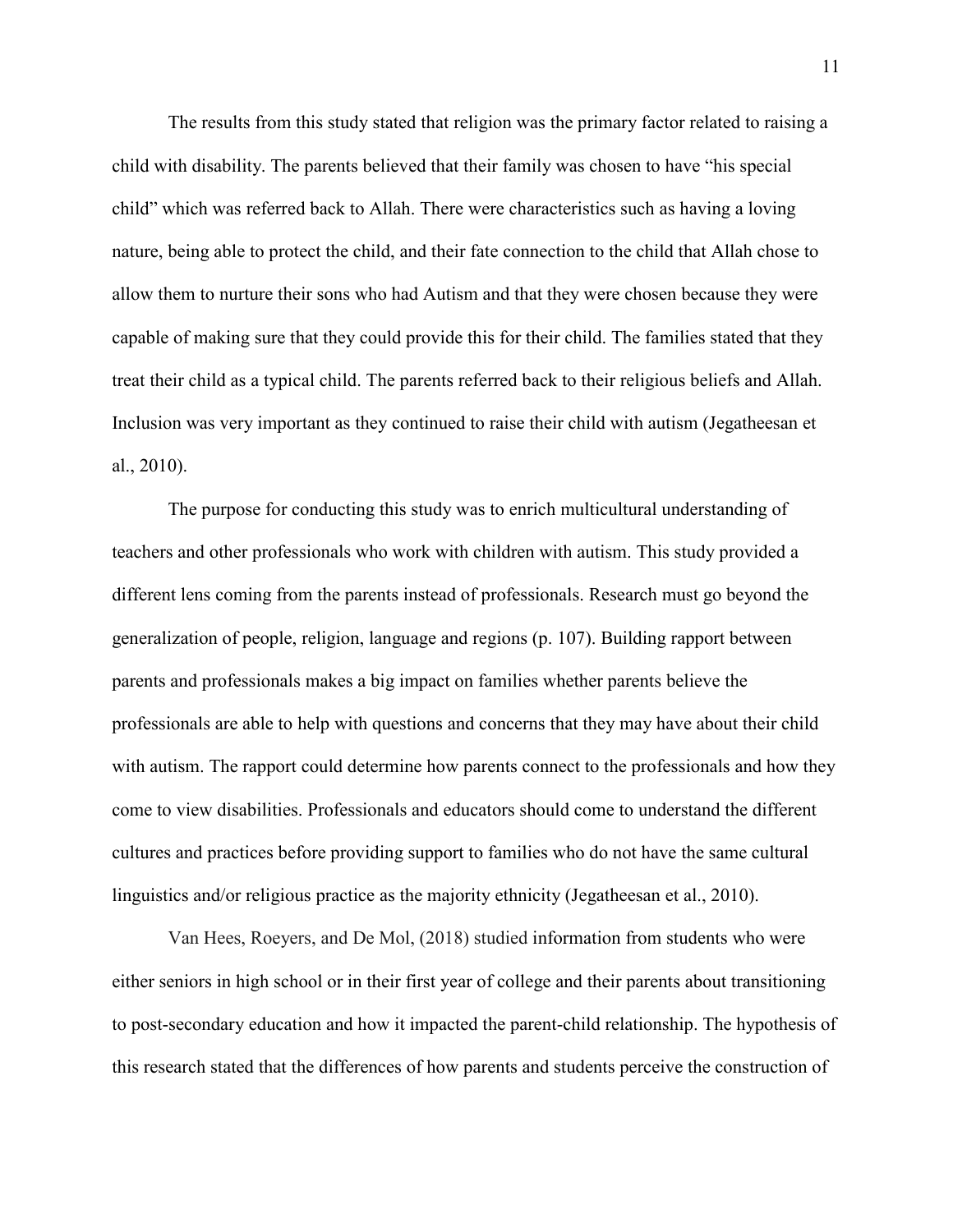adulthood, autonomy, disclosure of disability and support services impacted the parent-child relationships (Van Hees et al., 2018).

The study included 94 individual participants divided into 26 fathers, 34 mothers and 34 students. The 34 students included boys and nine girls and were either seniors in high school or in their first year in college. All subjects were diagnosed with fulfilled established DSM-IV-TR criteria for autistic disorder, Asperger's disorder, or PDD-NOS or DSM-5 criteria for ASD (Van Hees et al., 2018).

The researchers conducted a qualitative research. Data was based on interviews with parents and students. The interview guides were revised by two researchers, one in the field of ASD and the other in the field of family research. The researchers used probing questions that were open-ended. Participants were able to speak freely about their experiences and generate their own topics to talk about during the interview. The guides were used flexibly (Van Hees et al., 2018).

Data was analyzed individually and based on the Grounded Theory Approach (GTA) method and the dyadic interview analysis (DIA). Information from students included construction of adulthood, urge for autonomy acquisition, the reluctance for disclosure and formal support, complex tension in the parent-child relationship, stress, anxiety, and ambiguity and difficulties to redefine the parent-child relationship. Information from parents included: losing accustomed position, difficulties in handling their child's wish for autonomy, need for disclosure and extensive support services, complex tension in parent-child relationship, stress, anxiety, and ambiguity and difficulties to redefine parent-child relationship. DIA was analyzed by two researchers who compared, reflected and integrated the perspectives of both students with ASD and their parents. First an overarching analysis within each family unit was conducted to

12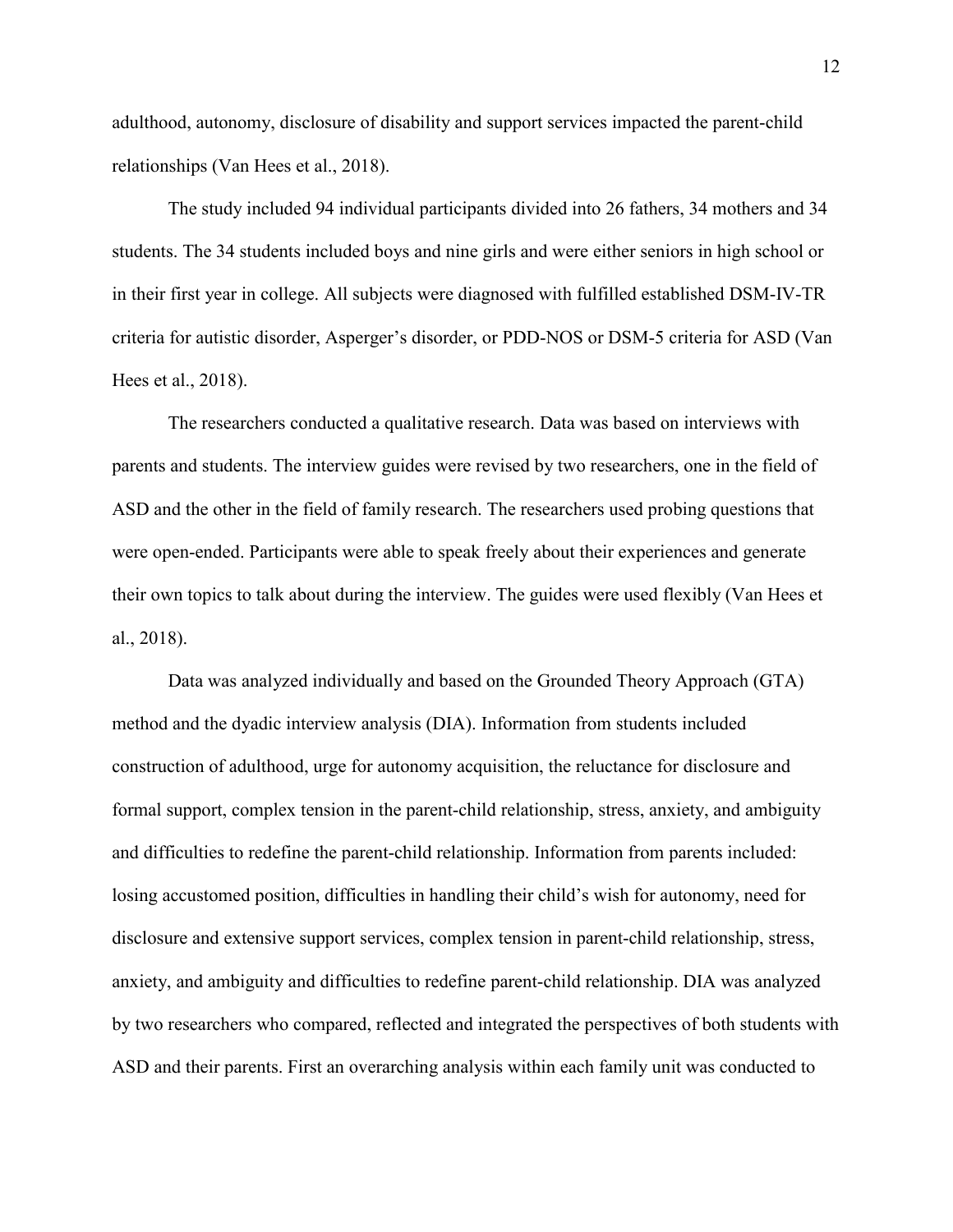construct potential new themes. The researchers then assessed how each participant addressed each theme. Next, the researchers analyzed data to look for convergences between the different families. Both allowed the construction of a conceptual framework that represented the family perspective on higher education transition (Van Hees et al., 2018).

Results from this study showed that students with ASD expended on a daily basis to suppress their autism behavior and tried to display "normal" behavior. Students did not state that they have ASD unless accommodations were needed. With parents, the results indicated they had low expectations for their child's autonomy and struggled to promote independence. They described themselves as overprotective and vigilant. Parents were more open to communicate about ASD and ask for support whereas students were more resistant. Students felt frustrated when it came to being recognized as a full person by their parents. Parents felt frustrated in allowing their child to discover new challenges and situations on their own (Van Hees et al., 2018).

The authors' conclusion showed first-person perspective of post-secondary transition between parents and students. There were differences regarding adulthood, autonomy and disclosure. The differences caused tension between the parent-child relationships (Van Hees et al., 2018).

Argumedes, Lanovaz, and Larivée (2018) examined how reduced frequency and severity of challenging behaviors and education affected the levels of parent stress (Argumedes et al., 2585). They hypothesized that reduced challenging behaviors were associated with reduced parenting stress. Also, family-centered support would have a larger reduction in parenting stress, compared to one-on-one parenting education (Argumedes et al., 2018).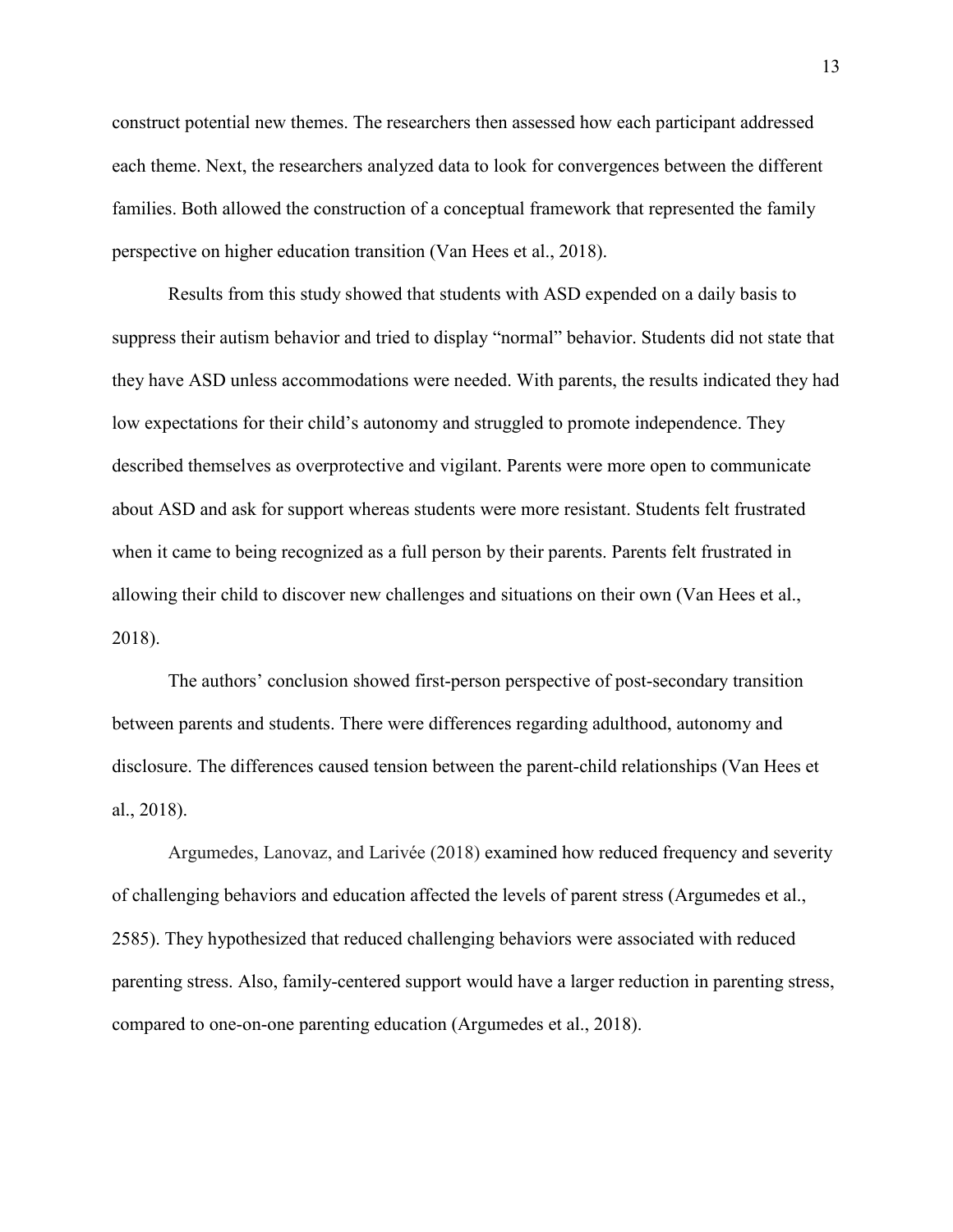Participants in this study included families who had a child with ASD who was less than 12 years old and presented a moderate or severe challenging behavior at home. The total number was 42 families (Argumedes et al., 2018).

The study used observations and questionnaires instrumentation. The first instrument that was used was the Socio-demographic Questionnaires asked parents were asked about their child and family structure. The rater who answered a 15-item inventory that described autistic characteristics or symptoms on a 7-point scale completed the Childhood Autism Rating Scale (CARS). If the item was not observed by the rater, the parents then commented on the symptoms. After the rating scale, the researchers went back to another questionnaire to evaluate the presence of challenging behaviors with developmental disorder noted by the parent or staff in the last two months. Parents were assessed the frequency (never, monthly, or hourly) and severity (mild, moderate, severe) of the challenging behaviors. Lastly, the Parenting Stress Index-3rd Edition (PSI) was used to evaluate how the parents rated their stress level on a 120 item questionnaire. Three topics were assessed: externalizing symptoms, relationship and attachment, and parent, caregiver, family mental health and function. These were assessed on a five-point scale (Argumedes et al., 2018).

In the pre-intervention assessment phase (Argumedes et al., 2018) used the sociodemographic questionnaire, CARS-2 and PSI. Families were chosen randomly for the three-hour brief one-on-one family education or the eight-week family-center support intervention. CARS-2 utilized direct observation. The parents were asked questions when items were not observable. The PSI was completed after eight weeks and after another three months. All procedures were conducted in the family's home (Argumedes et al., 2018).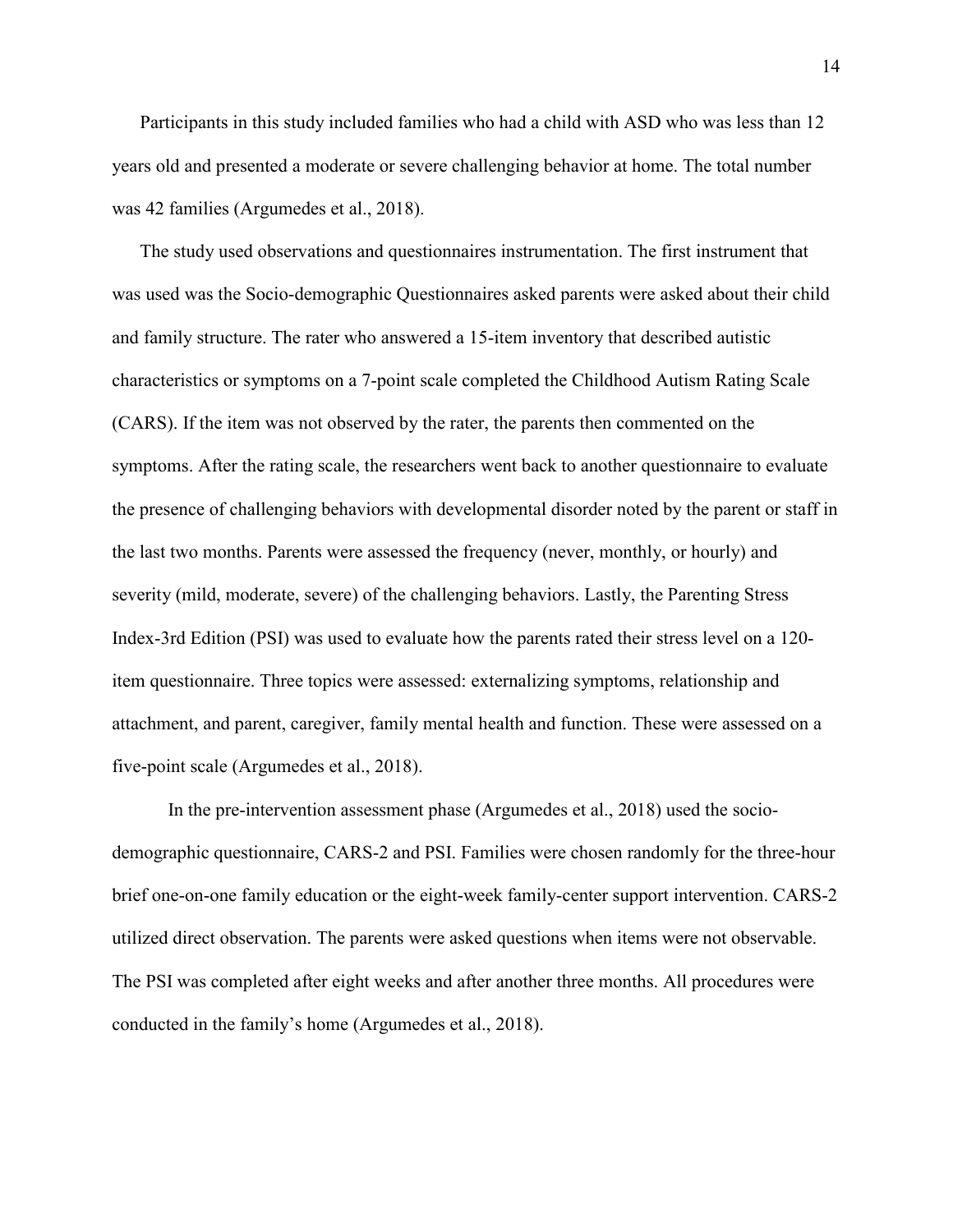The results from this study showed that parenting stress levels decreased following the interventions. When stress levels of parents were increased, the behaviors of the child increased as well. The reduction of parent's stress levels decreased dramatically with the family-center intervention (Argumedes et al., 2018).

The authors concluded that the hypothesis was correct. The severity of the parenting stress levels increased with the severity of the child's challenging behaviors. The one-on-one and the family-centered interventions reduced the stress level of parents, but the family-centered had a larger stress reduction. Another indication that lower stress levels resulted when parents learned to better manage their child's behavior (Argumedes et al., 2018).

 The study done by Williams, Hartmann, Paulson, Raffaele, and Urbano, (2016) compared caregivers from two different cultures: African Americans and Euro-American caregivers. The African American culture was further classified them into two groups, a high acculturation group and a low acculturation group. The stress levels and coping levels in each group were considered related to providing care to children who were diagnosed with Autism Spectrum Disorder (ASD) (Williams et al., 2016).

There were two hypotheses that the researchers had for this study. First, that caregivers who were Euro-Americans would show higher levels of stress than both of the African American groups. The second hypothesis was that the low acculturation African American group would be the most proactive when it came to coping whether using coping skills, or engaging or disengaging in the coping skills. The researchers also noted that the low acculturation group used spirituality to cope with stress of raising a child with ASD (Williams et al., 2016).

The participants were primary caregivers to a child under 18 who was diagnosed with ASD. There were a total of 103 participants: 50.5% Euro-Americans and 49.5% African Americans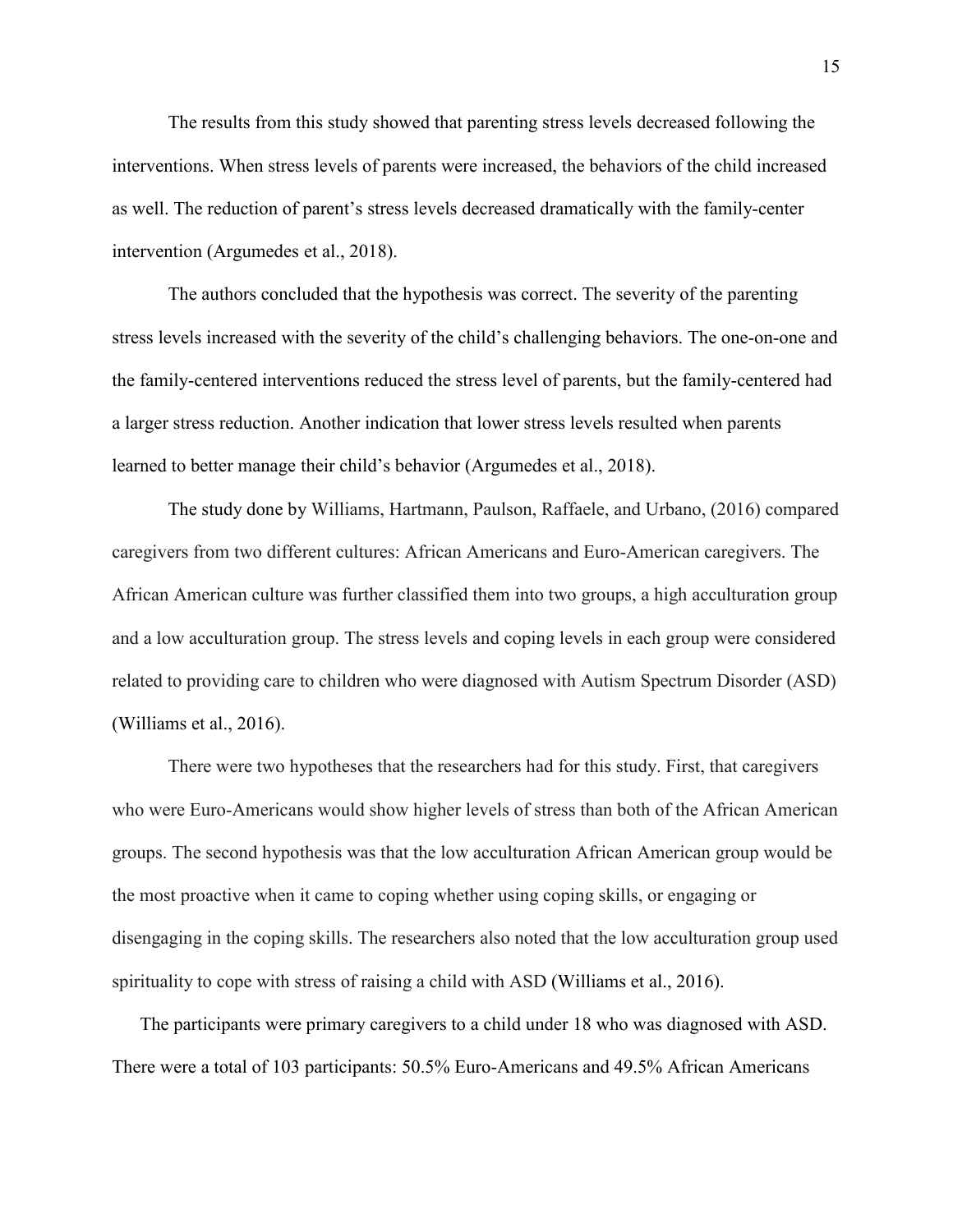which made a total 52 Euro-American families and 51 African American families. The African Americans group was further classified to either high acculturation and low acculturation groups (Williams et al., 2016).

A qualitative method was used for this study that included many instruments to collect data. The first was the Demographic questionnaire. They adopted the questionnaire from the Parental Perception of the Development of Autism (2009). The next instrument was a rating scale that measured the symptoms and behaviors associated with ASD in children from ages two to 18. The third was focused on the parental stress. This instrument measured stress in regards to caring for a child from one to 12 years. Parents chose the best answer from the five options. Questions were based on the Autism Parenting Stress Index (PCI). The Coping Strategies Inventory measured different coping strategies used when parents were stressed. This next instrument measured coping behaviors based on spirituality and identifying if these were helpful. Finally, the last instrument used was assessing acculturation within the African American culture. This instrument assessed participants' beliefs, practices, preferences, interracial attitude, health beliefs, values and traditions. Data was collected via online surveys and interviews (Williams et al., 2016).

The data was analyzed using a hierarchical Discriminant Function Analysis (DFA). This method determined the profiles and response patterns from the different groups. The DFA focused on five predictors due to the different education levels within the three groups (Williams et al., 2016).

Results concluded that the low acculturation African American group experienced more stress and used more coping strategies than the high acculturated African American group and Euro-American group. Results did not support one of the hypothesis which stated that the Euro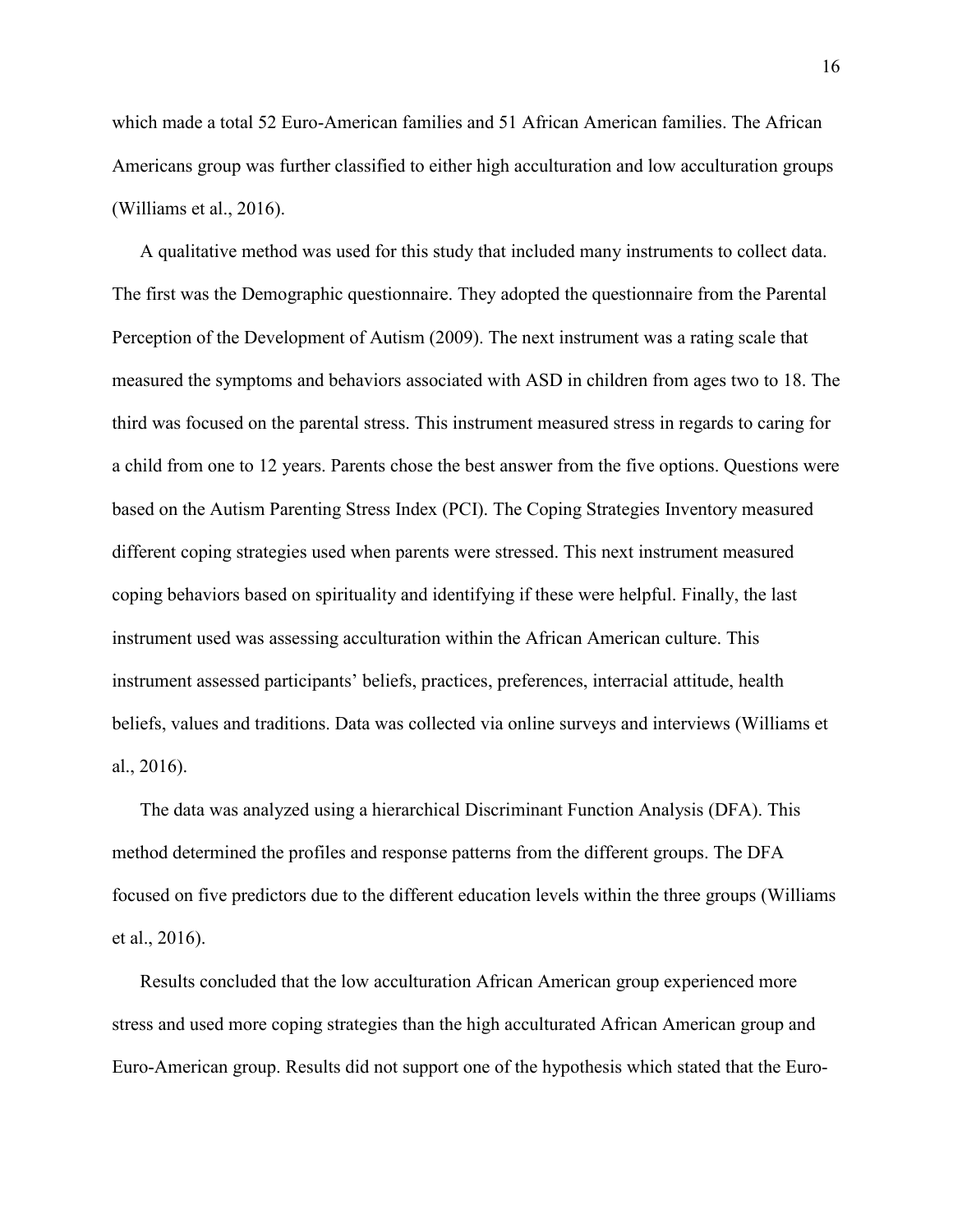Americans would have higher stress levels. It showed that the Euro-Americans had lower stress levels than both the African American groups. All three groups scored high in proactive coping, meaning that they used planning and forwards thinking when it came to parenting their child with ASD. The results of spiritualty with coping supported the hypothesis that the lower acculturated African American group engaged in spirituality for coping strategies. The difference between the low acculturated group and the high acculturated group was the use of spirituality when it came to coping skills (Williams et al., 2016).

 Williams et al. (2016) concluded the study did not support Euro-American having more stress. It was opposite in that the lower acculturated African American group had higher stress level out of the three groups. Their second hypothesis was supported stating that the lower acculturated African American group had proactive coping strategies and also engaged used spirituality (Williams et al., 2016).

Waizbard-Bartov, Yehonatan-Schori, and Golan, O. (2018) examined the personal growth of parent raising a child with autism. Many studies focused on the stress and difficulties that come with providing care for their children. The purpose of this study was to explore the growth of Israeli parents to children of ASD. This study focuses on the positive growth and not the negative effects that may come with parenting child with ASD. The research questions in this study included: how do the growth experiences of parents to children with ASD fit in the Tedeschi and Calhoun's crisis-related growth model? What additional themes not covered by the crisis-related growth model emerges from the experiences of parents? Lastly, how do the themes emerging from the experiences of parents in a Western culture differ from those of parents from mainland China? (Waizbard-Bartov et al., 2018).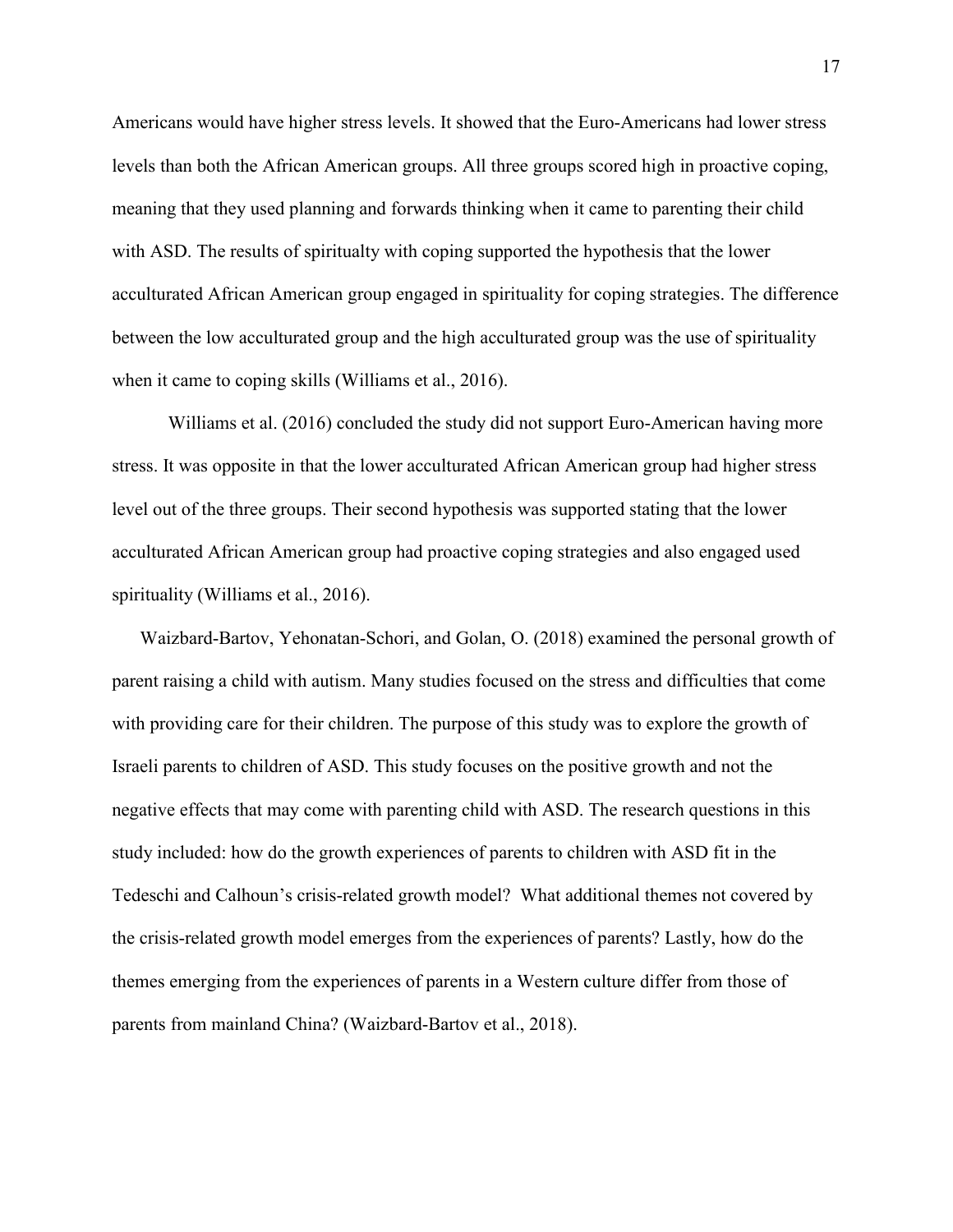In this study, participants included 14 mothers and five fathers of Israeli children, adolescents, and young adults with ASD. Participants were selected through advertising and parents volunteered to participant in this study. The parents confirmed their child's clinical diagnosis of ASD. Parents of this study were from middle to high socio-economic status. Out of the parents 16 parents had boys with ASD and one had a girl with ASD (Waizbard-Bartov et al., 2018).

Waizbard-Bartov et al. (2018) used a semi-structure interview. This helped parents reflect about their parental experiences. Questions were based on the Tedeschi and Calhoun's crisisrelated growth model. This model assessed how a person has personally grown following a significant crisis (Waizbard-Bartov et al., 2018). The first part of the interview focused on questions that required less guidance and less specific questions that allow parents to speak freely. The second part of the interview focused on addressing themes related to positive growth feelings (Waizbard-Bartov et al., 2018). The interviews were recorded and then transcribed. The interviews lasted about an hour to two and a half hours. After transcribing the interview, parents were asked to approve the data and were given the chance to change anything that was translated incorrectly (Waizbard-Bartov et al., 2018).

The data was analyzed using a categorical content analysis to transcribe the interview. Next a phenomenological approach examined meaning of the different points of view from the interviews. A ground-based theory analyzed the participant's narratives. Two coders analyzed the data. When there was a difference in coding data, a third coder was called to make a decision. After analysis, the data was then compared to the Tedeschi and Calhoun's crisis-related growth model that compared both similarities and differences (Waizbard-Bartov et al., 2018).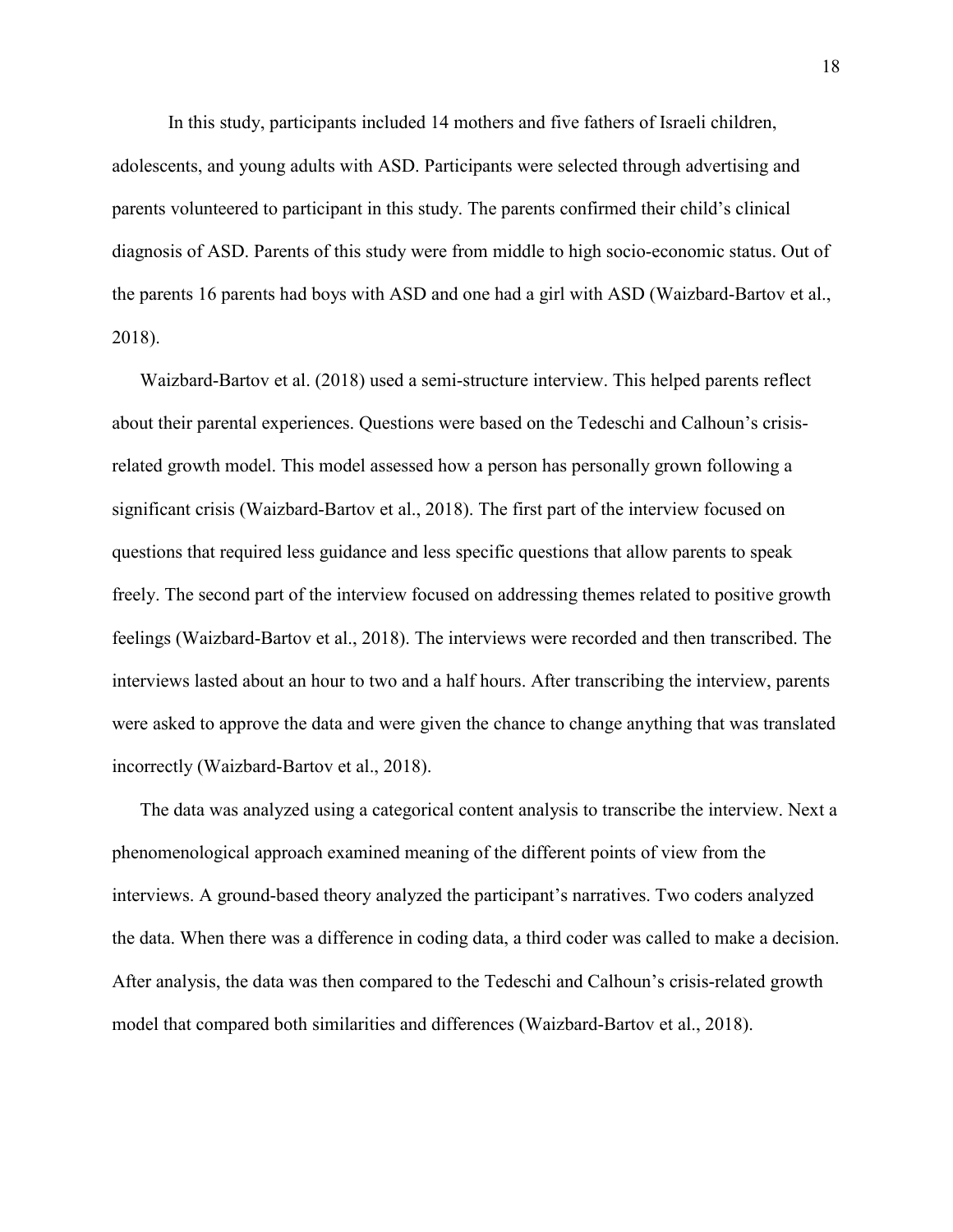Results showed that personal growth was common. Most parents reported personal growth experienced as a defining experience in their parenting. Five parents did not report any personal growth, but reported positive aspect of parenting. Most parents felt empowered and realized greater personal strengths. They gained emotional strength through difficult situations and some found inner power. New perspectives on life and new meaning was experienced by parents. Most parents also turned to spirituality to help them cope with the experiences that they experienced. Relationships between spouses were stronger and better and felt unity between the them. The unity of family helped with coping as well. The relationship between the parent and child was the most powerful bond (Waizbard-Bartov et al., 2018).

Tsang, Shek, Lam, Tang, and Cheng (2007) conducted a study on the program, Treatment and Education of Autistic and related Communication Handicapped Children (TEACCH) in Hong Kong, China (p. 390). The TEACCH program started at a university in North Carolina and focused on "integrating behavioral, developmental, psychoeducational, psycholinguistic, and ecological perspectives to support students to fit into society as an adult" (Tsang et al. 2007). Previous studies have documented improvement from students who have been part of the program. Tsang et al. (2007) attempted the TEACCH model with students in Hong Kong to evaluate the effectiveness of the program (Tsang et al. 2007).

 In this study, two groups were assessed. The first group was the experimental group, which had 18 students between the ages of three and five years with low intellectual skills than the control group. There were 17 boys and one girl. The other group, which was the controlled group also had 16 students between the ages of three and five. There were 12 boys and four girls. The students from both groups were diagnosed with Autism. The experimental group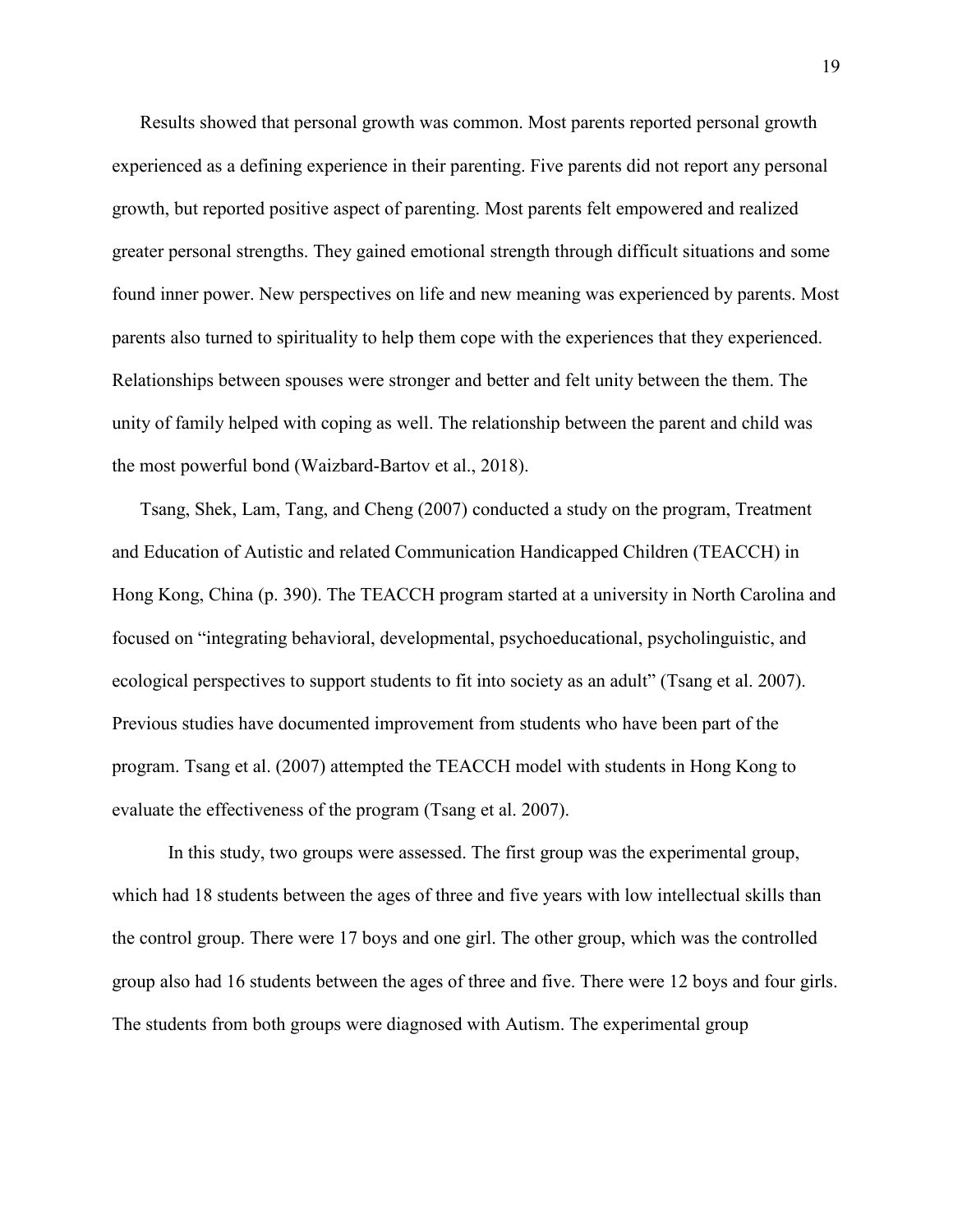participated in the TEACCH program while the control group completed a program, but was not given the TEACCH program (Tsang et al. 2007).

This study was a longitudinal study that lasted 12 months. The data was analyze on the developmental scale of the validated Chinese version of the Psycho-educational Profile Revised (PEP-R). The other instruments that were used included the Merrill-Palmer Scale of Mental test and the Hong Kong Based Adaptive Behavioral Scale. All the instruments assessed the cognitive and social adaptive functioning of the students within the two groups (Tsang et al. 2007).

 Results from the study showed that both groups made improvements in different areas. There were more improvements from students in the experimental group than in the control group. The different improvements were in perception, fine motor and gross motor. The control group made more progress in daily living than the experimental group. The experimental group showed significant improvements in the first sixth months than with the control group (Tsang et al. 2007).

 The authors' conclusion stated that the TEAACH model was effective for students who have autism. There was improvement noted in the areas of fine motor, gross motor and perception skills. This study demonstrated the effectivness of the TEACCH model within the Hong Kong schools in China (Tsang et al. 2007).

 Tsai, Cebula, and Watson (2017) researched on the broader autism phenotype (BAP) regarding how well siblings of autistic children adjusted considering environmental stressors. There have been previous studies that have shown that siblings of children with autism have more difficulties related to self-concept and social competence (Tsai et al. 2017).

 This study compared the different BAP levels of parents and siblings from the United Kingdom and Taiwan. Tsai et al. (2017) had three hypothesis. First, they hypothesized that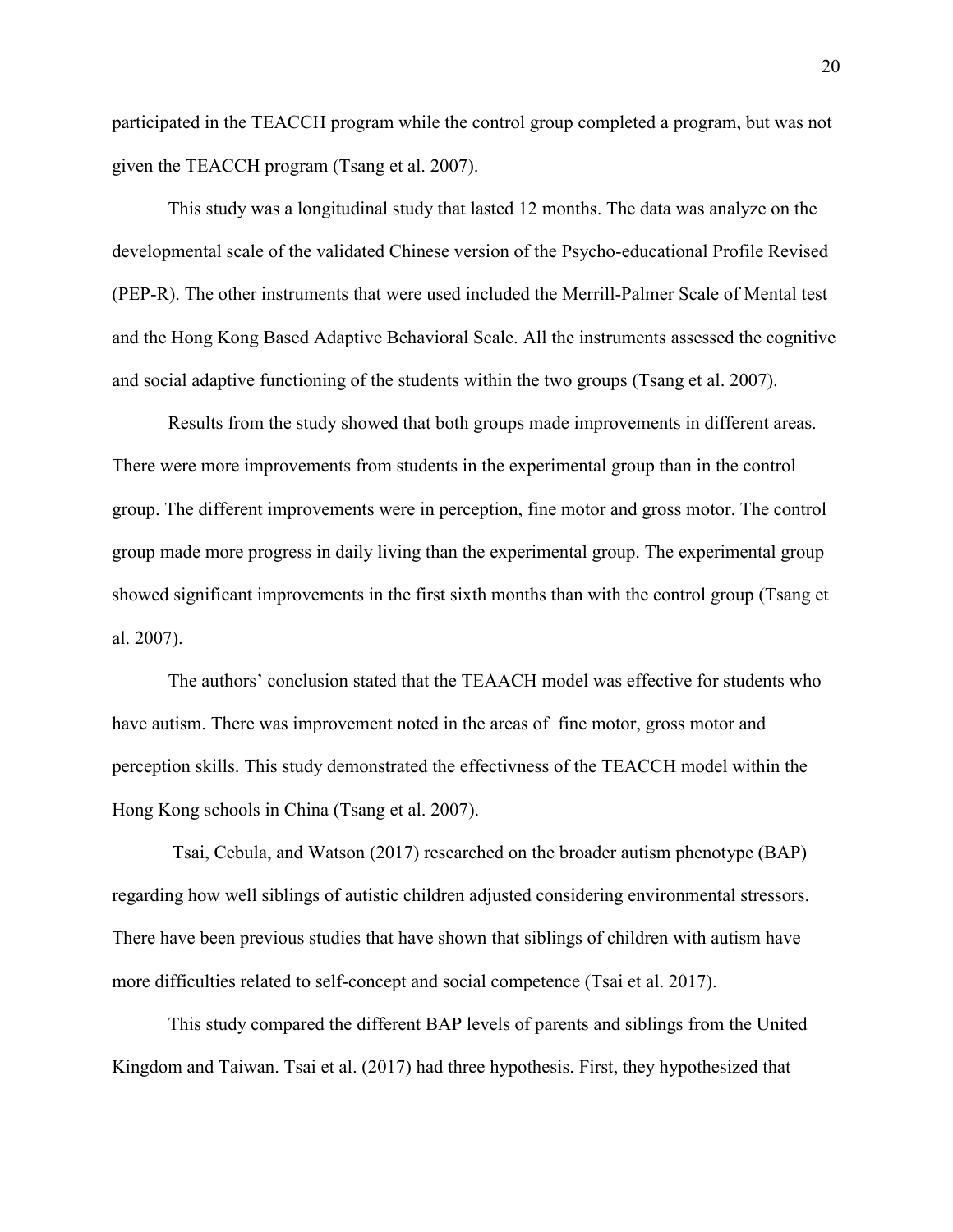typically developed (TD) siblings in both countries with higher levels of BAP would show greater adjustment difficulties than those who had lower BAP. Next, they hypothesized that with the higher BAP levels, parents would report that their TD child would have a greater difficulty with adjustment than children of lower BAP levels. They also noted whether there was a difference between the two countries. Lastly, the researchers used the diathesis-stress model to see if it supported the western culture model of the BAP levels and environmental stress in the sibling adjustment (Tsai et al. 2017).

Participants in this study included families from the United Kingdom and Taiwan. There were 80 pairs of mothers and one of their typically developed child from Taiwan and 75 mothers with their typically developed child pairs from United Kingdom. The dyads from both countries had to meet the following criteria: 1. Families must have a child with ASD and another TD sibling between the ages of 7-18. 2. Formally diagnosis with ASD, and finally, 3. Both the sibling and mother must have English and Chinese skills. If there were multiple siblings, the study requested that the sibling who was closest in age to the child with ASD participate in the study (Tsai et al. 2017).

 Both mother and TD siblings were given questionnaires to answer. After answering the questionnaire, the TD siblings had a blank envelope to put their answers in and give to their mother to send at the end of the study (Tsai et al. 2017).

The BAP levels of the mothers were measured by the autism-spectrum quotient (AQ) and the AQ-Chinese. The AQ is a self-report assessment on the level of autistic traits. The AQ-adult was used to compare to the TD sibling's adjustment for both groups. With the TD siblings, the AQ-adol was used depending on the age of the sibling. To evaluate environmental stressors, the Social Responsiveness Scale,  $2<sup>nd</sup>$  Edition was used as a tool in both the UK version and Taiwan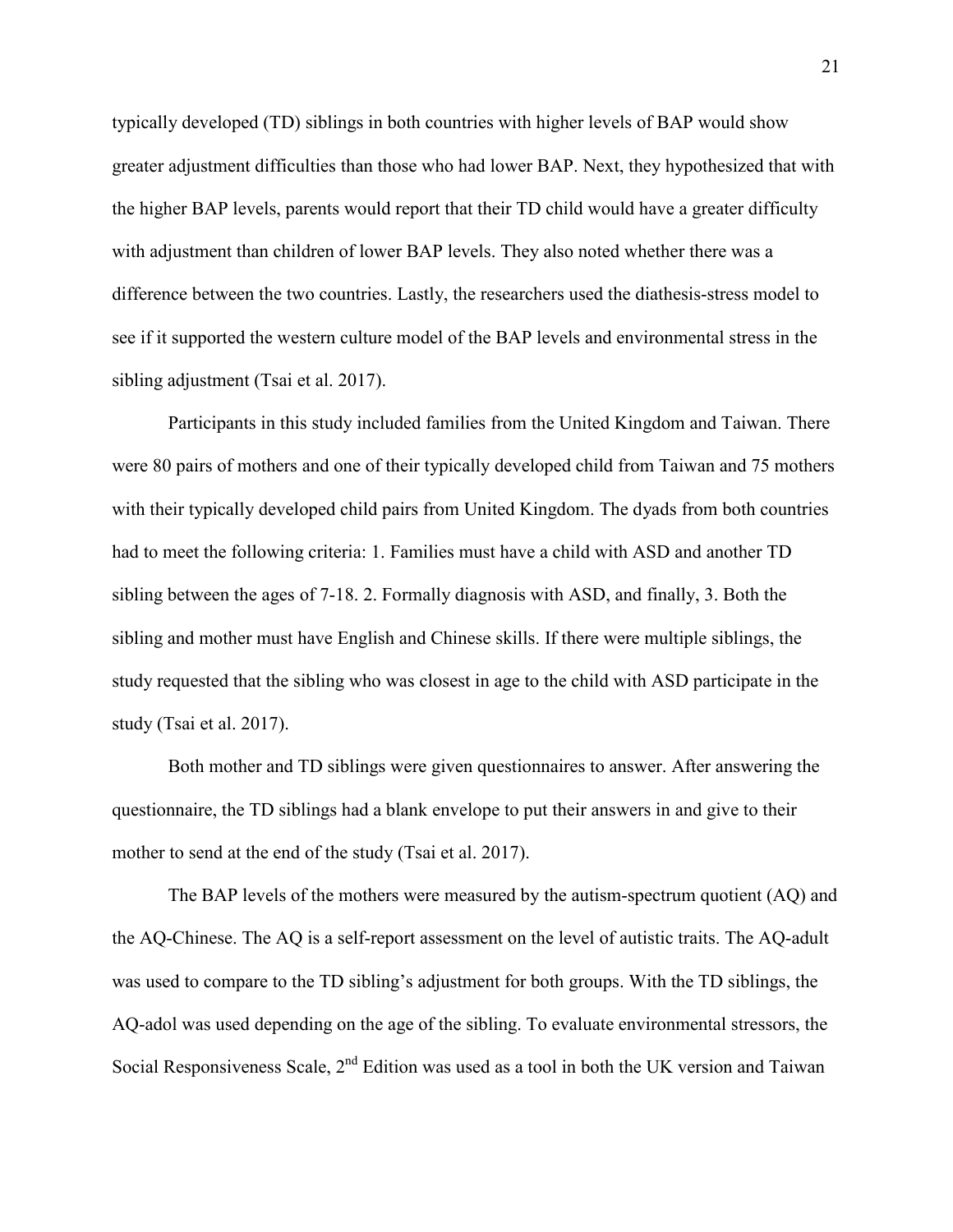version. The Child and Adolescent Survey of Experiences (CASE) assessed the TD sibling life experience along with a translated Chinese version for Taiwan. The Strengths and Difficulties Questionnaire (SDQ) was used to assess the TD sibling adjustment outcome (Tsai et al. 2017).

 The results from this study showed that the UK siblings had higher adjustment difficulties and higher prosocial behavior than the siblings in Taiwan. The mothers in Taiwan showed significantly higher BAP levels than the mothers in the UK. The BAP levels in the Taiwanese siblings were also higher than the siblings in the UK. Mothers in Taiwan, who reported higher BAP level, also reported more difficulties with the TD sibling adjustment outcome. The results of difficulties in Taiwan were due to the age difference between the sibling and the child with ASD. In Taiwan, the siblings of the children who were less affected with autism had better prosocial behaviors than the children who had a sibling that was highly affected by autism. In the UK, the TD sibling of the child that was less affected with autism had fewer difficulties and peer problems than the siblings of the child who was more affected by autism (Tsai et al. 2017).

The authors' studied how BAP levels and environmental stressors affected the adjustment outcomes of siblings of children with ASD. The researchers concluded that the siblings in Taiwan had a better adjustment outcomes than the siblings in the UK. The siblings in the UK reported to have higher difficulties on the scales that were analyzed for this study. The study noted that the adjustments could be due to the cultural differences between the United Kingdom and Taiwan. The study highlighted that mothers who reported higher BAP levels were associated with difficulties with adjustments, which only partially supported their hypothesis. The second hypothesis, focused on whether mothers of higher BAP levels would report higher sibling adjustment difficulties. The results supported this hypothesis only in Taiwan and not in the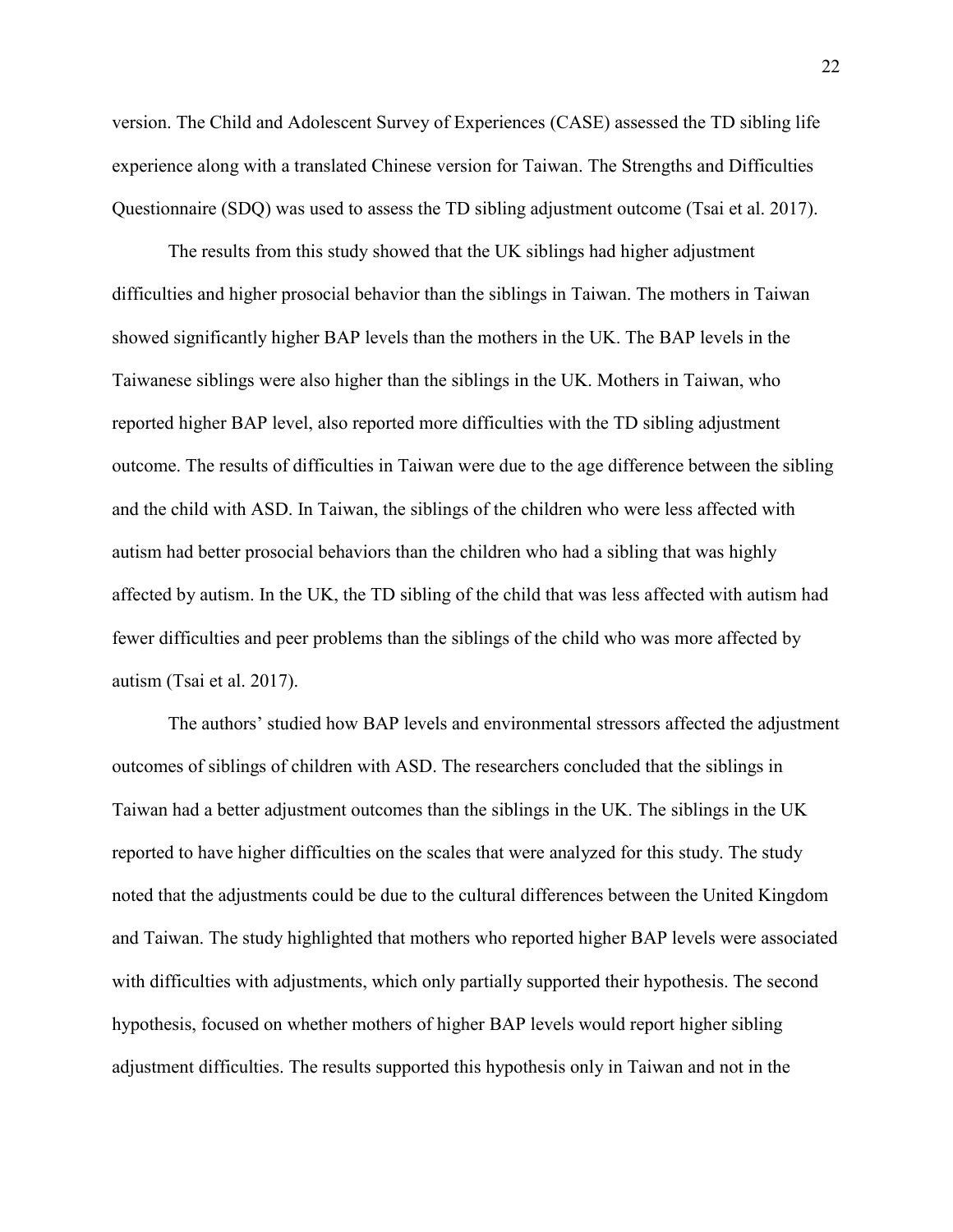United Kingdom. There were higher levels in BAP in Taiwan, which led to sibling adjustments being more difficult. The last hypothesis was that the diathesis-stress model would be supported the western culture. This hypothesis was not supported by the results from this study and was the opposite. This study results did not show that negative life events played a role in the sibling adjustment outcomes. Overall, the study showed that siblings with higher BAP levels needed more support than those who had lower BAP levels and that the environmental stressors did not play a role in the adjustments (Tsai et al. 2017).

 Schlebusch and Dada (2018) completed research on autism and South American families. There study focused on the cognitive appraisal, both positive and negative impacts, from families who raised children with autism (Schlebush and Dada, 2018).

 The participants in this study included 180 families. They had a child with autism under the age of nine, who attended a disability-related school or intervention programs and was diagnosed with ASD. There were 180 families who participated in this study. 68% were mothers and 81% of the children in this study were boys. Many of the families included two parents, 20% of families were single parent, 5% were blended or stepfamilies. 9% of the participants did not have a completed education, while 74% had a tertiary education (p. 88). Lastly, 69% of participants were employed (Schlebush & Dada, 2018).

 Within this study, the participants received a survey booklet, which was completed by the primary caregiver. The Family Impact of Childhood Disability Scale (FICD) was used to assess the positive and negative impact of the disability on the family (Schlebush & Dada, 2018).

The analysis of the data that was collected for this study used the statistical software by IBM. To consider the reliability, the FICD scale was assessed. The Conformity Factor Anylsis (CFA) was used to verify whether the data from the present study matched the original model.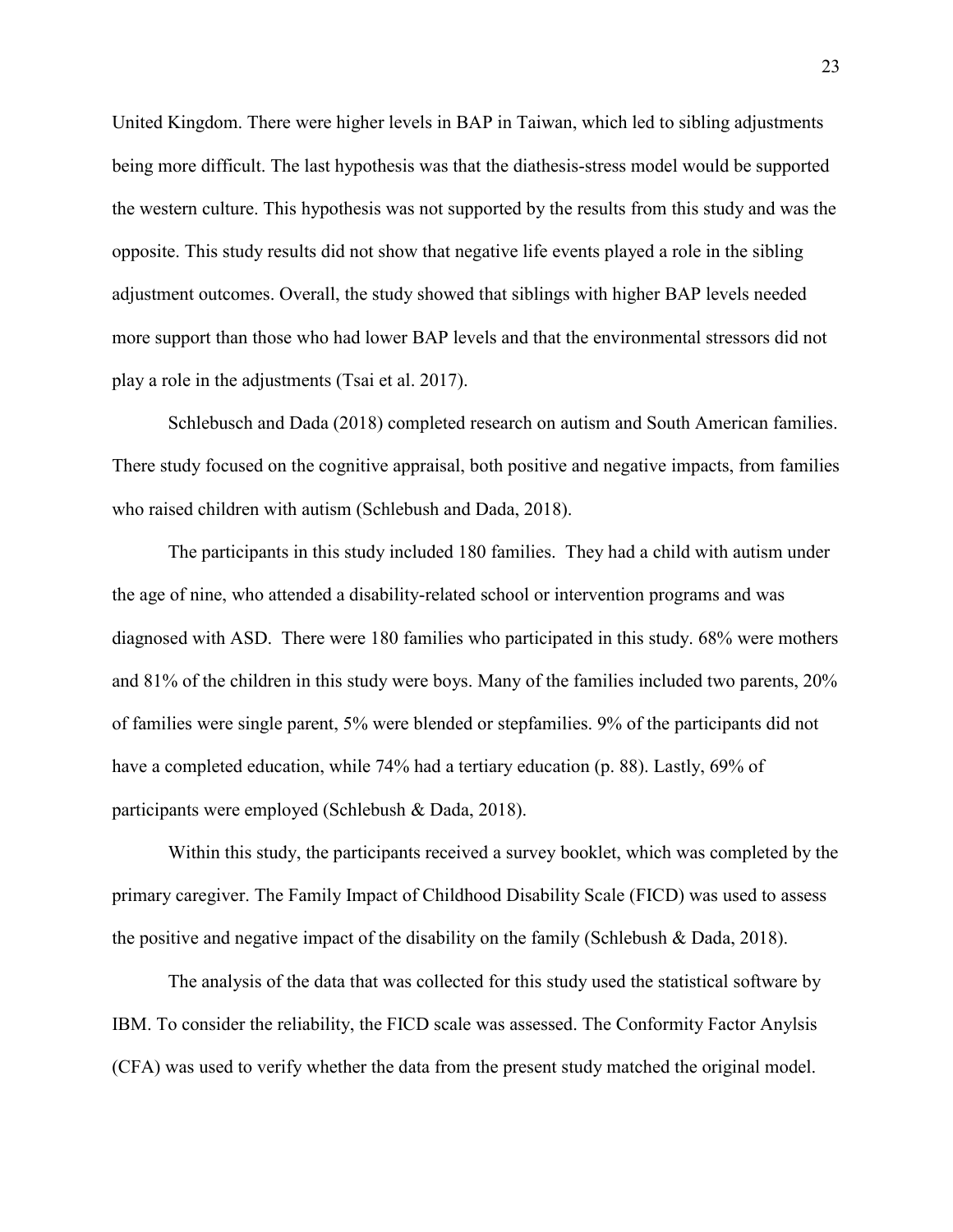Finally, with the FICD scale, a statistical analyses was conducted to determine validity of the data (Schlebush & Dada, 2018).

 Results from this study indicated that there was no correlation between positive and negative appraisal that impacted the family or child with autism. Parental stress was not the only factor that African American parents experienced. There were also positive appraisals that parents experienced. The results also supported the hypothesis that the researchers considered. The researched also found that financial costs of having a child with ASD was the biggest impact on families. Secondly, the appreciation from other family members impacted the family who had a child with ASD. The least impacted was not being afraid to call friends and other family members (Schlebush & Dada, 2018).

 The authors' conclusion focused on the positive and negative impact on family of children with ASD. The first finding showed that the study had reliable and valid information. The study also concluded information that parenting stress was the primary factor that parents noted when raising a child with ASD, but that there were positive effects. The highest rank scores related to benefits of having a child with ASD. They focused on appreciation of differences between people, greater awareness of other people's needs, and a better clarity about what matters and what does not matter (Schlebush & Dada, 2018). Findings of this study reported that there were more positive impact than negative impacts. Parents reported joy and resilience. In the home environment, the families were stronger due to having a child with a disability in the family. The biggest negative impact in the family was due to financial cost (Schlebush & Dada, 2018).

 Landon, Shepherd and Goedeke (2018) conducted a study on the relationship between symptoms of autism spectrum disorder (ASD) and the Satisfaction With Life (SWL) in New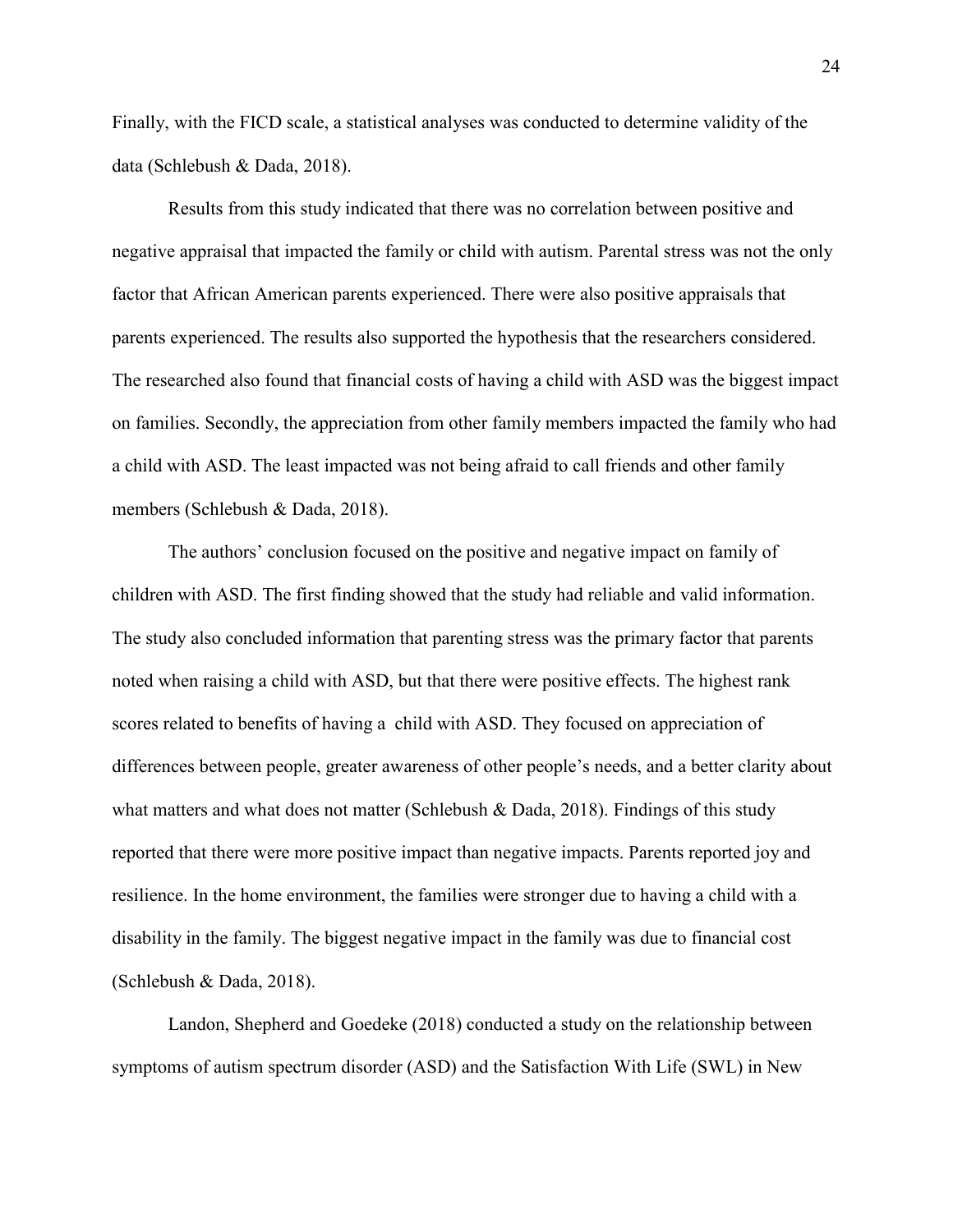Zealand. The researchers focused on the different coping styles. They hypothesized that ASD severity, caregiver burden, stress and emotion-focused and maladaptive approaches to coping would be negatively associated with SWL. The second hypothesis stated that social support and problem-focused coping would be positively associated with SWL (Landon et al., 2018).

 Participants in this study included 184 parents over the age of 18 who cared for a child with ASD living in New Zealand. There were 162 female participants and 22 were male participants. The parents ranged from of 24-62 years old. Many of the participants were educated and 81 of the parents had a degree from a university (Landon et al., 2018).

 Online questionnaires were used for this study. Questions included: demographic information, access to support, SWL, and perceived stressed. The Autism Impact Measurement (AIM) was used to estimate ASD traits of the child and the Coping Orientation to Problems Experienced (COPE) was used for the different coping strategies. The participants completed the questionnaire in 15-20 minutes. The Caregiver Reaction Assessment (CRA) was a 24 item test that measured positive and negative reactions to taking care of a child with ASD. The SWL scale reported participants' levels of agreement. The Likert-scale measured how much support participants they felt received from other people such as their partner, family, friends, and medical professionals. The last scale measured the parent's stress levels when taking care of their child with ASD. The data was analyzed using the Statistical Package for the Social Science. The Cronbach's alpha was used for consistency. To determine the SWL, initial correlation analysis was used (Landon et al., 2018).

Results from this study indicated that participants' SWL fell in the dissatisfied category. The perceived health problems and SWL showed strongest negative relationship. The strongest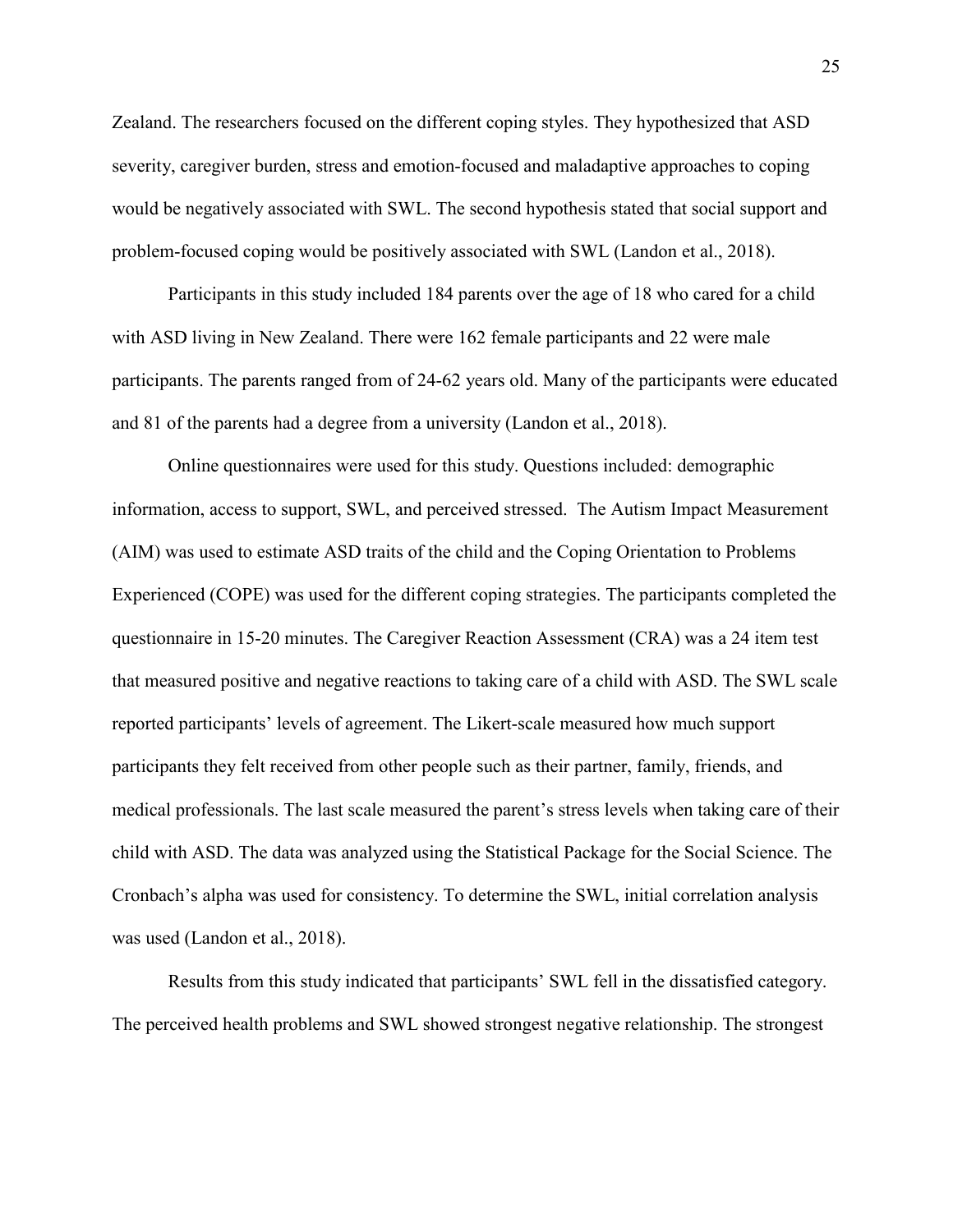positive relationship was between SWL and care-related esteem. The higher the SWL, the better coping strategies participants possessed (Landon et al., 2018).

 Landon et al. (2018) conducted a study on the relationship between stress-level, ASD severity and caregiver burden. They believed that approaches to coping strategies would have a negative impact on satisfaction with life. The study supported Landon et al.'s hypothesis. Positive association included social support and SWL while a negative association was noted in the problem-focused coping and SWL. This study also reported that parents of a child with ASD had poorer physical health. Financial cost and being given different interventions were some of the biggest challenges for parents. The maladaptive coping strategies were associated with poorer SWL. This study reported that parents were dissatisfied with their lives when caring for children with ASD (Landon et al., 2018).

 A study was conducted by Burkett, Morris, Manning-Courtney, Anthony, and Shambley-Ebron (2015) with African American families raising their child with autism and ways culture influenced finding the right healthcare for autism diagnosis and treatment. Burkett et al. (2015) completed previous research which noted that African American children are more likely to be misdiagnosed and diagnosed later than Caucasian children (p. 3245). The current study done by Burkett et al. (2015) had the following research questions: What are the care meanings, practices, expressions, and ways of living of urban African American families that influenced the health and wellbeing of their children with autism? In addition, how does family care and professional care interface to promote health and wellbeing for their child with autism? (Burkett et al., 2015).

In this study, there were 24 African American family members. There were eight mothers, five fathers and 11 of the participants were either grandmothers, siblings, aunts, uncles and cousins (p. 3246). Among the eight families, there were both two-parent and single parent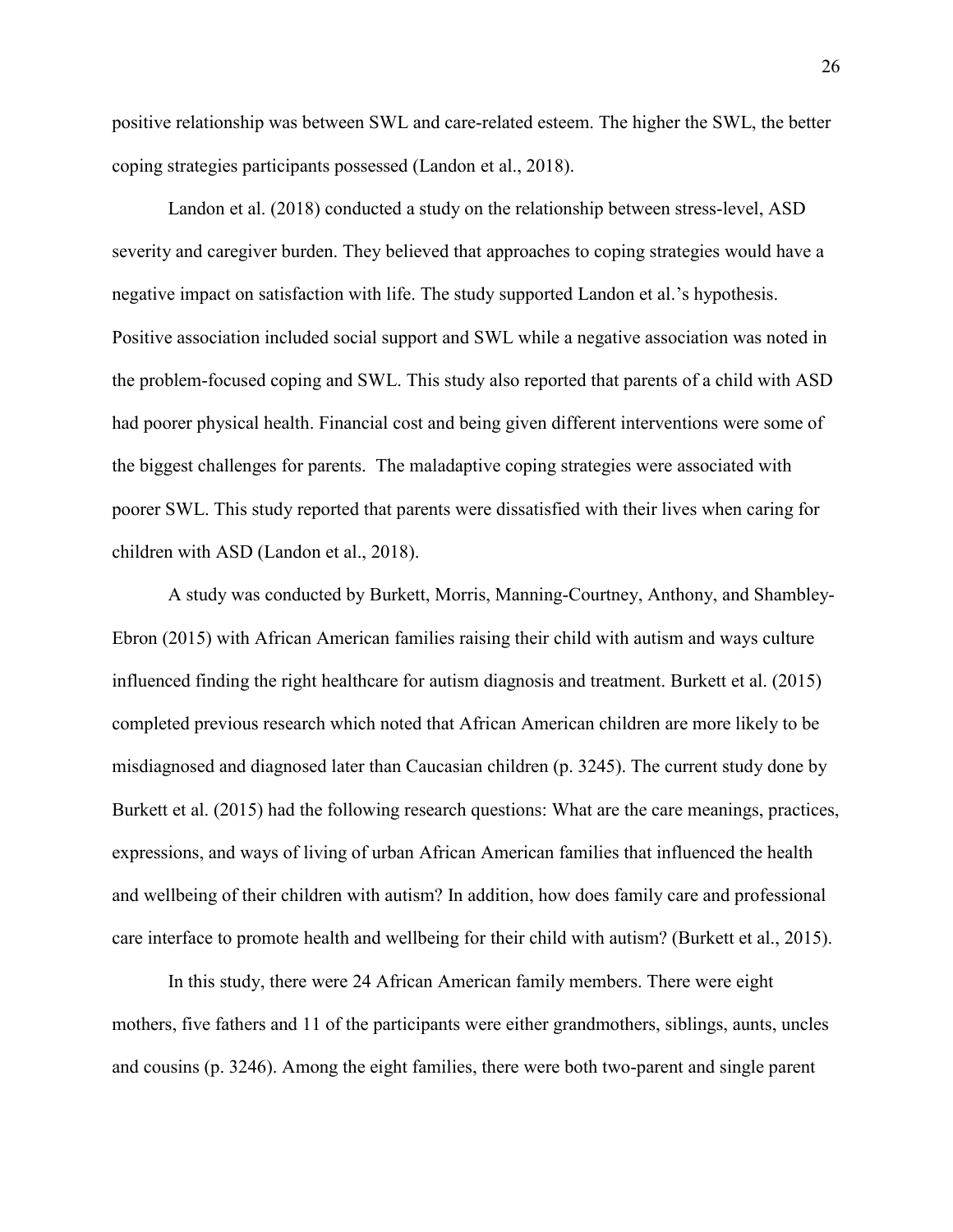families. Many of the families' income levels were below the poverty line level, but all families had low incomes. All participants had at least a high school education level. Along with the family participants, there were 28 professional participants who worked within clinics that cared for children in autism developmental programs and ASD classrooms. The 28 professional participants included ASD teachers, psychologists, therapists, nurse practitioners, researchers, developmental pediatricians. There were 26 Caucasian professionals and two African American professionals (Burkett et al., 2015).

 Burkett et al. (2015) included the following procedures in this research: observations, active listening, and reflections. Over six months, participants participated in in-depth interviews and researchers engaged in the families' home life whenever they were invite. More field observations were included within the child's therapy, school, clinic and community settings (Burkett et al., 2015).

 The data was analyze using Leininger's phases of ethonursing analysis. The phases included collecting, describing observations and interviews. The data was then used to identify patterns within the families who participated and considered values, beliefs, and practices from both the families and the professionals in this study. The data was divided into either universal or diverse culture. Universal culture referred to themes that were shared similarly between the two groups and the diverse culture referred to the differences, variation in values and way of living between the two groups (Burkett et al., 2015).

 The results showed that providing protection for their child with autism and taking action for their child were the two main themes for the urban African American families. Regarding protection for their child, families stated that they felt unequal treatments in the healthcare and community care. They also did not trust clinical health care after seeking the appropriate health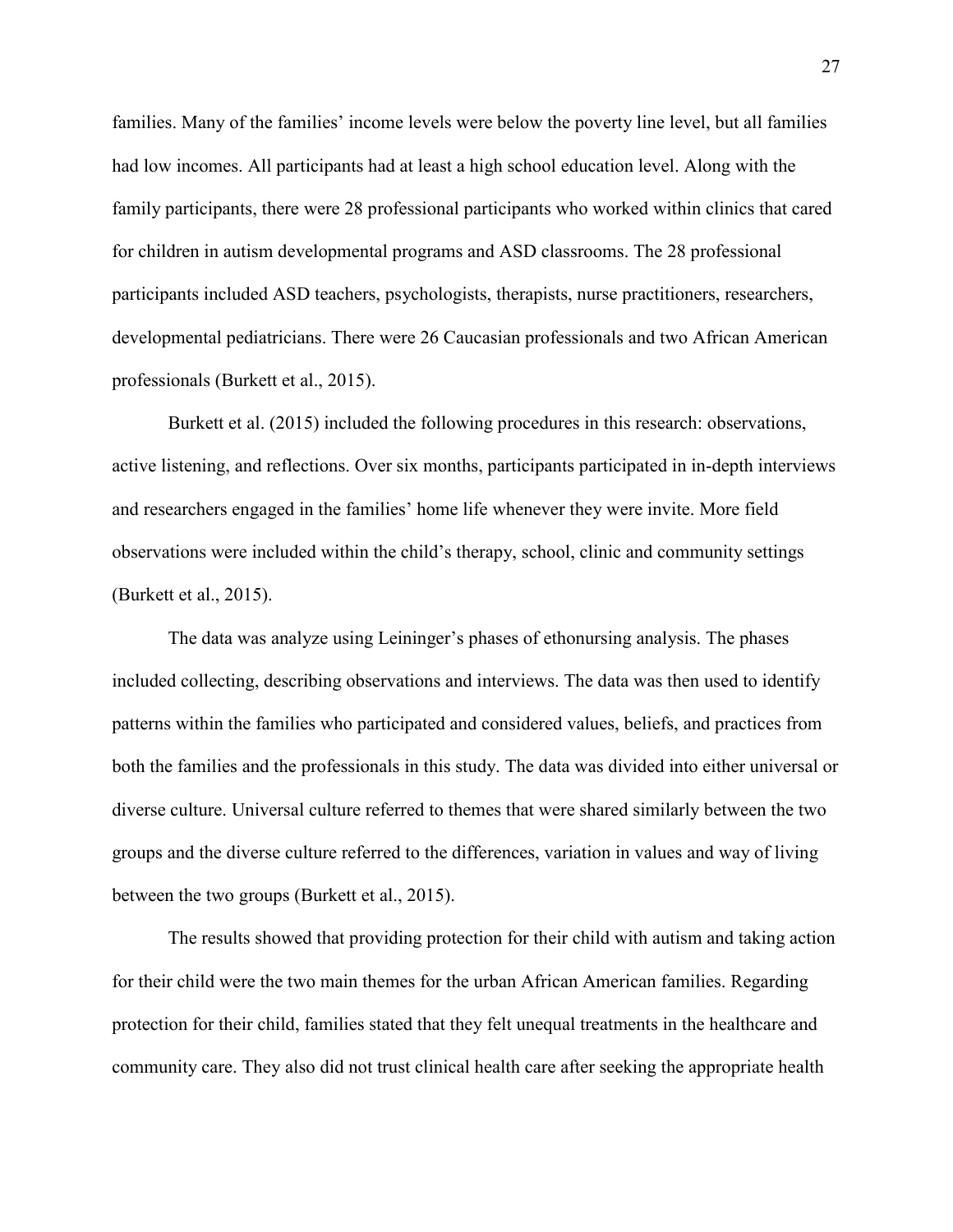care for their child with autism, which could have been a reason for the delay in diagnosing their child. To protect their child, families felt they needed to provide protections by teaching their child independence in self-care. Many of the family members treated their child as "normal" to prevent any discrimination, as African Americans are a minority group (Burkett et al., 2015).

The second part of the results was related to taking action for their child. This meant that families needed to recognize and understand the type of health care that their child needed. They wanted to find a balance in the differences among their community and the disability that their child had. It was vital for the child's health and wellbeing that the families take action on behalf of their child. Parents often approached their child first before making any decisions. Many of these decisions were based on making choices out of love for their child and balancing the wellbeing for the child with autism and the other family members. Many family members stated that they had both respectful and disrespectful experiences with the health care providers. Some were willing to help and some were not willing to help (Burkett et al., 2015).

The results collected from the health care professionals showed that they viewed African American families' actions differently. They noted that due to African American families not having the same parent support networks as Caucasians, it made it harder for them to approach the healthcare system for their child. The healthcare providers also noted that they saw African Americans as "overwhelmed" by the different emotional and physical care while having limited resources (Burkett et al., 2015). As stated before, families experienced both negative and positive interactions with the health care providers. Some positives were having the providers listen to their concerns and being flexible. The negative experiences included providers being impatient, acting as if they know everything and having responses such as "there is nothing wrong" (Burkett et al., 2015).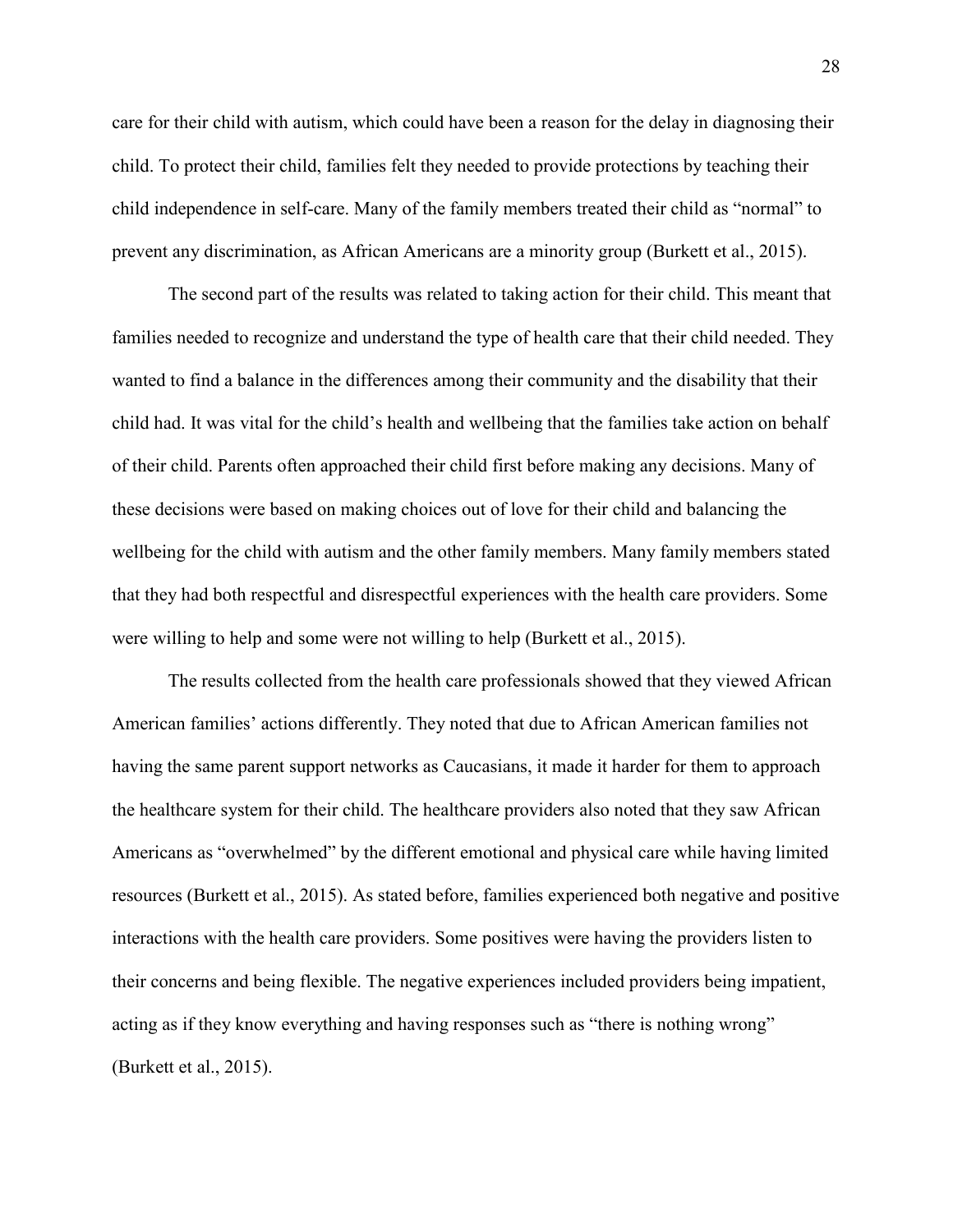The authors concluded that when it comes to their child with autism, providing protection and taking actions on behalf of their child with autism were the most important to them. There were factors such as providers' diagnostic bias, access to health care and family symptom interpretations that lead to delays in getting their child diagnosis and seeking health care for their child. Findings of the child with higher functioning autism were due to having families promoting independence in self-care, which lead to providers having a diagnostic bias compared to Caucasian children (Burkett et al., 2015). The study also concluded that families cared for their child with autism by taking actions in seeking a diagnosis and engaging in therapies used in their homes. African American mothers saw ASD as having less of an impact than Caucasian mothers, which could influence raising concerns about the diagnosis and pursuing actions. Many of the families wanted to give back to their community by providing more information about autism to help with the community's knowledge and perception. Lastly, the distrust of health care providers could be attributed to the previous discriminatory experiences and historic inequalities African Americans had faced (Burkett et al., 2015).

DuBay, Watson, and Zhang (2018) studied Latino caregivers related to intervention models, strategies and targets. There has been an increase with autism identified in Latino children. The study wanted to identify how culturally appropriate, feasible and acceptable autism has in the Latino culture. The study addressed two research questions: What are the differences in the ways that non-Latino Whites (NLW) and Latino Spanish-speaking (LSS) parents of children with ASD living in the same geographic areas of the United States perceive the quality and family-centeredness of intervention they are currently receiving? Secondly, how feasible, appropriate and acceptable do LSS parents view common therapy models and evidence-base practices used in ASD interventions (DuBay et al., 2018).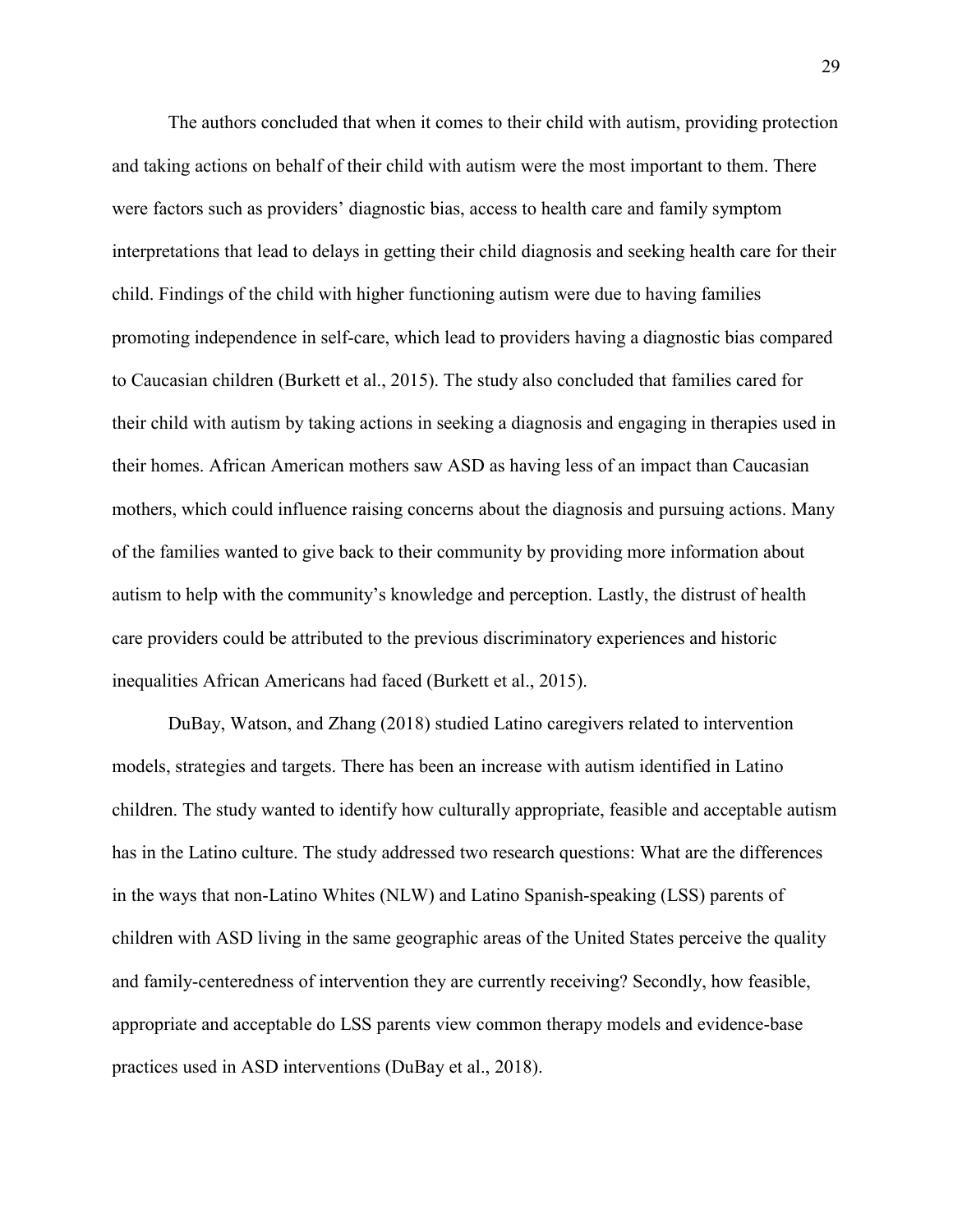Participants included fourteen primary caregivers, one grandmothers and thirteen mothers. There were 55 parents, 27 were NLW's and 28 were LSS. The participants were recruited through a national ASD advocacy organization that included support groups, parent workshops, community events, membership network, and finally through a university-based ASD research registry. In the LSS group, five groups completed the survey in English and the rest of the groups completed in Spanish. The NLW group completed the survey in English. Out of the 20 groups that participated, 11 of them participated in the survey in the quantitative phase (DuBay et al., 2018).

 DuBay et al. (2018) used mix procedure of both qualitative and quantitative data collection. Twenty groups participated in the qualitative strand. Children with autism were between the ages of one and six. They were in one of the four focus group to discuss the perceptions of intervention experiences and evidence-based practices (p. 1625). The quantitative group had 27 NLW groups and 28 LSS groups who participated and completed the survey regarding satisfaction with early interventions. The focus groups lasted about two hours. In each of the groups, a main facilitator and a Latina community member were audio recorded (DuBay et al., 2018).

 In the quantitative strand, participants completed the Background Information Questionnaire where parents were asked about education, how long their child has been received services, native language and income. Next, the Family Outcomes Survey-Revised was used to assess the strengths and needs related to the interventions. Finally, participants participated in the Measure of Processes of Care that assessed the child's intervention based on the perception of the parents. The data in the quantitative strand used t-tests to compare the NLW and LSS groups. The data was repeated using the ANOVA to confirm patterns. Due to the small sample size, the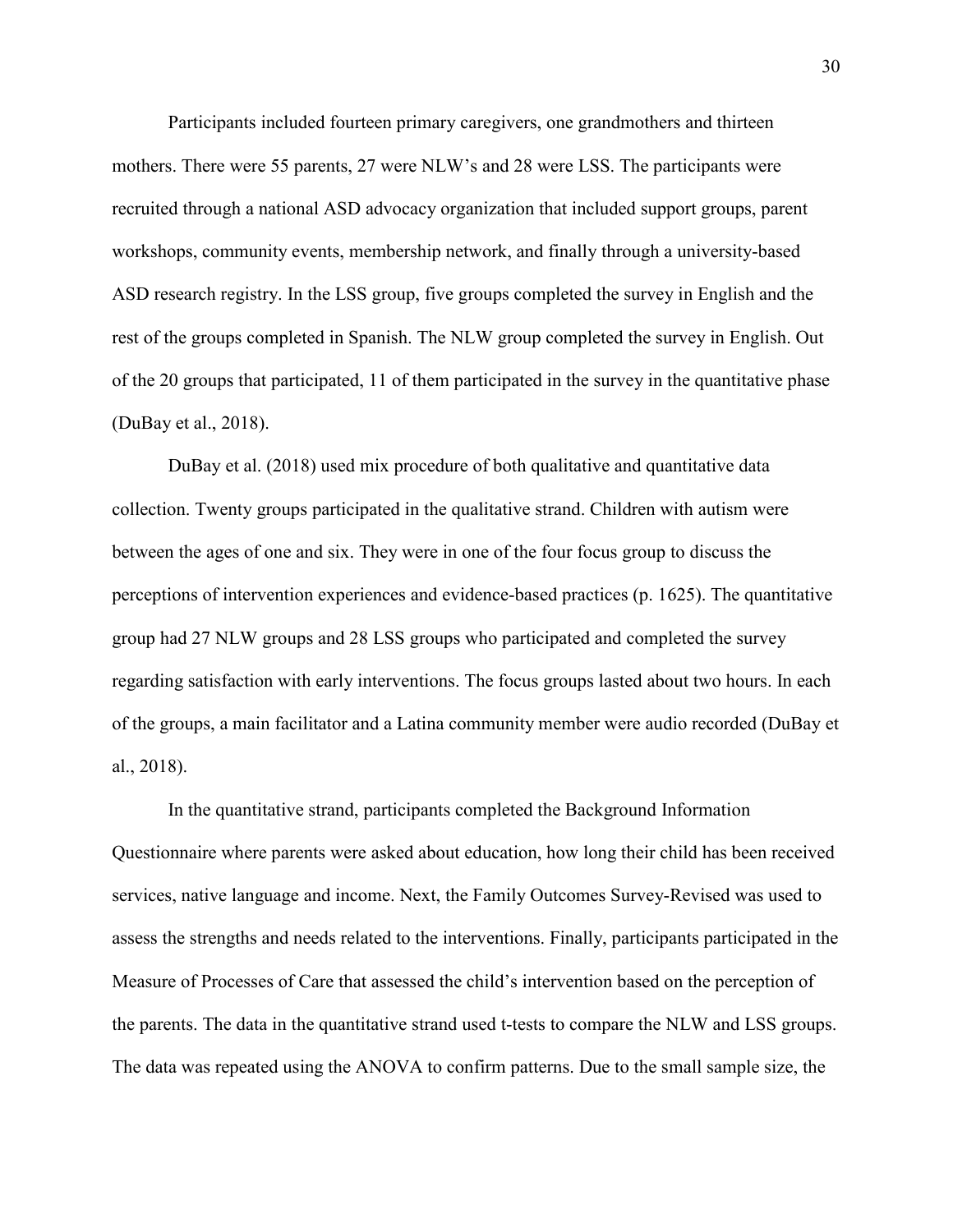authors used the Cohen's d effect size to estimate the differences between the two groups. In the qualitative strand, the participants were put into focus groups to discuss their perceptions of the different interventions. Questions were asked in the different groups and included additional prompts. In the focus groups, participants were provided videos of four different interventions modeling and strategies. After watching the videos, questions were provided to create a discussion in the groups. Participants were asked about how acceptable, feasible, and how appropriate the different interventions were. The qualitative data was analyzed using student research assistants. They transcribed the audio and translated the information into English. The transcribed data was checked for accuracy. The data was read two or three times to familiarize researchers with the data. Spanish data was checked by a research assistant to check for accuracy. The final analysis used the ATLAS (DuBay et al., 2018).

 Results from this study showed that all the participants had previous interventions. All NLW parents all spoke English and the all the LSS parents spoke mainly Spanish. All the LSS parents were born outside of the United States and had an average of 15 years living in the States. Parents in the NLW had a higher education and income compared to their counterpart, the LSS group. The NLW averaged three intervention services, whereas the LSS group had about two interventions. Many services included speech, occupation therapy, physical therapy, developmental therapy and hippo-therapy. The NLW group showed that the interventions were not helpful when it came to teaching their child how to learn and develop. There were not any differences between the two groups when it came to the category of support. The LSS parents reported to have a lower satisfaction. Caregivers wanted to be more involved in their child's therapy and appreciated the communication between parents and the provider even though there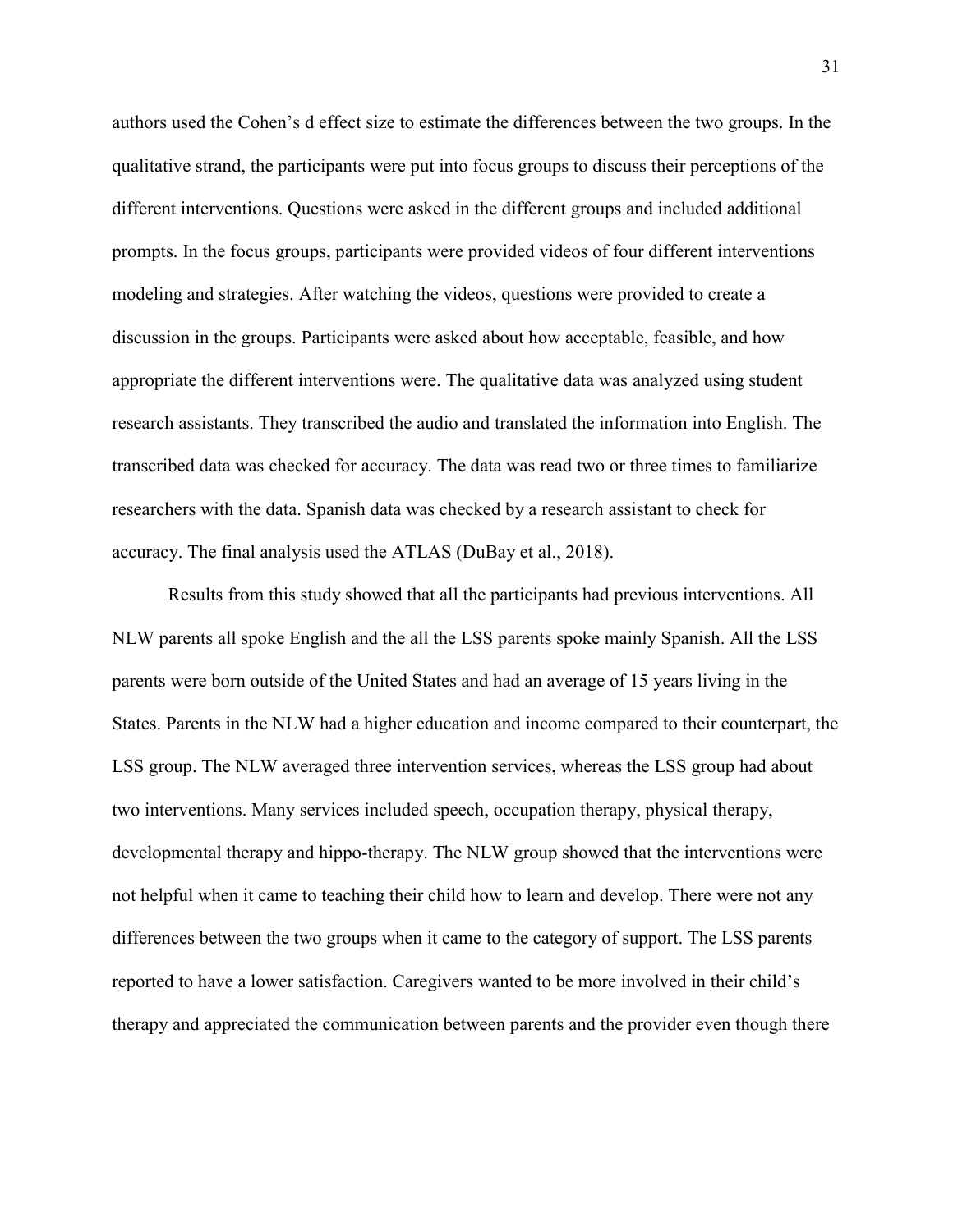was a language difference. Many participants stated that there is a higher need more for professionalism among the providers (DuBay et al., 2018).

 Within the Latino community, children with autism were shunned. Criticism and judgement are still a part of what Latino caregivers have to endure for not finding the right treatments for their child. These come from family, friends and professionals. This criticism was often a reason for the stress among caregivers. In the Latino culture, being a united family was important because they depended on each other for support. Many of the Latino caregivers wanted their extended families to be more involved with their child stating that involvement would improve their child's therapy and to promote generalization if there was consistency throughout the family. Many parents who have a child with autism have not shared their child's disability with their family members in order to avoid conflicts that may be harmful to their child. Due to family difficulties, families attended ASD support groups when needed rather than connecting with their family members. Culture played an important part in interventions. The main culture was communication. Parents wanted to make sure that safety came first for their child. They were afraid that if their child was unable to speak for themselves, they would fail to get their needs met, especially by strangers. Bullying was another reason that communication was key for parents who wanted to ensure that their child did not experience it. Parents wanted a balance how their child was perceived and the needs for their child's future (DuBay et al., 2018).

The authors concluded that there were no significance difference related to the perceptions and helpfulness of the different interventions. The one difference noted was that the NLW groups stated that the early interventions were not helpful compared to what the LSS group reported. Parents in the LSS groups also reported having higher satisfaction compared to the NLW parents and that the NLW parents reported to respond less positively than the Latino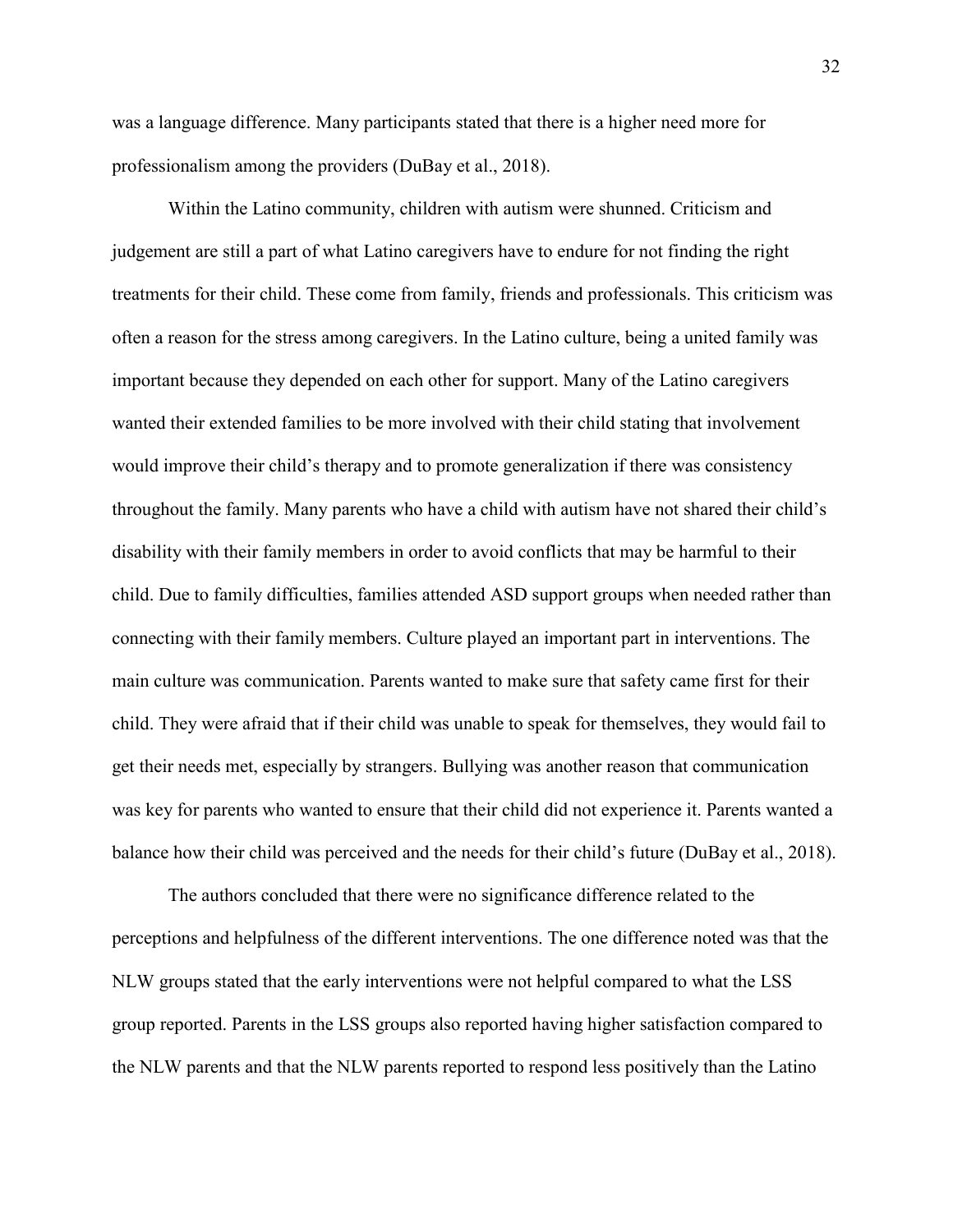parents. Latino parents strongly reported the involvement of other families as part of interventions. Latino parents may not be aware of how culture can influence their perceptions and experiences. Providers need to be willing to ask about family backgrounds when it comes to providing services for children who are exposed to different cultures. It is important for professional providers to understand each culture has different values and beliefs (DuBay et al., 2018).

 A study conducted by Wang and Casillas (2012) focused on Asian Americans, mainly Mandarin-speaking parents experiences of raising a child with autism. In the Chinese culture, it focuses on harmony, interdependence and loyalty. There is high respect for the elders, parents and respect of the past. There is high expectation of Chinese children when it comes to education and behavior. In addition, in the Chinese culture it is to believe that a child's disability may be due to the mother's failures to follow proper healthcare practices during pregnancy or wrongdoings from their ancestors. Wang and Casillas cited from Wang et al., 2007 that today, the Chinese believed that the present life is determine by the good and bad in the previous life (p. 45). The researchers wanted to research further in regards to understanding the perspectives and experiences of Chinese immigrant parents on raising a child with ASD (Wang & Casillas, 2012).

Participants in this study included Chinese immigrant parents living in the northern United Stated. There were six Chinese Asian American participants. The families included four couples and two single mothers. All participants were first-generation raising a child with autism and their native language was Mandarin. The average residency of the participants was between 10 and 20 years in the United States. Their children with autism ranged from three to 11 years old (Wang & Casillas, 2012).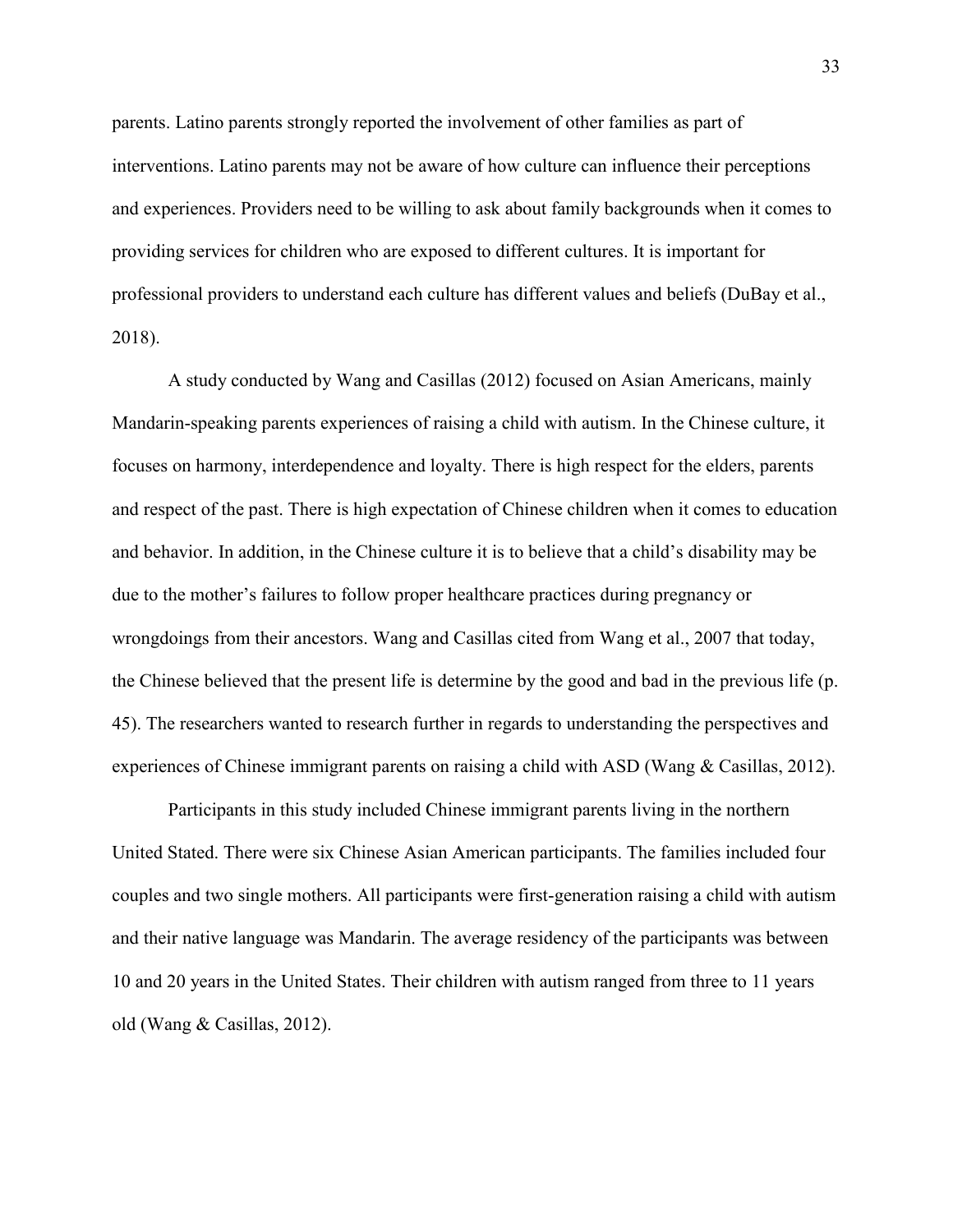The study was conducted using semi-structured interview. Parents were given the opportunity to choose where they would like to be interviewed. Many interviewed in their homes and in Mandarin. One parent chose to be interviewed in English. The interviews lasted less than hour and were recorded to be analyzed later (Wang & Casillas, 2012).

 The audio recordings were translated from Mandarin to English. compare the data, a narrative summary from each parent was used to determine differences, similarities, and patterns. Data was analyzed by bilingual persons to check for accuracy and an expert was used to check content and feedback (Wang & Casillas, 2012).

The results found many differences between the eastern and western culture. Religion and superstitions were mentioned related to coping or having an understanding of their child with autism. Many parents came to the states to get a better education or for job purposes and will eventually return back to their country. Eastern parents were more concerned and worried about their child, whereas parents in the western culture were more relaxed. There were more concern about the social image as well in the eastern culture. When it came to coping, many participants used both traditional and western beliefs to help them. Parents experienced stress and/or depression when they received the diagnosis of their child with autism. Many of the participants also did not tell or delayed telling their grandparents about the diagnosis. When it came to changes in their lives, many parents were stressed and had a negative feelings. One parent saw positivity through the experiences of raising a child with autism. Parents believed that autism was due to genetics or external factors such as exposure to chemicals, vaccine, or modern technology. A key belief for their child's improvement was the devotion of the parents. Due to financial needs, limited access to resources, and language barriers, it was hard for parents to be devoted. Results showed that to cope parents focused on connecting with other parents, gaining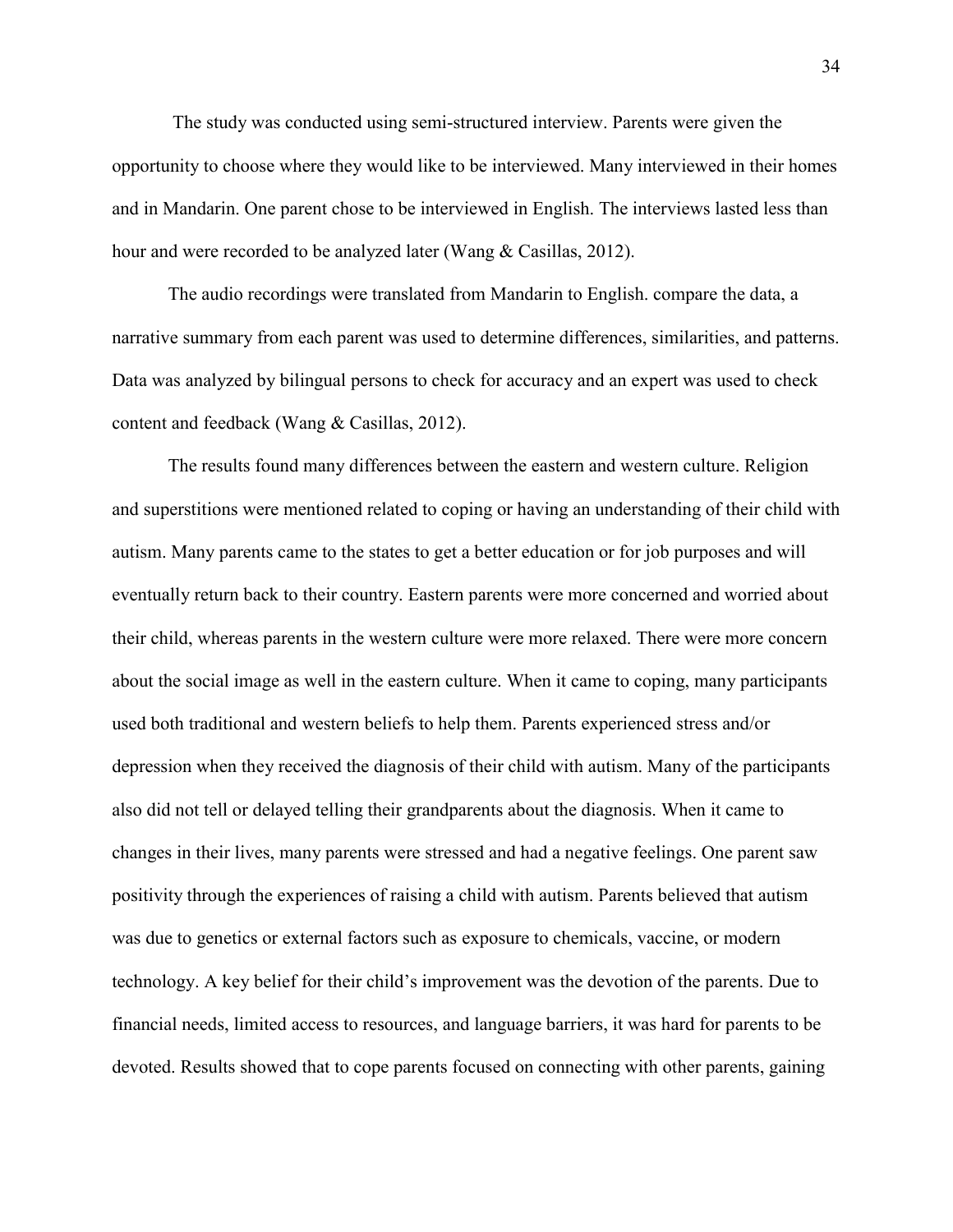more knowledge on autism, used positive thinking, redefined stressful events, and attended support groups. When it came to the future, parents discussed goals for their child to be independent, have a normal life, and social relationships. Parents focused on their family and child instead of themselves related to the expectations of being a parent (Wang & Casillas, 2012).

 The study wanted to gain a better understanding of cultural differences of parents raising a child with autism. In the Chinese culture, autism is still fairly a new term that they are still learning. Having a child with autism results in parent "losing face" to their community. They are learning to find a balance to between self and family members. Factors such as discrimination, rejection, and bullying played a huge role when raising a child with autism in the western culture. Many parents still believe that the child's disability was due to the mother's failures to follow healthcare practices during pregnancy. Many parents raising a child with autism are using western interventions such as speech therapy or behavior therapy. Some are still following traditional ways. Parents have come to gradually accept the experience and transform it into a positive experience. There have been struggles that parents have gone through, but some have experienced stronger family ties. There are still high expectations for the child to graduate from college and find a good job. Parents viewed themselves as teachers and friends of their child. Some parents were more flexible to ensure that their child never gave up and to care for themselves independently (Wang & Casillas, 2012).

 Riany, Cuskelly and Meredith (2017) conducted a study comparing the parent-child relationship with Indonesian families on raising a child with ASD with parents raising a typically developed child. In the Asian countries, most parenting styles are authoritarian. Authoritarian parenting style is characterized by parents who are more direct and demanding and less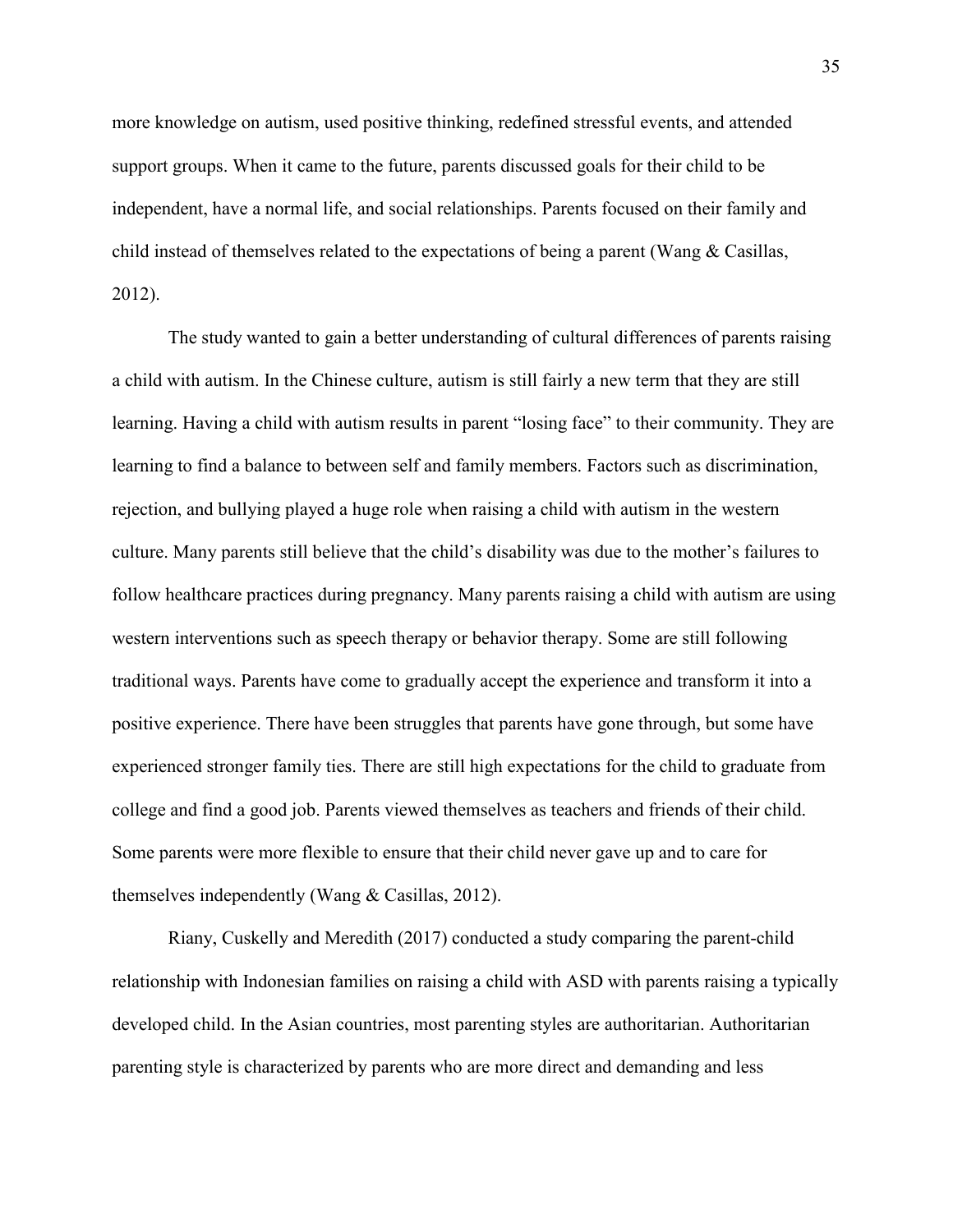responsive to their child. Indonesia is one of the most diverse countries in the world. There are over 250 different ethnic groups, each with its own language, cultures, values and beliefs (p. 3560). This study focused on parent-child relationship. The researchers hypothesized that parents of a child with ASD would have a more authoritarian parenting but less authoritative than parents of typically developed child. Secondly, parents of child with ASD would report fewer positive parent-child relationships than the comparison. Finally, parents of children with ASD would receive less support than the compared parents (Riany et al., p. 3561).

 In this study, there were over 617 Indonesian parents with at least one typically developed child and 103 parents with a child with ASD. Out of all the parents from both groups, only 459 parents of typically developed children and 101 parents with a child with ASD completed the study (Riany et al., 2017).

 Riany et al. (2017) completed the study mostly in the national language of Indonesia, which is Bahasa Indonesian, while Ejaan Yang Disesuaikan (EYD) known as formal Indonesian language was used to collect the data. Participants were recruited through online and paper surveys. Three types of measurements that were used. The Parenting Styles and Dimension Questionnaire (PSDQ) assessed the three parenting styles: authoritarian, authoritative, and permissive. The Parent-child Relationships Questionnaire (PCRQ) assessed the relationship between the parent and child. Lastly, the Multidimensional Scale of Perceived Social Supports (MSPSS) measured support across three groups: friends, family, and significant others (Riany et al., 2017).

The t-tests and the chi-square analysis were used for preliminary data. The authors used the Fisher's exact test (FET) if numbers were lower than expected. Due to the large number of independent variables, factor analysis was used to determine if variables reflected socio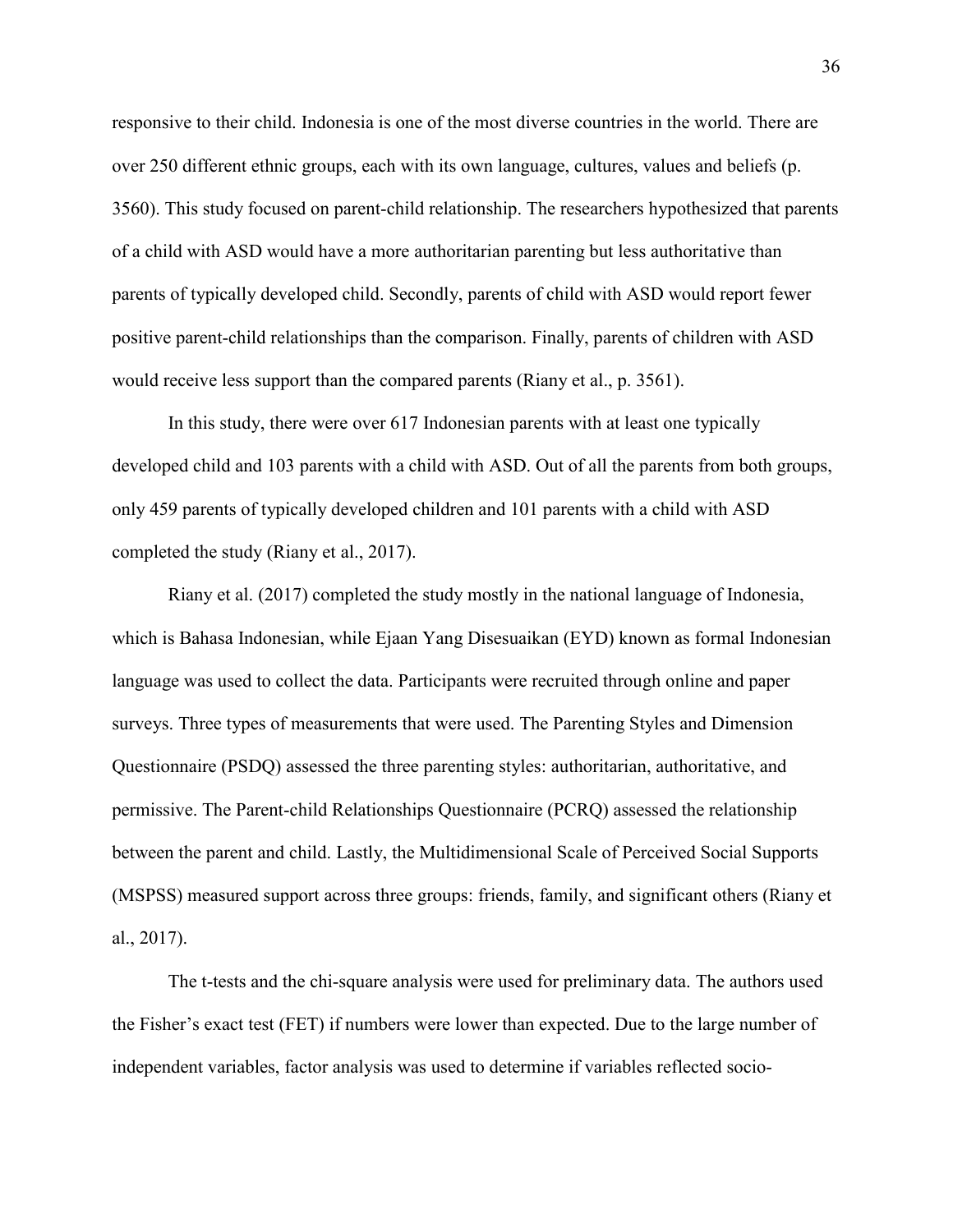economic status. Comparative analysis for the two groups used MANCOVAs with the three different measurements that were used for this study. The data was translated into English by the author another bilingual researcher (Riany et al., 2017).

 Results from this study showed significant differences in parenting styles between parents raising a child with ASD and parents raising typically developed child. There were significant differences in the all three parenting styles. The parent-child relationship also showed a significant difference between the two groups. Finally, there was a significant difference with the social supports reported (Riany et al., 2017).

 Riany et al. (2017) concluded that there were significant differences in all three hypothesis that compared between parents of children with ASD and parents with typically developed children. This study determined that parents of children with ASD used more authoritarian and less authoritative styles than the compared group. When it came down to the parent-child relationships, parents of children with ASD reported lower scores on warmth, personal relationships, and disciplinary warmth, but had high scores in the power scale (p. 3566). With social support, the study showed that parents of children with ASD had less support from friends, family and significant others. This low support could be due to the fact that having a child with a disability in Indonesia may be perceived as negative or having karma. There were no differences with the gender of the child (Riany et al., 2017).

 A study done by Iadarola, Levato, Harrison, Smith, Lecavalier, Johnson, Swiezy, Bearss, and Schahill (2018) focused on parent training on behavioral strategies for children with autism. A child with autism can have many challenges. One of them may be related to behavior. Parents can become stressed and isolate themselves from others due to the different challenges when raising a child with ASD (p. 1031). This study hypothesized the following: self-reported parental

37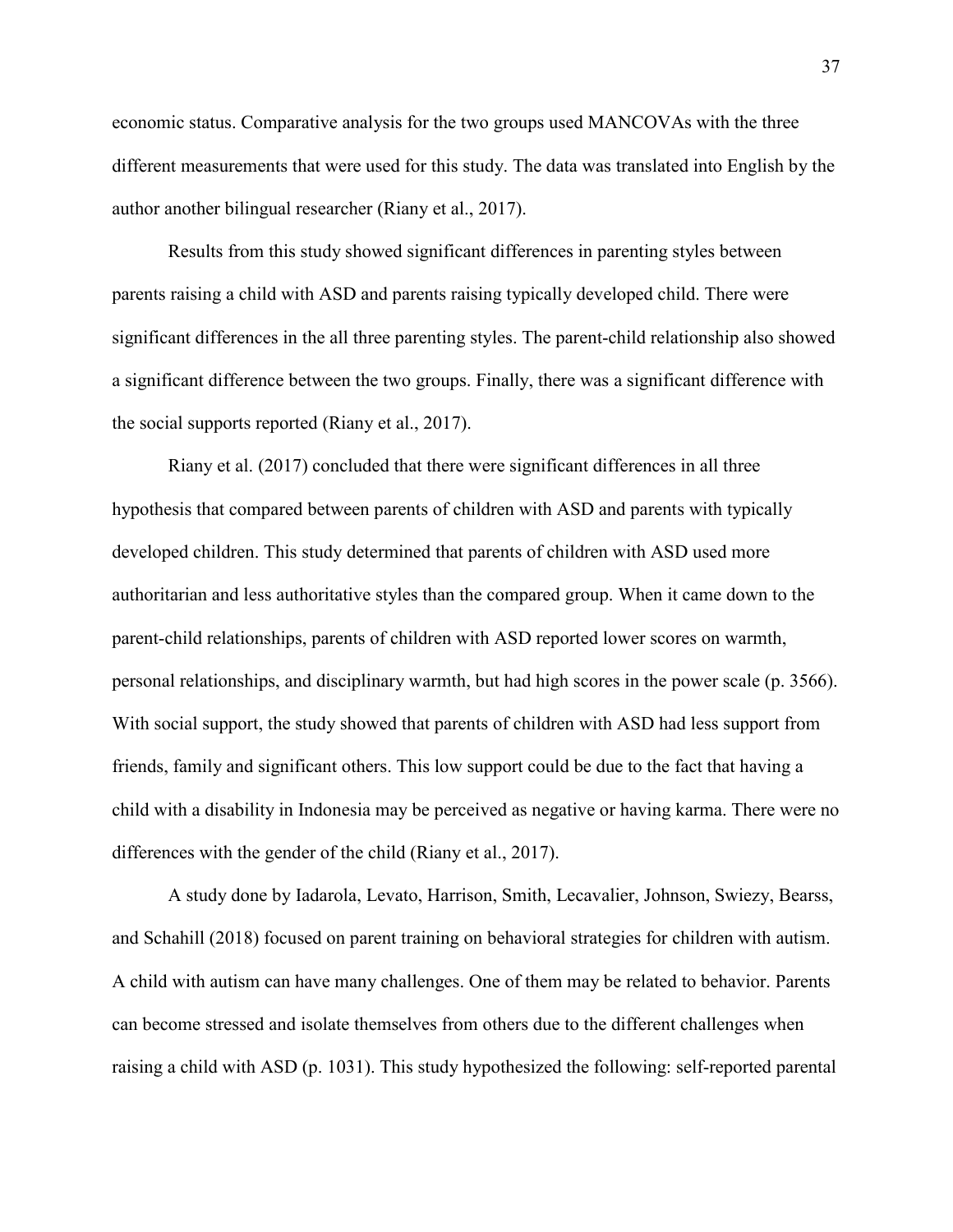competence would show a significant improvement and whether self-reported measures of parental stress would show significant decrease in parenting training (PT) compared to psychoeducational problem (PEP). Secondly, the researchers wanted to explore whether parental cognitions showed improvements in parental stress and child's behavior (Iadarola et al., 2018).

 The parent training was a 16-week treatment course for parents. This training included eleven 60-90 minute sessions of direct instructions, videos, practice examples, and role-playing with the parent and therapist. The PT program also included two home visits and two more optional visits if needed. The program taught parents about the application of behavioral strategies to manage the child's behavior both at home and in the community. The Psychoeducation Program (PEP) included 12 sessions and one home visit. The sessions were individually-delivered and covered topics such as parenting young children with ASD, educational plans, etiology of ASD and how to select the right treatments for parents and children. The PEP program did not have any direct instructions like the PT program did (Iadarola et al., 2018).

The present study selected 180 children with ASD and moderate to disruptive behaviors who were between the ages of three and seven. The study was 24 weeks long and parents were put into either the PT or PEP group. The Autism Diagnostic Observation Schedule (ADOS) measured responses in the areas of social situations, communication, and restricted/repetitive behaviors. The Autism Diagnostic Interview assessed the child's early communication and language development, social development, and unusual interests and behaviors using a parent interview. The Developmental/Cognitive Functioning, The Standford-Binet Fifth Edition (SBV) or the Mullen Scale of Early Learning (MSEL) assessed cognitive functioning. Parenting Stress Index-Short Form (PSI) assessed parental stress. Caregiver Strain Questionnaire (CGSQ)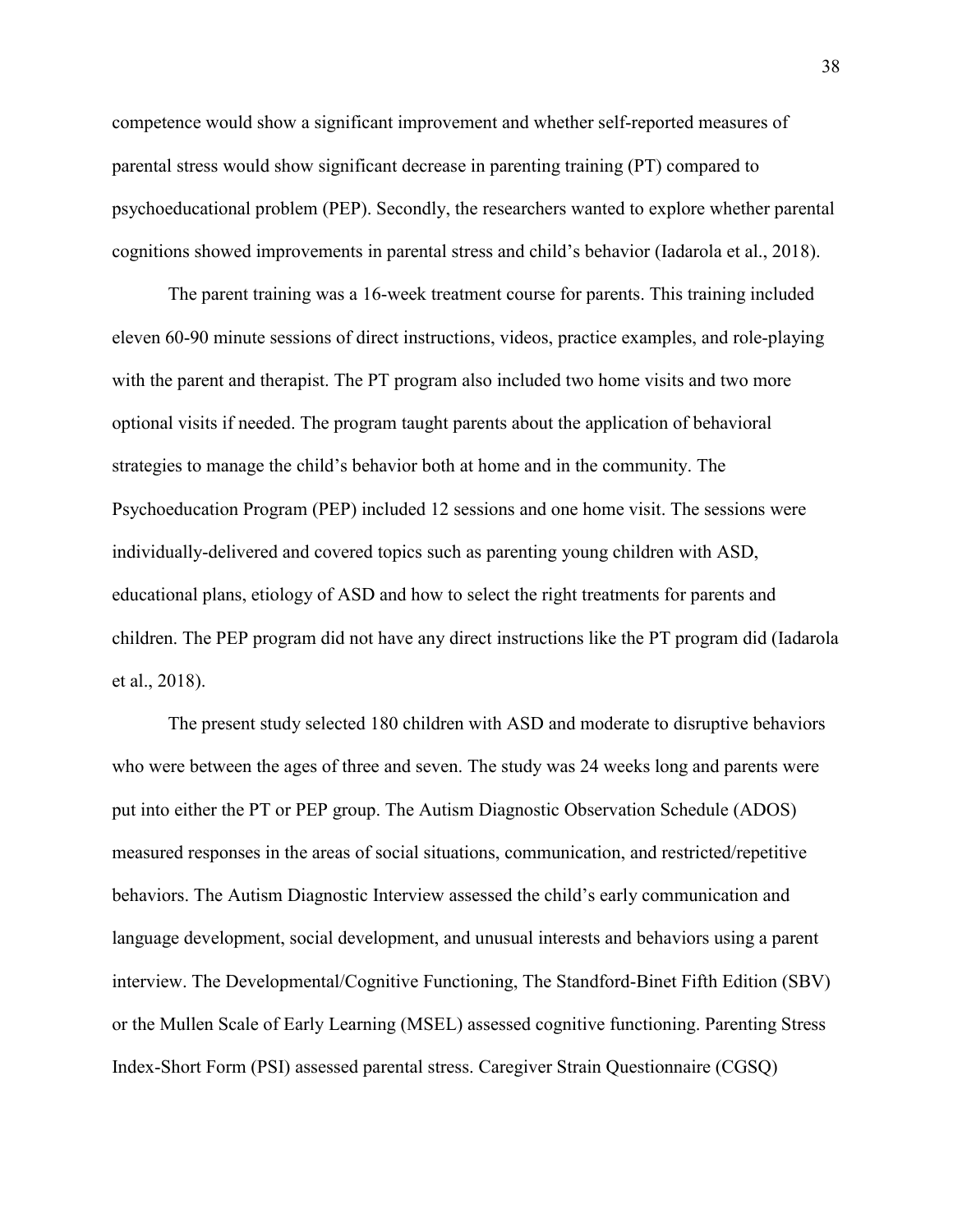focused on raising a child with ASD and how it interfered with family activities. Parents then were given the Parenting Sense of Competence (PSOC) to have parents self-report their satisfaction and efficacy. The PSOC also measured motivation and frustration. Lastly, the Abberrant Behavior Checklist (ABC) was used to demonstrate the change in sensitivity (Iadarola et al., 2018).

The data collected were analyzed using mixed-effects linear regression models with the changes within the 24-week processed. Exploratory analysis examined each measured that was used in this study. Structural Equation Modeling (SEM) evaluated the relationship between the changes at the 12-week mark and the 24-week mark (Iadarola et al., 2018).

 Results from this study reported improvements from both the PT program and the PEP program. There was a 14% reduction from the PT program and a 9.3% reduction from the PEP program when it came down to the PSI measure. A 17.2% reduction from the PT program and a 7.1% reduction from the PEP program in the CGSQ measure. Finally, in the PSOC measure, there was a 16.4% increase from PT and a 7.4% increase in the PEP. Results also showed that the PT program demonstrated a bigger reduction at the 12-week mark than the end of the 24 week measure. PT was higher than PEP in the CGSQ and the PSOC, but there were no difference in the PSI. Stress levels of parents from both programs did not show any significant difference between the 12-week and 24-week study. There were changes in the child's behavior whether parents were from the PT program or the PEP program and that competence showed no overall significant change (Iadarola et al., 2018).

 The authors concluded that there were improvements in parenting self-reports in both the PT and PEP groups. In the PT program the increase was related to strategies for behaviors, whereas in the PEP program, ASD knowledge was increased. Although both programs showed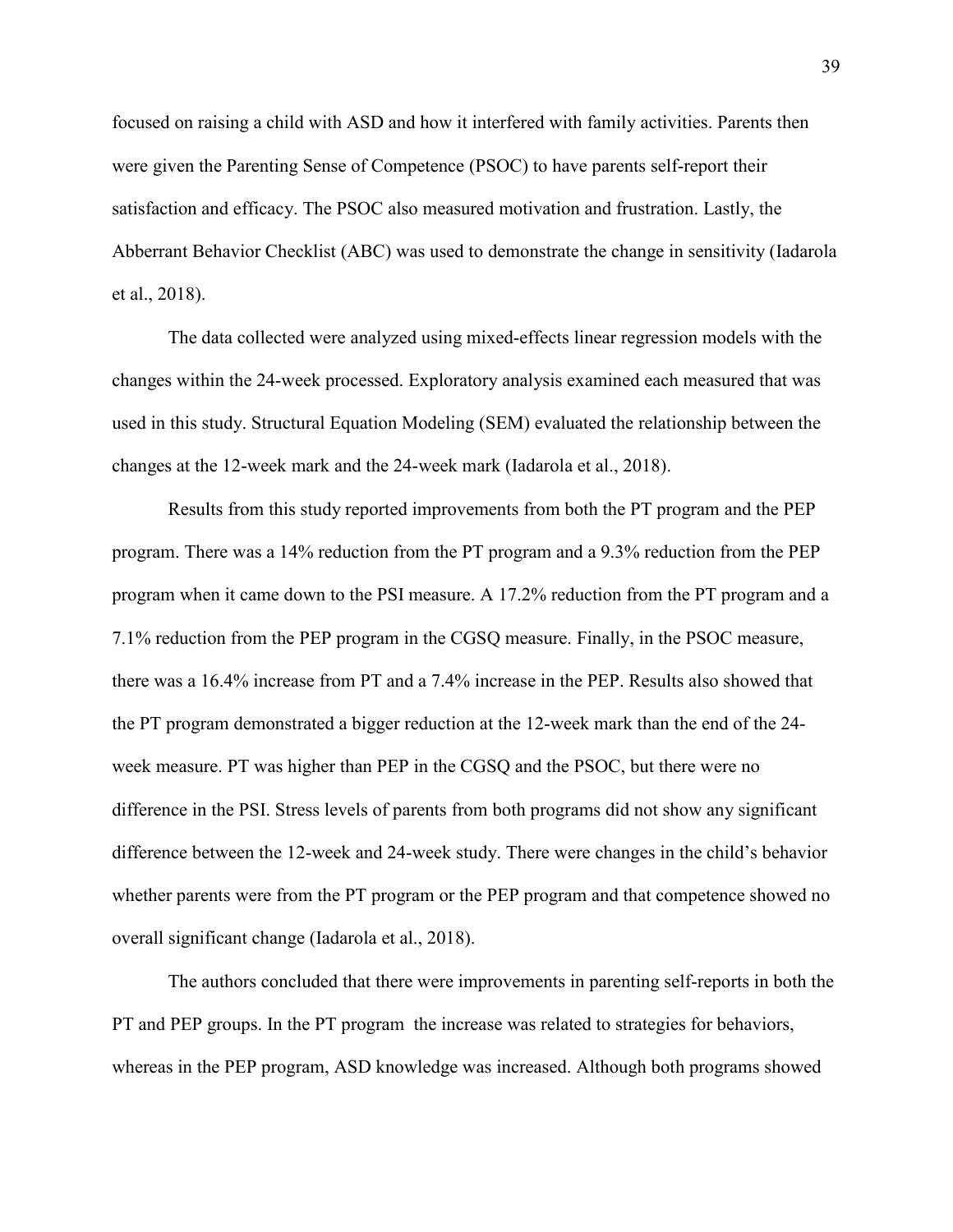improvements, the PT program showed greater improvement than the PEP program. The PT decreased parental stress levels and also decreased the child's disruptive behaviors. Through this study, it was noted that understanding and having more knowledge about the behaviors of the child reduced parental stress. In addition, providing parents with the correct tools to decrease disruptive behaviors decreased stress and improved parents' competence. Although there was a change in both programs, the results did not support the hypothesis, as no changes occurred between the 12-week and 24-week marks (Iadarola et al., 2018).

 McAuliffe, Cordier, Vaz, Thomas, and Falkmer (2017) researched mothers' quality of life, stress and time management when raising children with autism. The study included parents of children between the ages of two-18 who had autism and lived in Australia. The study was completed at Curtin University and at Telethon Kids Institute (McAuliffe et al., 2017).

 Four different measures were used in this study. The first was the World Health Organization Quality of life Brief (WHOOL Brief), which assessed the quality of life of the parent. Second, the Autism Parental Stress Index (APSI) was used to assess the stress level of the parent. Third, the Brief COPE assessed different coping styles. Lastly, the Time Use Estimate Table was used to measure and describe their daily schedule. The measures were given to participants in three ways: by phone, online or paper and pencil version of the survey. There were 248 surveys completed by participants (McAuliffe et al., 2017).

Data was analyzed through using the Statistical Package for the Social Sciences (SPSS). Factor analysis was used for the coping styles and the scree-test was used to determine the number of factors. The Kaiser-Meyer-Olkein measured adequacy and sufficient of each data provided. The chi-square test was used to compare the relationship between a single parent and a couple parent status for demographic status. With the WHOOL Brief and the APSI, a univariate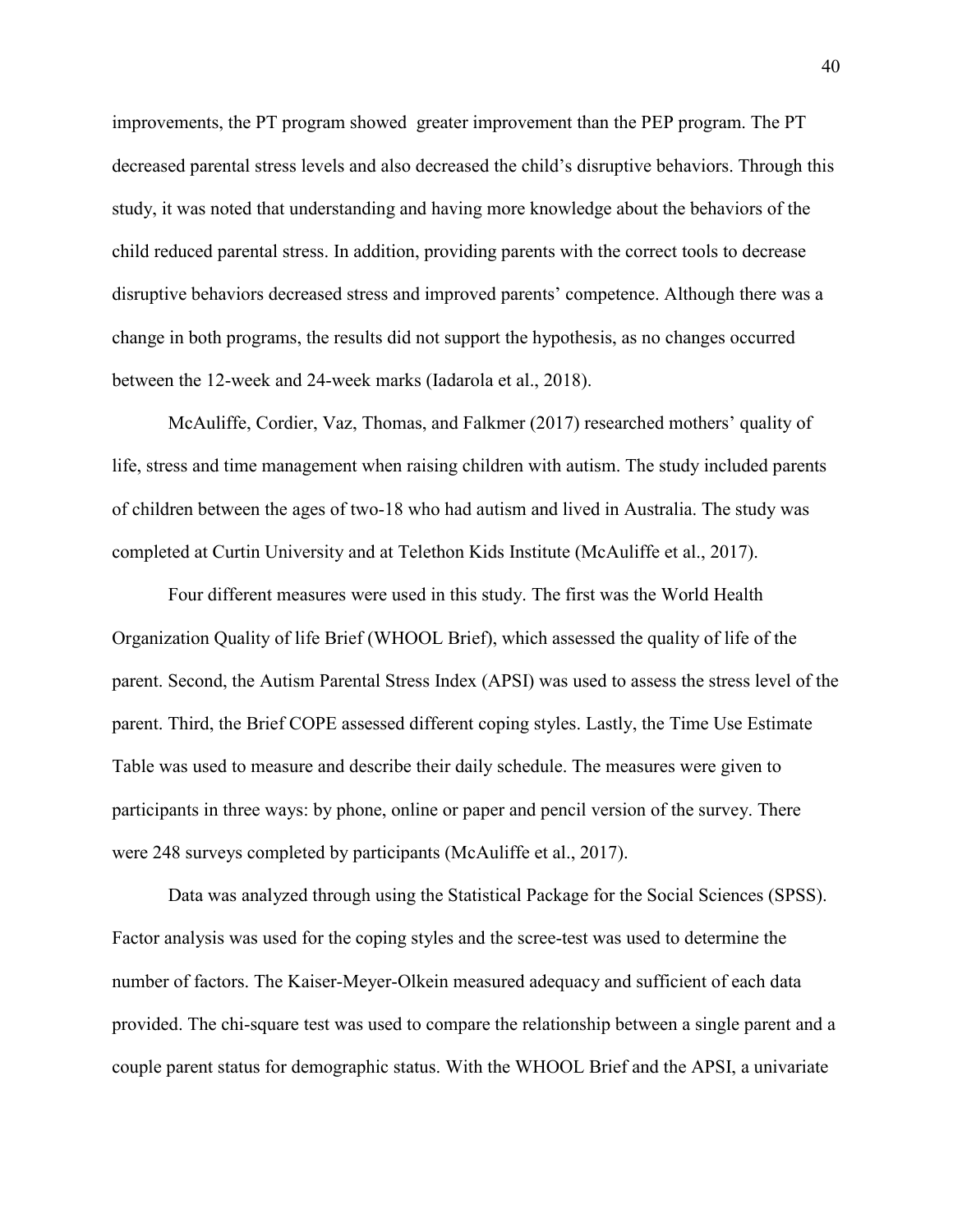analysis was used. Finally, to identify the different factors such as quality of life, stress, coping styles, binary logistic regression analysis was performed (McAuliffe et al., 2017).

 Results from this study showed significant differences between single mothers and coupled mothers related to demographic statuses such number of children, education, income, cognitive impairment and intellectual disabilities. There were no significant differences in the measurements of the hours completed with house duties and visiting family time. There were also no differences with coping skills. Findings with the single mothers showed they had a lower quality of life and used more of an adaptive coping strategy to deal with everyday stress. Another finding was that single mothers dealt more with financial hardships. A reason for this could be the fact that single mothers struggled with finding suitable and flexible jobs. A challenge with mothers who have children with ASD could be the access to resources such as childcare. Single mothers coped better than coupled mothers using the acceptance style. Overall, there were no significant differences between single mothers and coupled mothers raising children with ASD (McAuliffe et al., 2017).

 Guler, Vries, Seris, Shabalala, and Franz (2018) conducted a qualitative study in the South African culture. In South America, economics and emotional impact can greatly affect the care for children with ASD. The study focused on interventions and important factors that could affect parents or caregivers when deciding the right interventions for their child with ASD.

The study was conducted in Cape Town, South Africa, which is the second largest city (p. 1006). In Cape Town, there are over 500 children on the waiting list for autism to receive special education services and to be placed in an ASD-specific school (Guler et al., 2018). Participants in this study included 28 caregivers of children from ages seven and younger. There were 22 mother participants, five father participants and three grandmother participants. Twenty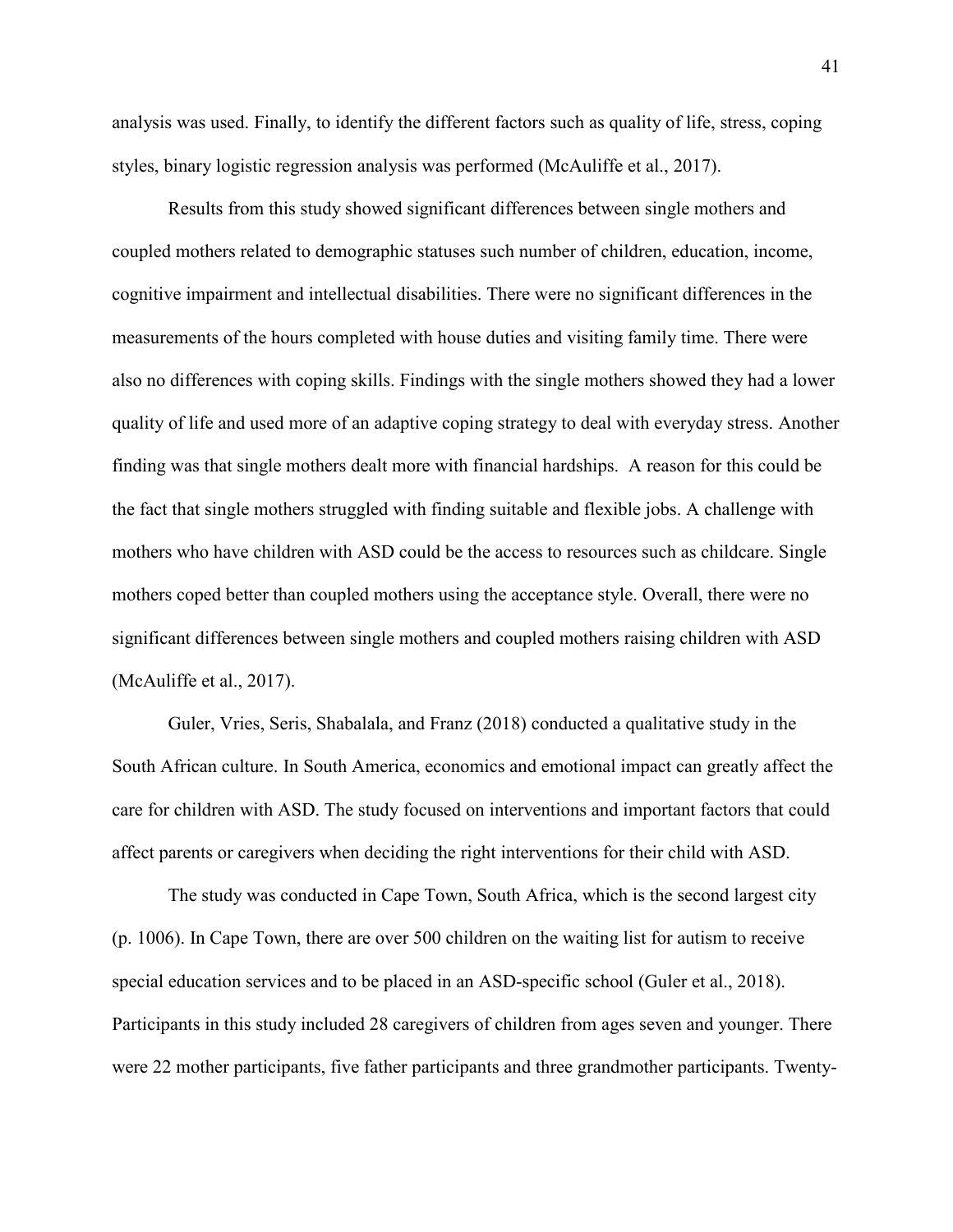two out of the 28 participated in the focus group and six participated in the in-depth interview (Guler et al., 2018).

 The focus group had 32 open-ended questions for the participants to discuss with one another. The questions were from previous focus groups of parents of children with ASD. The focus group in the current study focused only on contextual factors to the ASD interventions. The in-depth interviews had 36 open-ended questions, which most of the questions were similar to the questions that were asked in the focus group. All interviews and focus groups were audio recorded and video recorded. Most of the focus groups and interviews were conducted in English and a Zulu-speaking member of the team conducted one interview and one focus group in isisZulu (Guler et al., 2018).

The data was transcribed and checked for accuracy. A native speaker translated the focus group and one interview that was in isisZulu into English. Two coding members then read all the data. Thematic analysis was used in analyzing the data that was collected. All the transcripts were read over several times before two coders created labels for data based on meanings and identified relationships between the data (Guler et al., 2018).

 Caregivers noted that culture was quite important and required sensitivity when it came to making decisions for which interventions to use for their child. Culture in South Africa included beliefs, population, respect and familial culture. In South Africa there are many cultural background and beliefs. Providers should be sensitive when it comes to practices and beliefs. Caregivers also reported that having a child with ASD was a curse as a cultural belief. Language was reported as a problem and a barrier for caregivers to connect with child. There were differences when considering which language to use. English was the preferred language that caregivers wanted providers to use when working with their child with ASD. They wanted to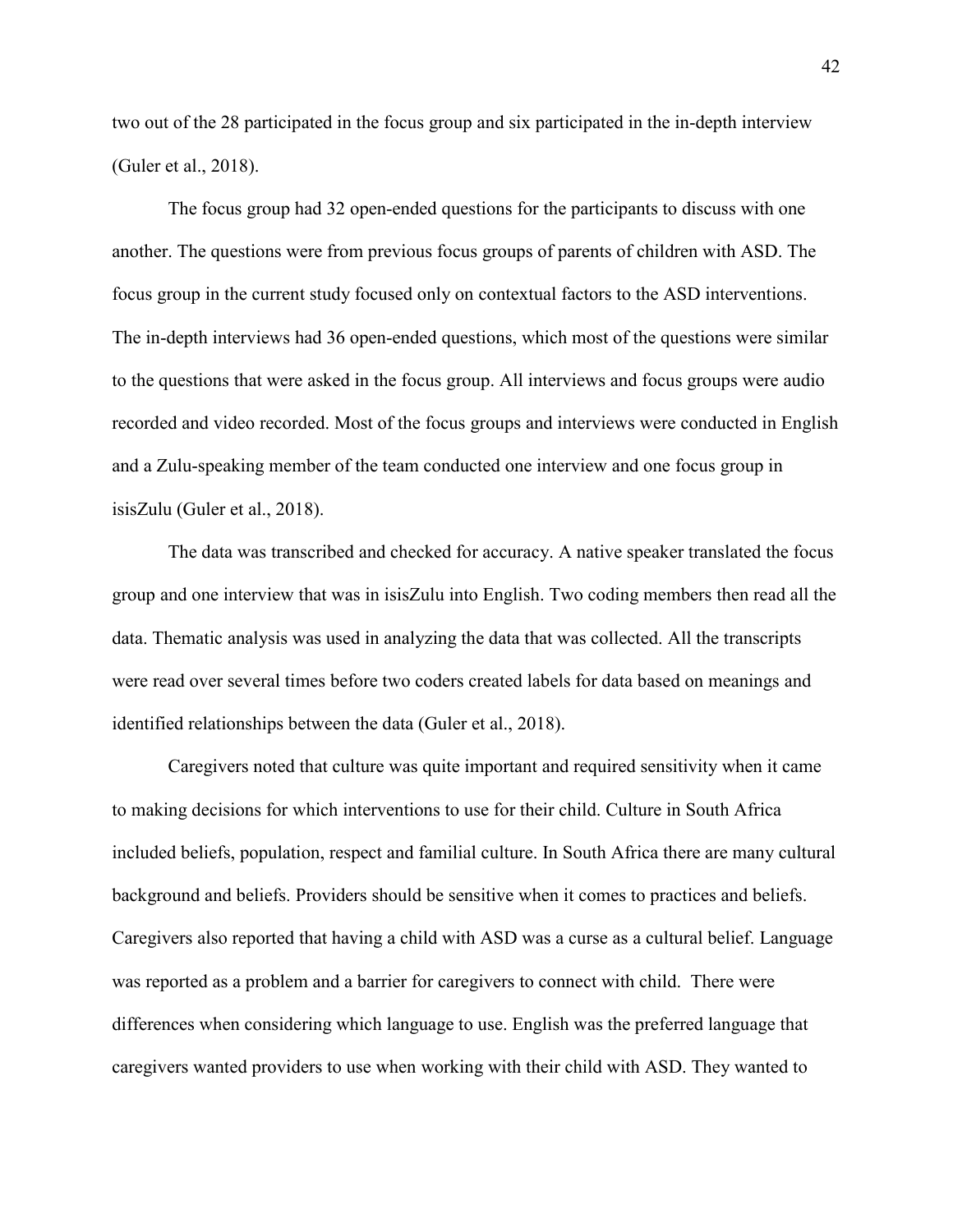learn English and wanted their child to be taught in English. Parents who wanted to keep their native language when working with their child stated that if they were not able to communicate in their native language, they could not be an active member in their community. Caregivers also wanted therapists to be able to speak their preferred language. They preferred and only wanted to use one language and preferred not using bilingual languages. A challenge that caregivers reported was the location of treatments. There was limited space, limited resources and the home environment was not a good place to provide the skills needed. One of the caregivers' preferences was to have an at-home delivery, so that providers could get a better understanding of the family and the child's challenges at home. The cost of treatment was another factor as it could lead to financial hardships for the caregivers. Caregivers wanted services to be allinclusive and be available for all children with ASD. When it comes to the types of providers caregivers wanted, they preferred professional providers over community health workers. Parenting practices resulted in caregivers needing to have diverse knowledge of parenting styles as one cannot treat all their children the same. Parents also wanted providers to meet them at their level when teaching them about the different parenting skills. Lastly, parent stigma was not accessed, but showed up in the results (Guler et al., 2018).

 The purpose of the study done by Guler et al. (2018) was to better understand the challenges faced by caregivers in South Africa. Results showed that culture played a big role when it came to finding the right intervention for children with ASD. Although language was a barrier, most caregivers wanted English as the primary language with their therapist. They preferred to have in-house delivery so providers got a better understanding and had more knowledge about the family and the home life of the child with ASD. The cost of treatments could cause caregivers financial hardships and so they wanted services to be all-inclusive with no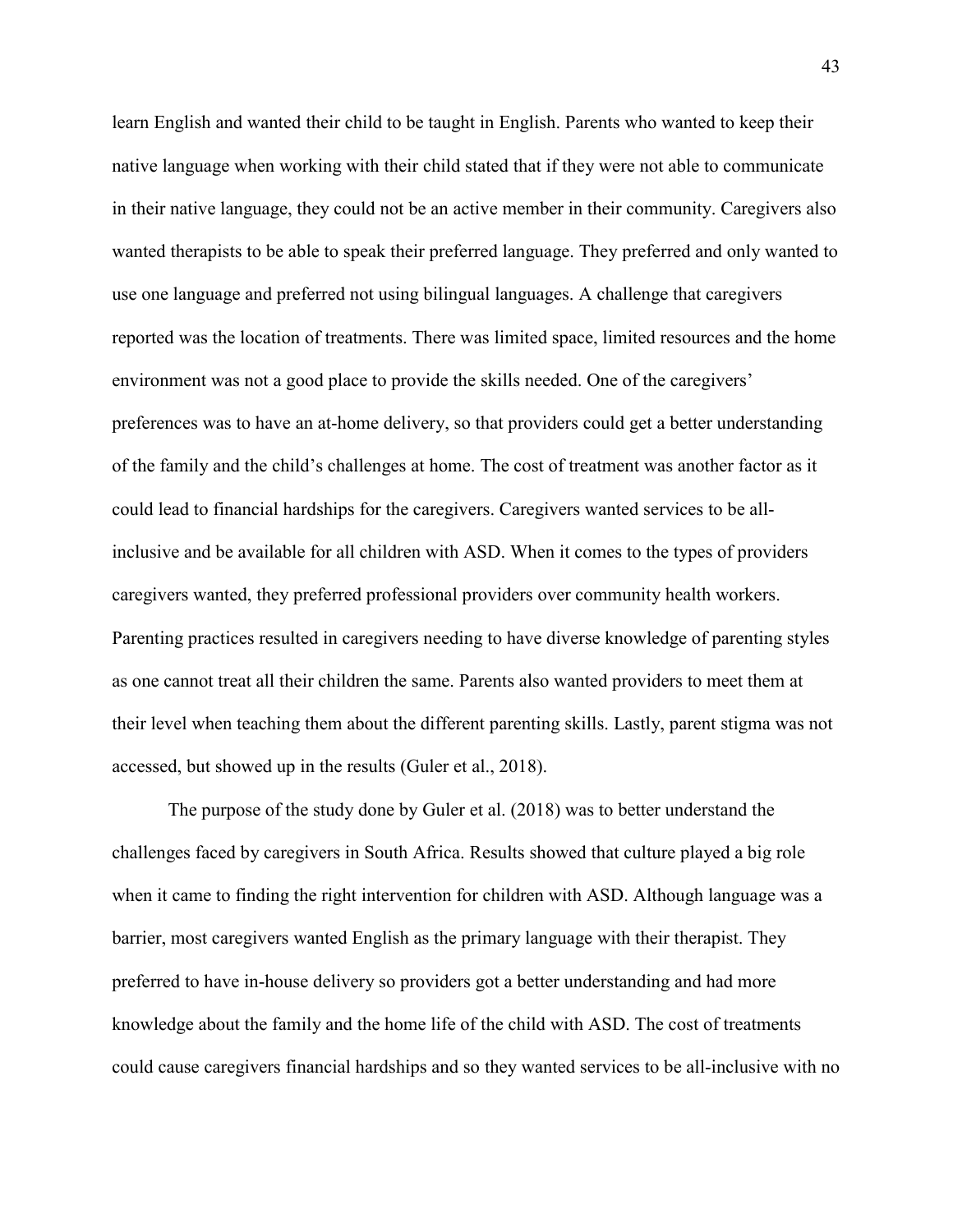hidden costs, as many families had limited resources. Many parents wanted to improve their parenting skills and learn how to handle their child with difficulties. With their support system, caregivers felt isolated and shamed when their child was labeled as "naughty" (p. 1014). Strategies for caregivers should include identifying, strengthening, and mobilizing their support system. In addition, interventions should consider the influence of beliefs and parenting practices (Guler et al., 2018).

 Ruble, Murray, McGrew, Brevoort, and Wong (2018) examined how to increase services for children with autism by using activation. Activation includes self-management and refers to having the information, beliefs, skills, knowledge and motivation to participate as team members. It was also proven to show improvements in health conditions (p. 826). With activation, parent activation measure (PAM) was used to measure four stages: belief, confidence, action, and persistence. The three research questions were as follows: First, what stage of activation do parents of ASD report? Secondly, what is the concurrent and predictive relationship between parent activation and self-management, stress, satisfaction at baseline and pos**t-**Therapeutic Programming Session **(**TPS)? Lastly, what is the relationship between change in parent activation from pre and post TPS with indicators of parent stress and satisfaction at post TPS? (p. 827).

 This study had 36 parent participants who received TPS. The ages of the children with ASD ranged from 2.3-15 years with 89% male children. TPS is based on parent-child service planning and decision making at the Kelly O'Leary Center for Autism Spectrum Disorders in Cincinnati. The purpose of TPS is to identify parent concerns, assist parents in accessing services and provide directions for navigating the service system (Ruble et al., 2018).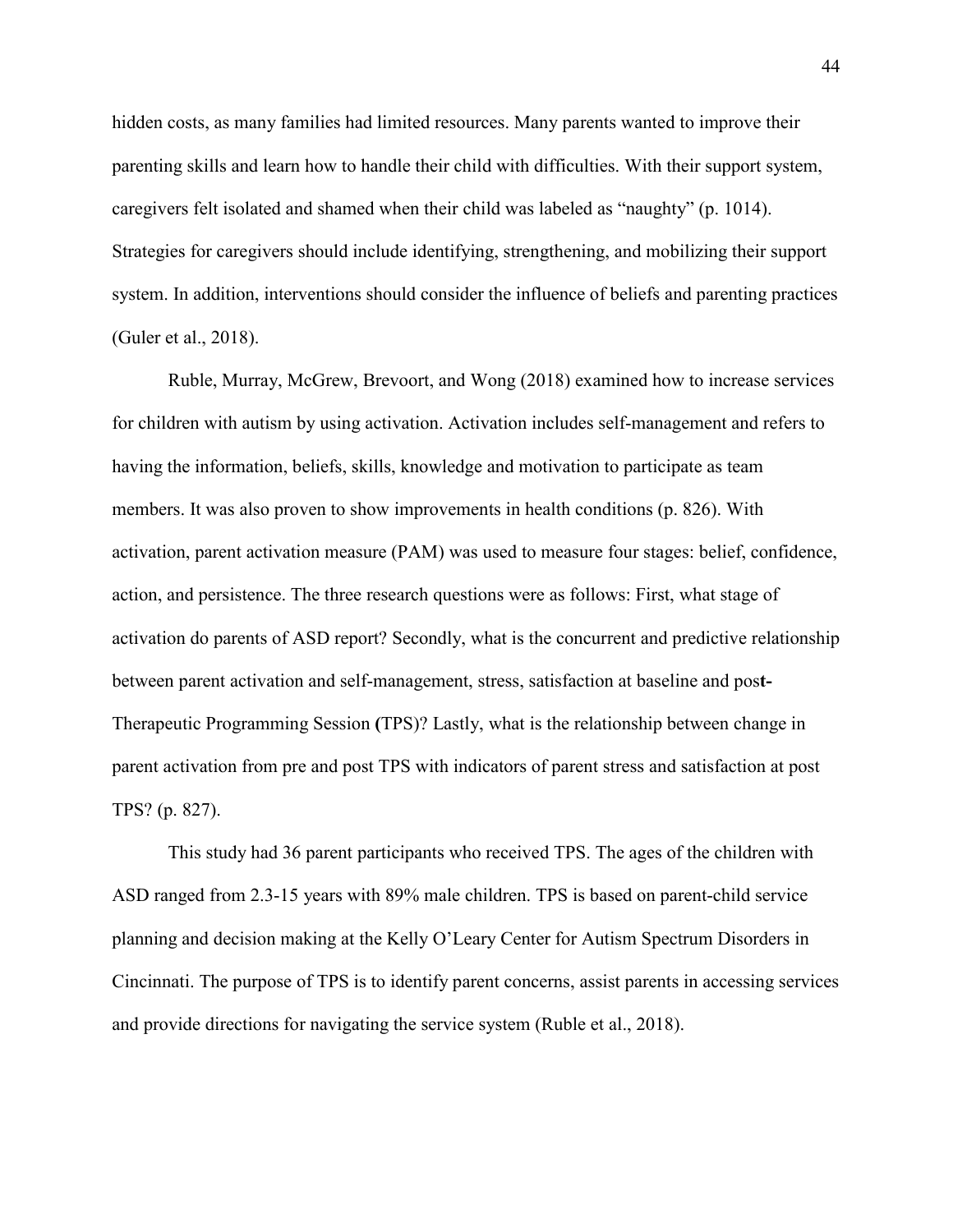Four measures were conducted in the present study. The first was the Parent Activation Measure for Developmental Disabilities (PAM-DD) that assessed behavioral health and developmental and medical issues. Second, Self-Management Assessment (SMA) assessed the quality of self-management and how well parents managed their child's behavior within five different areas. Third, Parenting Stress Index (PSI) was used to assess the parental stress. Finally, Parent Satisfaction with TPS was used to assessed the satisfaction of using TPS (Ruble et al., 2018).

Raw scores were used to analyze data from the first measure of the PAM-DD for the first research question. The second research question was analyzed using Pearson correlations between the PAM-DD and stress and the domains of self-management. With the third research question, the PAM-DD changed scores were calculated for the satisfaction of using TPS (Ruble et al., 2018).

 Results from this study showed that the overall average was in the level three of the PAM, which is *beginning to take action*. Patterns were consistent with a developmental approach aligned with activation. At baseline, scores were high in belief of taking responsibility and active role for the child's behavioral and care. The lowest scores at baseline were in knowing how to prevent problems with the child's behavior, confidence in finding solutions for behaviors, and knowledge of treatments available. There was a negative correlation between activation and stress and a positive correlation with self-management. In the post TPS, there was no correlation between satisfaction with TPS and satisfaction with the clinicians and parents reported a high satisfaction with TPS (Ruble et al., 2018).

 The present study was to determine the relationship between activation of parents of children with ASD and using TPS to provide guidance and support for parent concerns and how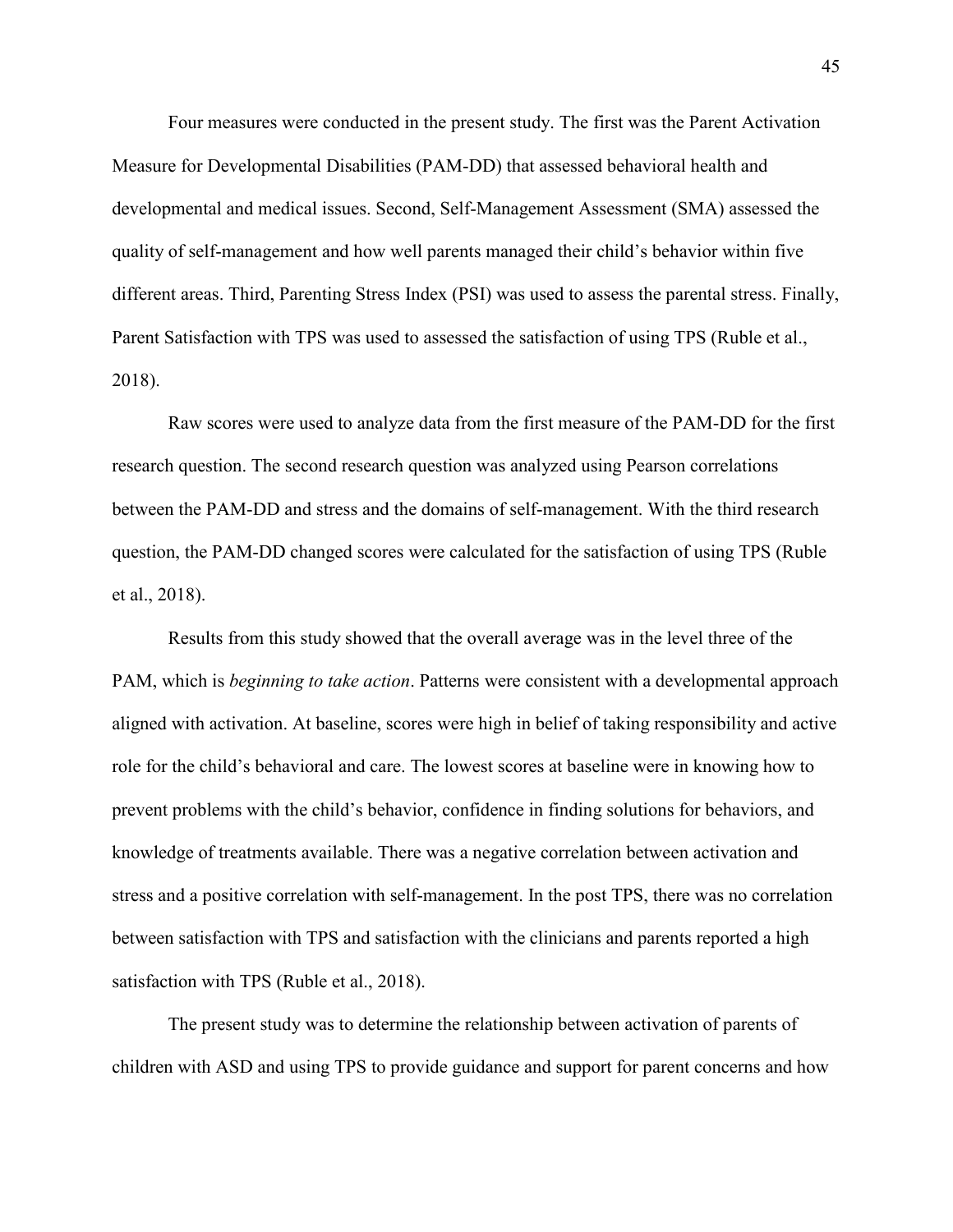activation influenced parental stress, self-management, and satisfaction (Ruble et al., p. 831). The authors' concluded that PAM help create the development of early steps and identifying needs will help parents. Scores were high in belief of the importance of their role in their child's development and behavior and low in maintaining a course of action. There were changes in activation with just one TPS visit. Parents who were using activation showed less stress and were able to manage their child's issue better (Ruble et al., 2018).

 Ilias, Liaw, Cornish, Park, and Golden (2017) conducted a study with Malaysian mothers on their experiences with raising a child with autism. Previous studies have focused on stress of mothers and how other factors that can influence a mother. Although there may be negative impacts, positive outcomes and well-being have been documented for raising a child with autism (p. 75). The study examined the development of Malaysian mothers based on their experiences, well-being, and adaptation development (Ilias et al., 2017).

 Participants included eight mothers who had a child with ASD and have lived in Malaysia most of their lives. Four mothers had Chinese background, three Malay background and one Indian background. The mothers' ages ranged from 32-59 years (Ilias et al., 2017).

 A qualitative study was used. A postgraduate student researcher interviewed the mothers. The interviews were face-to-face as another postgraduate student observed the interviews. The research supervisor overlooked the two students. The recorded interviews were around 75-120 minutes. Participants completed a demographic survey before conducting the interview. The interviews were completed at the mothers' convenience (e.g. home, office, treatment room) (Ilias et al., 2017).

The interviews were transcribed and translated to English. NVivo 9 was used to analyze the collected data. Each transcript was read to get a better understanding, and then phrasing was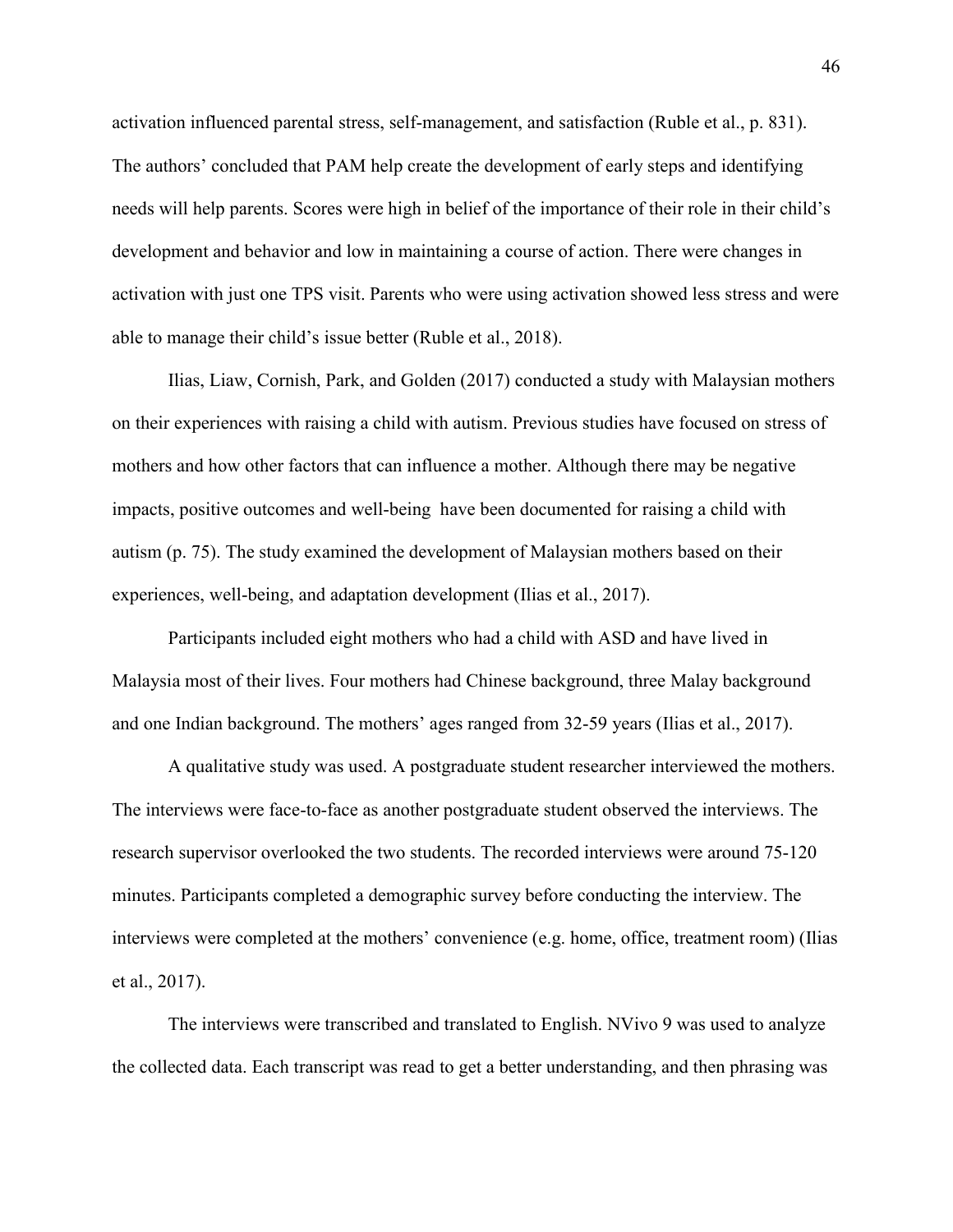used to capture meaning and quality of the texts. To check for accuracy and trustworthiness, the supervisor reviewed the student's coding for all of the interviews. An additional researcher reviewed the coding to determine themes for the sample (Ilias et al., 2017).

 The current study results reported three themes. The first theme: *Learning to spell autism in Malaysia* was the process of identifying and diagnosing children with ASD and challenges. Seven out of the eight parents noticed that their child was not behaving appropriately. Their children were not able to interact with other children. They had a delay in their speech, had social difficulties, sensory issues, and self-harm behaviors. Mothers were not able to recognize autism until a year or two after the abnormalities began. Four mothers were not aware of what autism was, two did not seek professional help and the other mothers went to the hospital. All eight participants noted that autism was limited and many were not aware of autism in the Malaysian culture. Lack of autism knowledge led the mothers to reach out to their religious background. Due to the limited resources, mothers wanted support for special schools, services, financial help, and employment opportunities (Ilias et al., 2017). Finding a school for their child with ASD was a challenge for all the mothers. The teachers did not have the knowledge to teach the children and used negative discipline for the students. In Malaysia, there was lack of therapeutic services and the mothers wanted more services to be provided for their children (Ilias et al., 2017).

The second theme: *We are living with autism* defined the mothers sharing their experiences raising a child with autism. Mothers faced positive and negative obstacles while raising their child with ASD. Negative impacts resulted from stress, acceptance, fatigue, and role imbalance. The connection between the family members was not great as there was conflict between the members. The mothers noted that they were the primary caretaker of their child and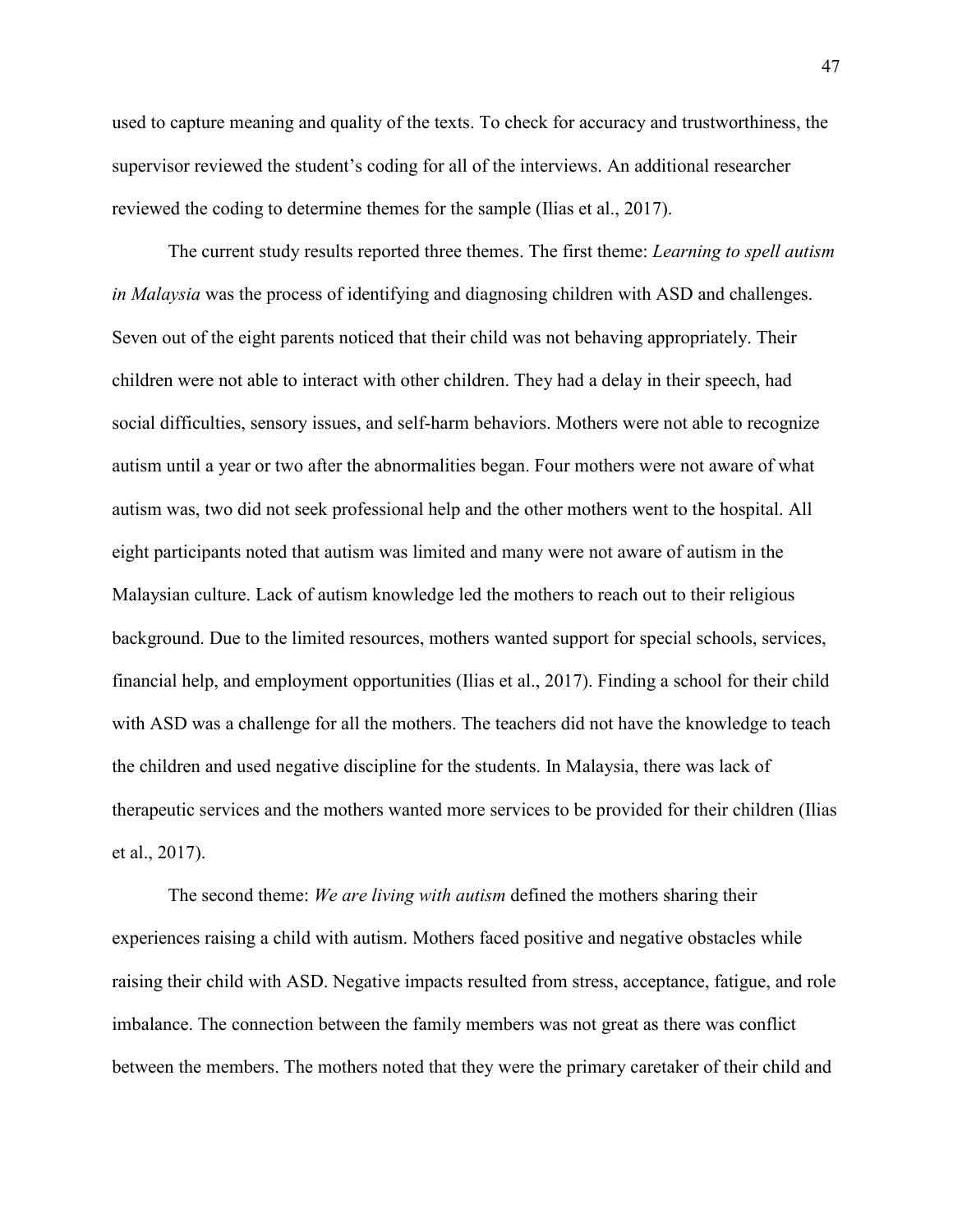that the father showed lack involvement. It was reported that fathers struggled with accepting their child had ASD and their denial phase took longer than the mothers. Family members were able to show emotional support and were willing to help when needed. Even though there were more negatives than positives, some of the mothers stated that their child with ASD had good relationships with family members and some of the fathers were willing to help and provide more awareness about autism in the community (Ilias et al., 2017).

The third theme: *Resilient overcoming: Climbing Mount Kinabalu* was when mothers described their coping and adaptation process. Again, mothers noted that there was limited access to resources. The mothers were not very confident in providing the right support for their child with ASD. They felt like giving up and became sad. With their faith, they kept going and they would eventually reach their peak. Different coping strategies were used by the mothers which created a positive impact and gave them confidence to work harder. Most of the mothers changed for the better. They learned to have a better attitude, be understanding and patient. Being proactive was needed to support their child. They read books and gained information online to get a better understanding of autism. One of the seven coping skills, helped parents accept their child as they were. Parents were given a deeper relationship with their child. Expectations were adjusted for the children related to their future and achievements. Spirituality encourage the mothers through the difficult times (Ilias et al., 2017).

This study examined the experiences of mothers raising children with autism in Malaysia. The mothers' experiences were based on spirituality, culture, interpersonal and intrapersonal factors. The experiences the mothers faced were a journey for them. There were positive and negative impacts. There were times when they were at their lowest and there were positives when it came to the relationships between the child with autism and the family members even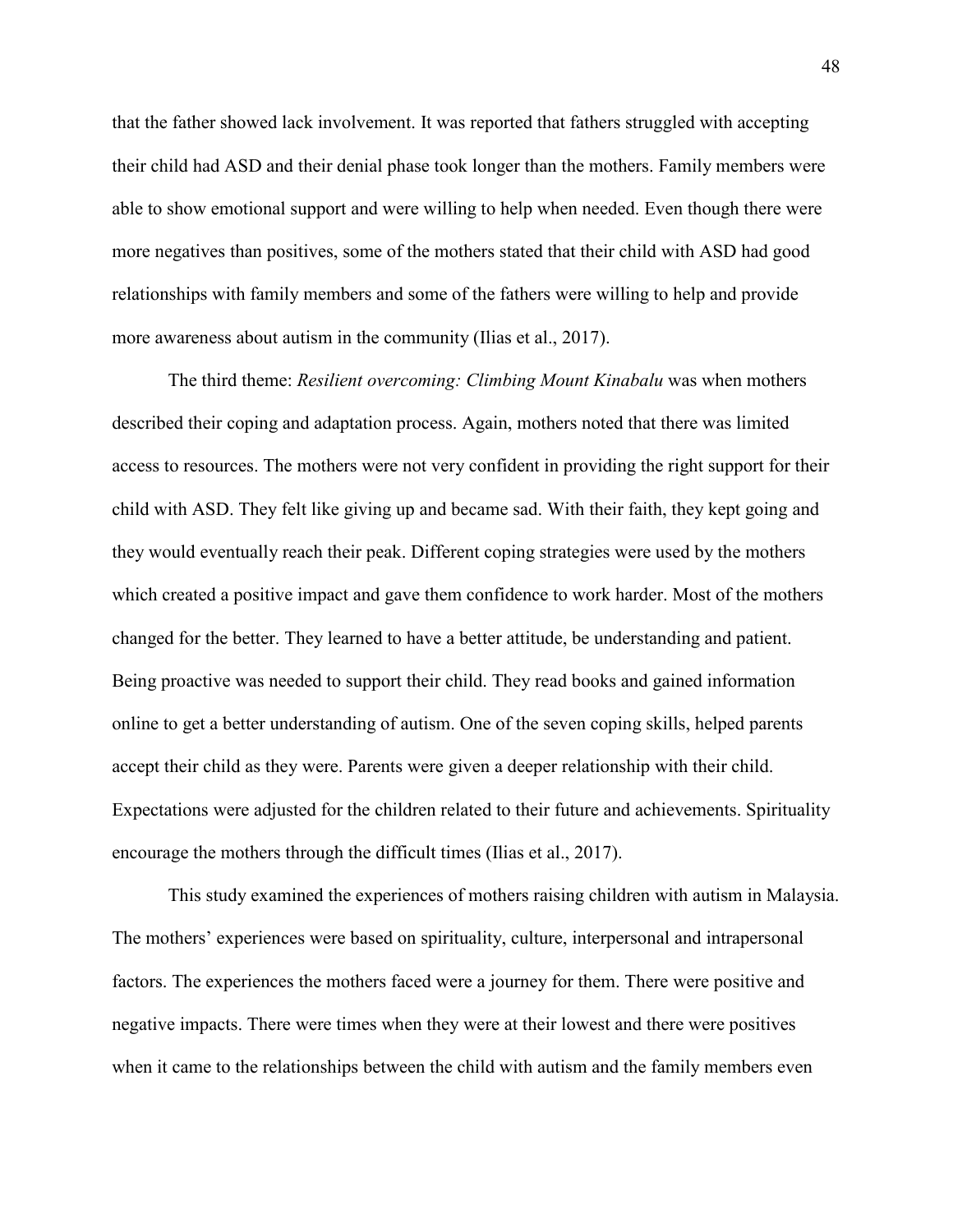though there were challenges within the family. The mothers continued to strive and rely on their spirituality to help them keep going (Ilias et al., 2017).

 Lee and Chiang (2018) conducted a study on Korean mothers and their children with autism. The study focused on the different variables that had an impact on parental stress. Due to limited studies on autism in the Korean culture, Lee and Chiang (2018) looked at previous studies to identify the different factors with the stress levels. The results from the studies showed that the mother's stress came from employment status and marital status. This meant that mothers who were married and were employed had lower stress levels than mothers who were unemployed and unmarried (Lee and Chiang, 2018). The study focused on parental stress in Korean mothers and adolescents with autism and factors associated with the stress levels (Lee and Chiang, 2018).

 Participants in this study included 138 Korean mothers. The adolescents with autism participated in special education schools that only taught children with a disability or in selfcontained rooms. The adolescents' age ranged from 10 to 19 years old. Mothers were recruited from the Korea National Institute for Special Education in South Korea.

The study was a qualitative study. Mothers were given a survey to complete. Parental stress was measured by the Stress Index for Parents of Adolescents (SIPA). The SIPA was then translated back to English for accuracy. The Childhood Autism Rating Scale (CARS) measurement assessed the autism severity of the adolescent. Both measurements were translated into Korean by the researchers who were fluent in both English and Korean. The researchers also had knowledge of the instruments used. Lastly, The Maladaptive Behavior Index (MBI) was used to measure behavior of the adolescent. Finally, the data was translated back to English for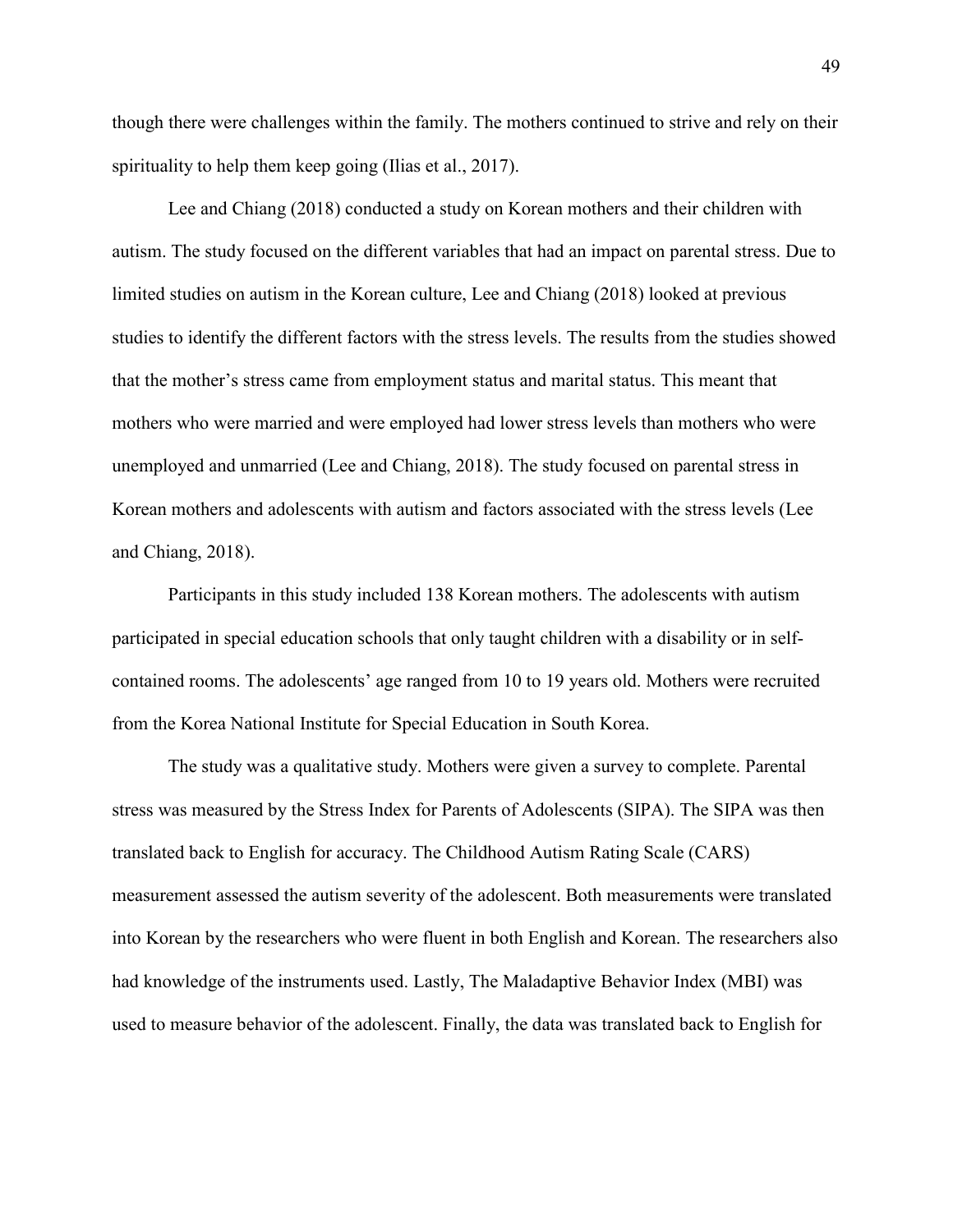accuracy. Data from the 191 surveys were analyzed by the Statistical Package for Social Sciences (SPSS) (Lee and Chiang, 2018).

 The results from the study indicated that mothers raising an adolescent with autism had higher stress levels than typical parental stress. Five factors were associated with the mothers' stress levels which included autism severity, child's age, professional healthcare providers, early childhood special education, and maladaptive behavior. The study also found that healthcare professionals could relieve the stress levels. Also, the autism severity lead to having higher stress levels for the mothers caring for their adolescent. In the Korean culture, negative impressions of mental health has been decreasing. (Lee and Chiang, 2018).

The researchers concluded that Korean mothers showed higher stress levels than the normal parental stress. Five main factors were associated with the stress that the mothers felt. The level of severity resulted in mothers having higher stress levels. As stated earlier, healthcare professionals can lower parental stress levels. Even though there are still some negative impressions when reaching out for support from healthcare professionals, Korean mothers were highly encouraged to reach out to them (Lee and Chiang, 2018).

 Das, Das, Nath, Dutta, Bora and Hazarika (2017) conducted a study on parental stress, coping, social support and resilience of families from India. Autism is a well-known disability in India. Autism affects more than two million people (Das et al., 2017). Many mothers who were raising children with autism avoided the community and public, had higher stress levels, and had more challenges due to their child's behavior. The studied assessed parental stress levels, social support, coping and resilience of parents in India (Das et al., 2017).

 Participants in the study included 35 parents. Parents' ages ranged from 26-55. The average education level for the parents ranged from undergraduate to graduate or doctorate. A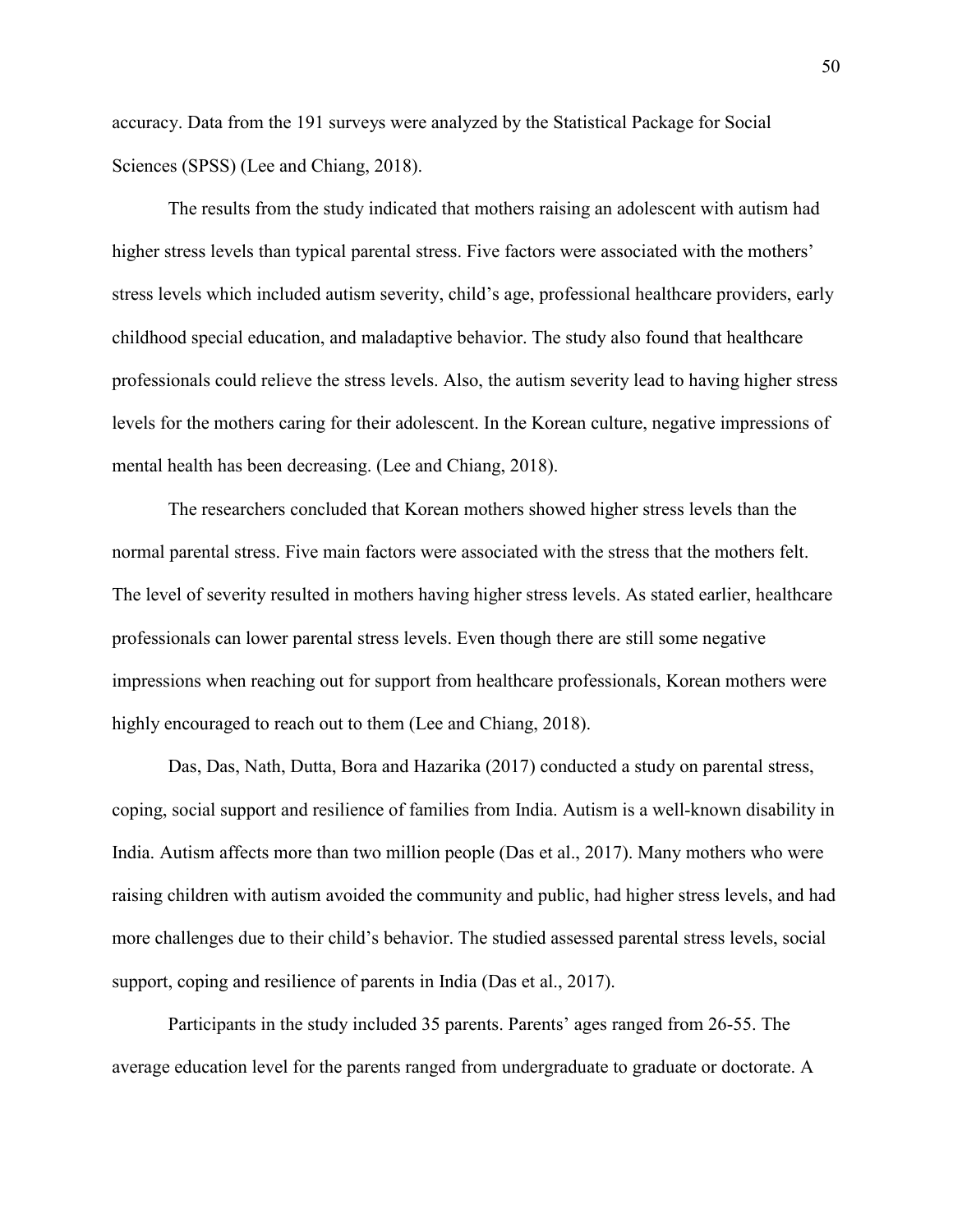few procedure tools were used during this study. The Parental Stress Scale (PSS) was used to assess the level of stress of parents and the relationship between parent and child. The Social Support Appraisal (SS-A) was used to assess social support of the parents. To assess the coping of parents, the Coping Self-efficacy Scale (CSE) was used. Finally, they assessed the resilience of the parents, the study used The Family Resilience Assessment Scale (FRAS). All tools that were used during this study was questionnaire-based. Data was analyzed using descriptive statistics (Das et al., 2017).

From this study, results showed that parents raising a child with autism had a harder time raising their child. They noted that time was not flexible and the behaviors were a main factor in the high levels of stress. Results for the social support explained that many were able to rely on their family for support. Scores were high with coping strategies. The strategies included: stop being upset about negative thoughts, doing something positive, fight for what they wanted, and find other solutions when the ones that they were using were not working out for them. Finally, the FRAS scale resulted in everyone in the family being able to express their opinions when it came to making decision for the family. Parents were able to ask the community for help and they were also able to depend on the people within their community. When it came to the family connectedness, responses were divided. Some parents felt that they were taken for granted when raising a child with autism. They also felt that they should not get involved with people in the community. Many parents went to church and believed that stressful events were accepted as a part of life (Das et al., 2017).

The researchers concluded that parental stress was very common with parents raising a child with autism. Stress levels were due to financial, social, fostering and nurturing the child. Coping strategies were used to help with the pressure that parents had to face. Many were able to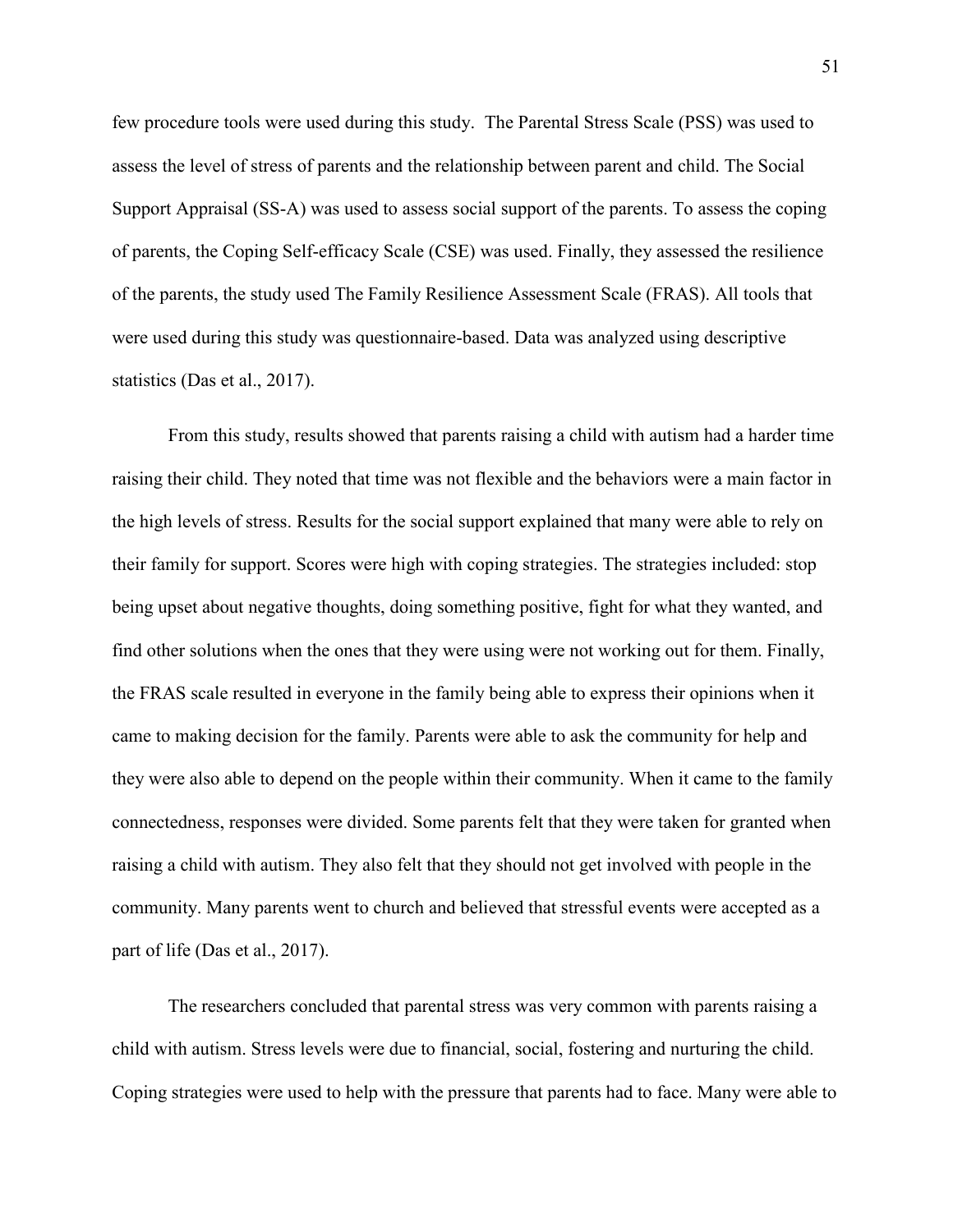cope well, but others had difficulties. Friends and family members were a huge support for the parents in dealing with the stress. Many parents were able to turn to spirituality to help cope with the difficulties that they faced when raising their child. (Das et al., 2017).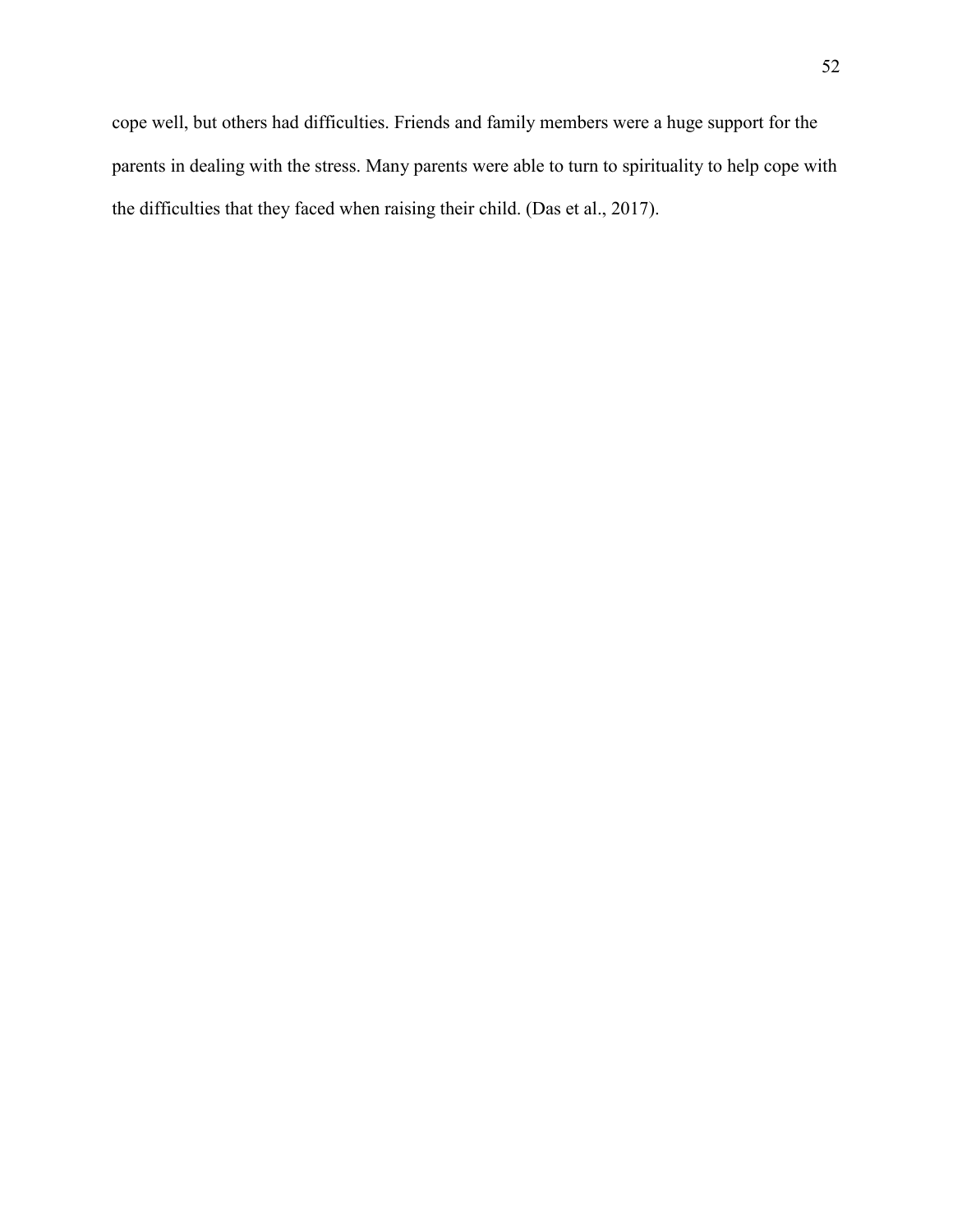#### **Chapter 3: Application of the Research**

As stated earlier, autism is still fairly a new disability within the Hmong community. There are many questions that have not been answered yet. There may not be an answer to all the questions, but providing parents with more information about autism can help them be more aware, educated and involved. Knowing that there are parents who have similar beliefs and values with a child with autism can decrease the stress that Hmong parents experience. Understanding coping skills and seeking out resources in their community can help ease parents' stress as well.

Many parents of a child with autism are more stressed than those who have a child who is neuro-typical. In the Asian communities around the world, many believe that their child has autism due the mother not following a specific rule or custom, or possibly something bad happened in their past life. The results showed that students were able to have relationships. Parents would like healthcare professionals to understand and be more educated about the Hmong culture and understand their beliefs. They want professionals to meet them in the middle when it comes to servicing their child. When there is no relationship between the healthcare professionals and parents, it then becomes an issue of lack of trust.

Even with all the stress that parents go through caring for their child with autism, there are positive impacts on parents, too. Parents educate themselves more about the disability by searching on the computer and reaching out to other parents who have children with autism. Parents have also noted that they have found comfort and coping skills by accepting their child. They have learned to be more patient and have a better view of the world.

This project based on a review of the literature, is to create an informational newsletter. This newsletter will be sent monthly to all parents at my charter who have a child with autism.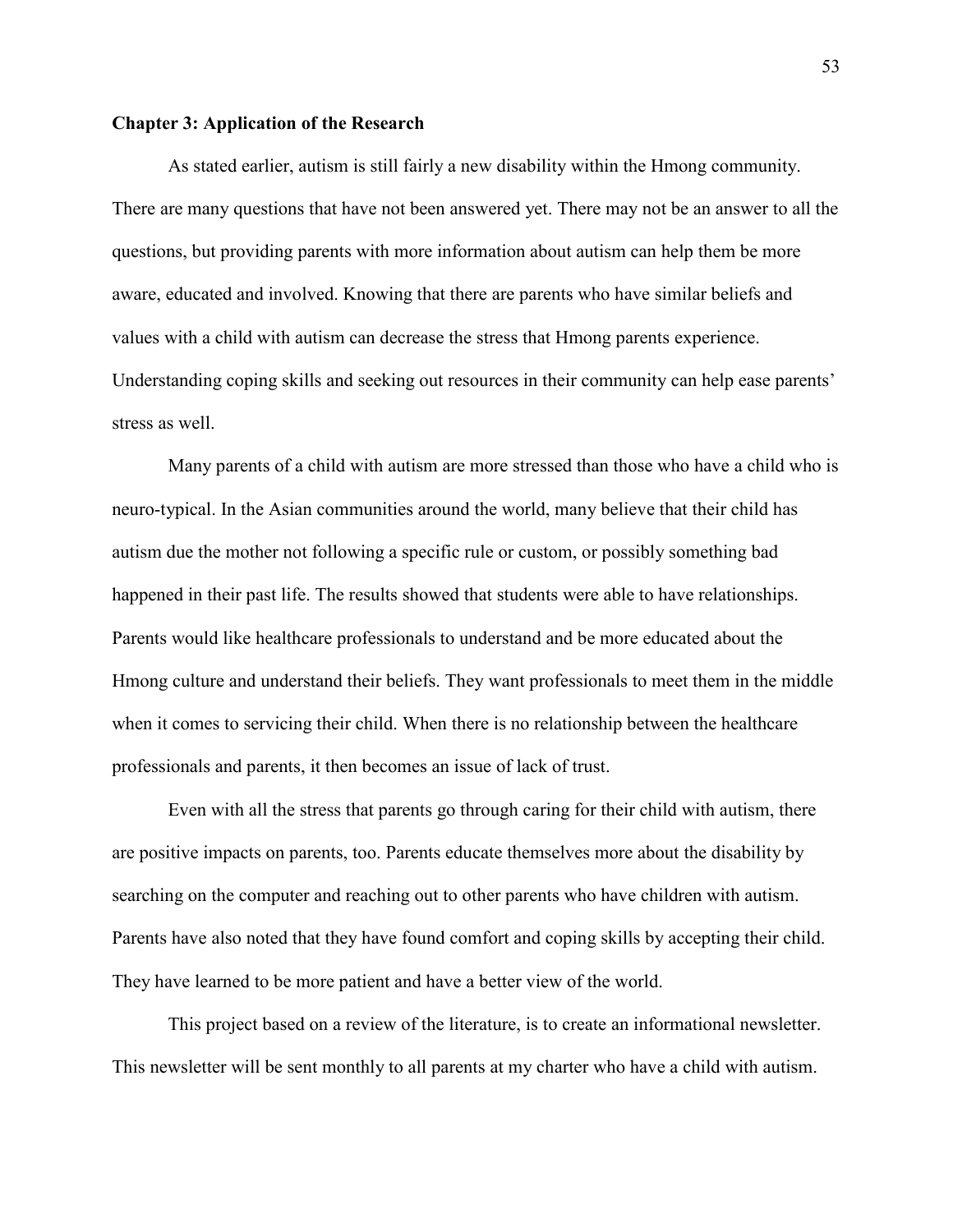The purpose of this project is to provide the Hmong community with more information about autism each month. The newsletter will inform parents about experiences that parents from different cultures who have children with ASD go through when caring for their child. It will also provide parents with positive and negative information about autism so that they can be aware, feel empowered, and make informed choices. Another part of the newsletter will provide resources found within the local community so parents can reach out to get more information and support from different healthcare professionals. There will be a few stories where parents will share their view about autism. Having a first-hand experience in their culture can help others when coping and caring for their child.

The project will be created for parents and families who have a child with autism in the Hmong community in the city of St. Paul. Having Hmong parents know and understand what other parents are going through will provide support to those who share similar experiences. Due to the lack of culturally sensitive information about autism that Hmong parents have, an informational newsletter will provide a foundation of support. Many parents in the Hmong community do not know where to start when they need to find support from others when caring for their child. As the newsletter will be monthly, there will be new information that parents can look at and be up-to-date with autism, information and resources. Each month, there will be new resources and new stories from parents. The newsletter will also give parents different ways to support their child with social, behavior, communication or learning skills.

The informational newsletter will cost around \$300 a month to send to parents of children with autism. The number of people working on the monthly newsletter should be around 30. There will be editors, writers fluent in both Hmong and English; graphic designer to provide visuals, and publishers. The team will have few researchers to provide accurate information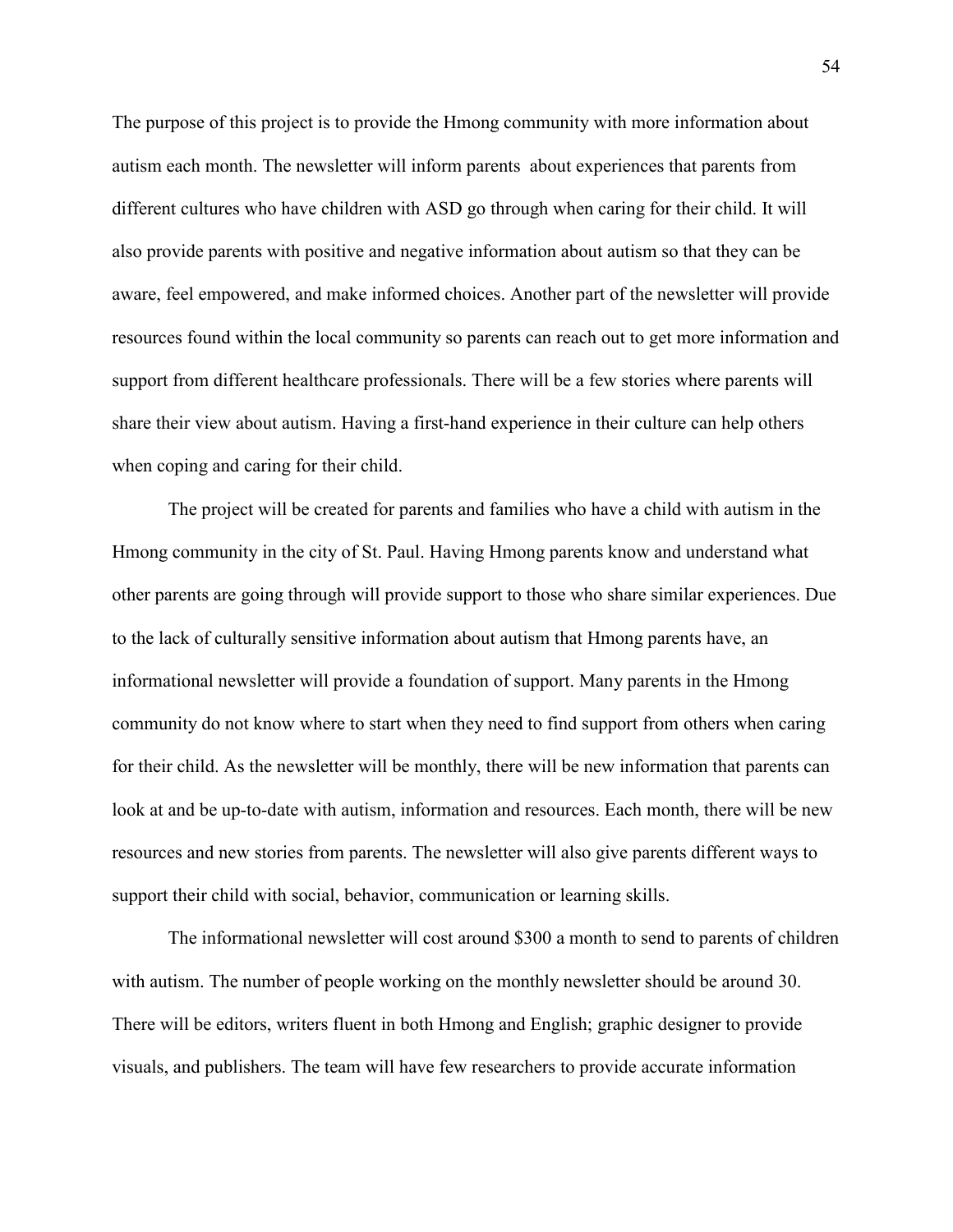about autism and someone to help seek parents who can provide first-hand experiences in caring for a child with ASD. The team should focus on sending out one newsletter each month. The team should research new information as parents should not read old information about autism. Even though this is an informational newsletter, the team is encouraged to focus mainly on content that is the most relevant and important for a Hmong parent.

There will four sections/pages within the newsletter. Each section will be dedicated to information related to autism. Section one will be new information about autism. This can include new research about autism and results from the research. The second section will be divided into two parts. The first part will include up-to-date information with different community resources with links websites and phone numbers for parents. The second part of section two will provide a list of healthcare providers who see students with ASD. These providers will include physicians, dentists, ASD consultants, speech therapists and other professionals who work with students with ASD. The third section will be information about special education. This section can have stories shared from special education teachers about their experiences working with students with ASD. This section will also have questions that parents had asked about special education and include tips on how to support their child in the areas of academics, social skills and behaviors. The last section will highlight the personal experience stories from parents who have children with ASD.

This project can be on going, as it will contain up-to-date information about autism through the lifespan. Parents want to know new information and new resources that they can explore. New technology is being produced every day and having a newsletter that includes these resources and technology will make parents feel more confident about how to support their child with autism. The more information that we can provide to parents, the less stress that they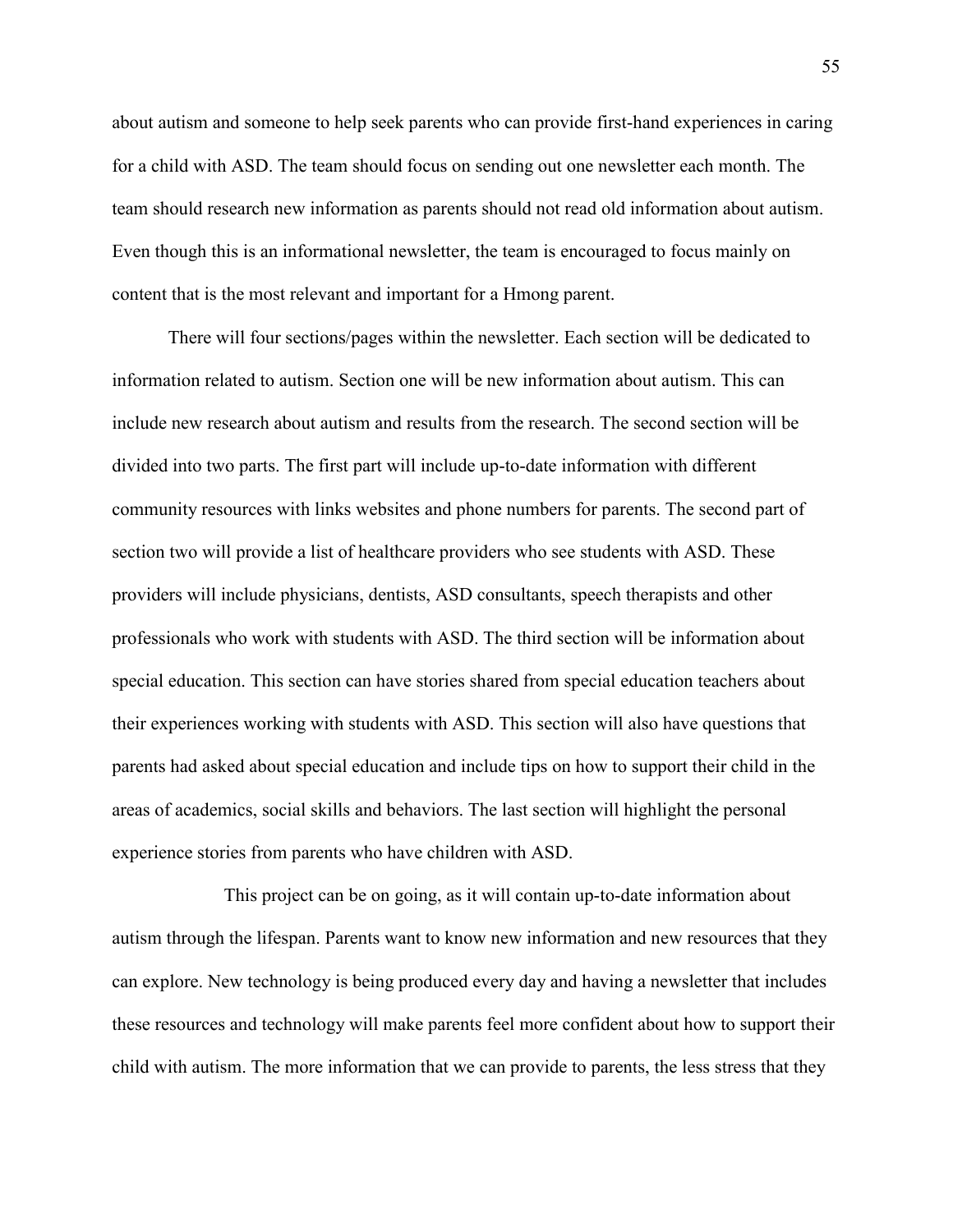may have. Parents will also feel more comfortable. The newsletter is intended to support parents and extended family who support children with ASD.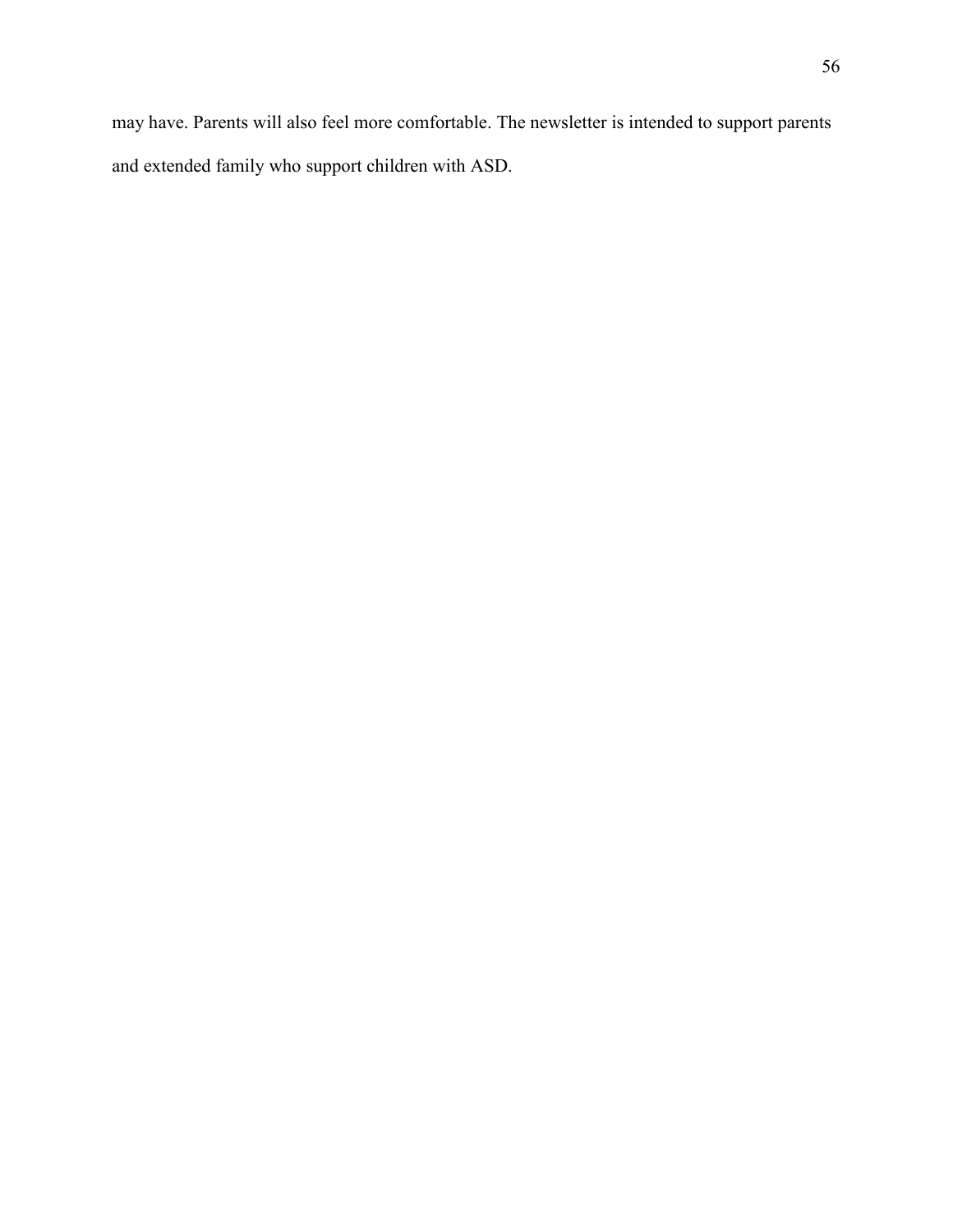#### **Chapter 4: Discussion and Conclusion**

 As I was thinking about what topic to research on for my thesis, I thought about what was something interesting to me within the special education world. Ever since I started as a special education paraprofessional four years ago, autism has been something that has always been one of my interests. I wanted to know more and learn more about the disability. I know that within the Hmong community, autism is a growing disability. As a Hmong special education teacher, I wanted to gain insight about how other cultures dealt with the autism disability and provide that information to the Hmong parents who have children with autism.

My first impression as I was starting my thesis about multi-cultural families and autism was that I was only going to read about negative impacts when it came to raising a child with autism. As I was reading, I was surprised to find out that parents shared many positive impacts when raising a child with autism. Even though there may be difficulties raising a child with autism, some good can come out of it. I am glad that parents are able to accept their child for who they are even though times can be stressful. Parents talked about how they reached out to other parents who shared similar experiences so that they would not feel alone. There were parents who provided information to their friends and family about autism and made sure that people around them were aware of the disability.

I wanted to get parent input about how autism has impacted individual families so I could document the information that I got back. I then changed it to where I am today with my thesis and learning about other cultures and autism. My focus was on multi-cultural families and how autism has affected their families and how they cope with it. I want to provide personal stories from parents and let Hmong parents know that they are not alone and there are other parents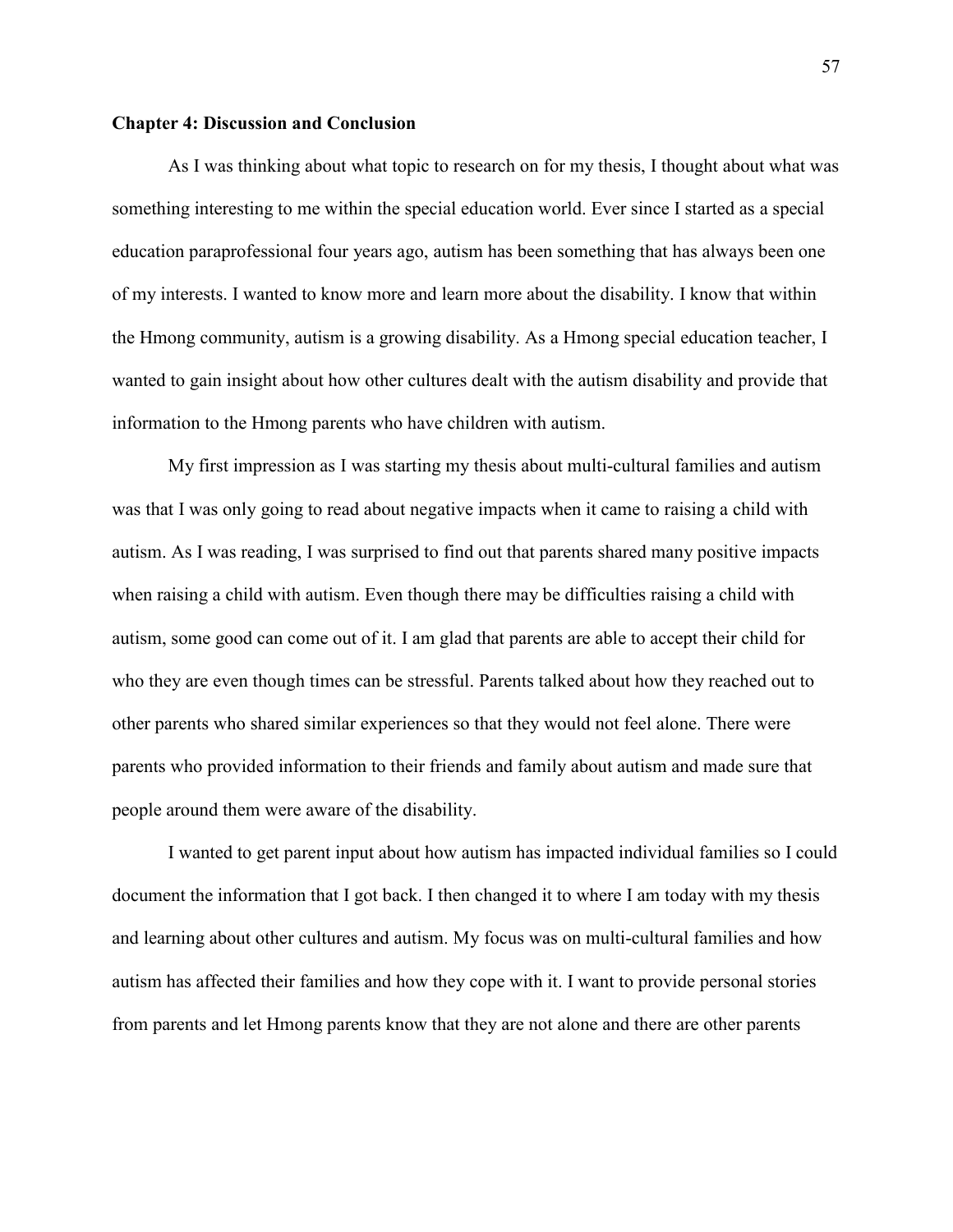facing the same issues that they may be facing. I also wanted to research on what resources multi-cultural families have used and if it was effective for them and their child.

As I was doing my research, I learned a lot from the articles that I read. I gained a broader perspective from considering a broad range of multi-cultural families. Some parents had negative impacts and there were parents who had positive impact. There were families who struggled with criticism or were looked down upon because the child had autism. Parents who were Muslim believed that their child with autism was given to them because they were strong enough to make sure that their child was accepted. I researched a lot on Asian communities, as the Hmong community is part of it. Parenting styles of Hmong parents and other Asian parents are similar.

I believe that the most important finding is the need to provide support for multi-cultural families. As I was reading the different articles, many parents expressed their concerns about healthcare professionals not understanding their cultural beliefs, values and the culture itself. I think that it is extremely important that healthcare professionals take the time and read about the different cultures who are living in their community, especially in the very diverse Twin Cities where many different cultures live together. As someone from a different culture, I want to feel welcomed when I go into a clinic or meet with a healthcare professional. In addition, healthcare professionals should be more sensitive when it comes to understanding the culture and the perspective of where parents are coming from. When parents do not feel like the professional want to help, it can make them feel hopeless.

Along with healthcare professionals, teachers should also learn about the different cultures of their students. Working as a paraprofessional and now a special education teacher, I know there are teachers who are unaware of the different cultures of their students and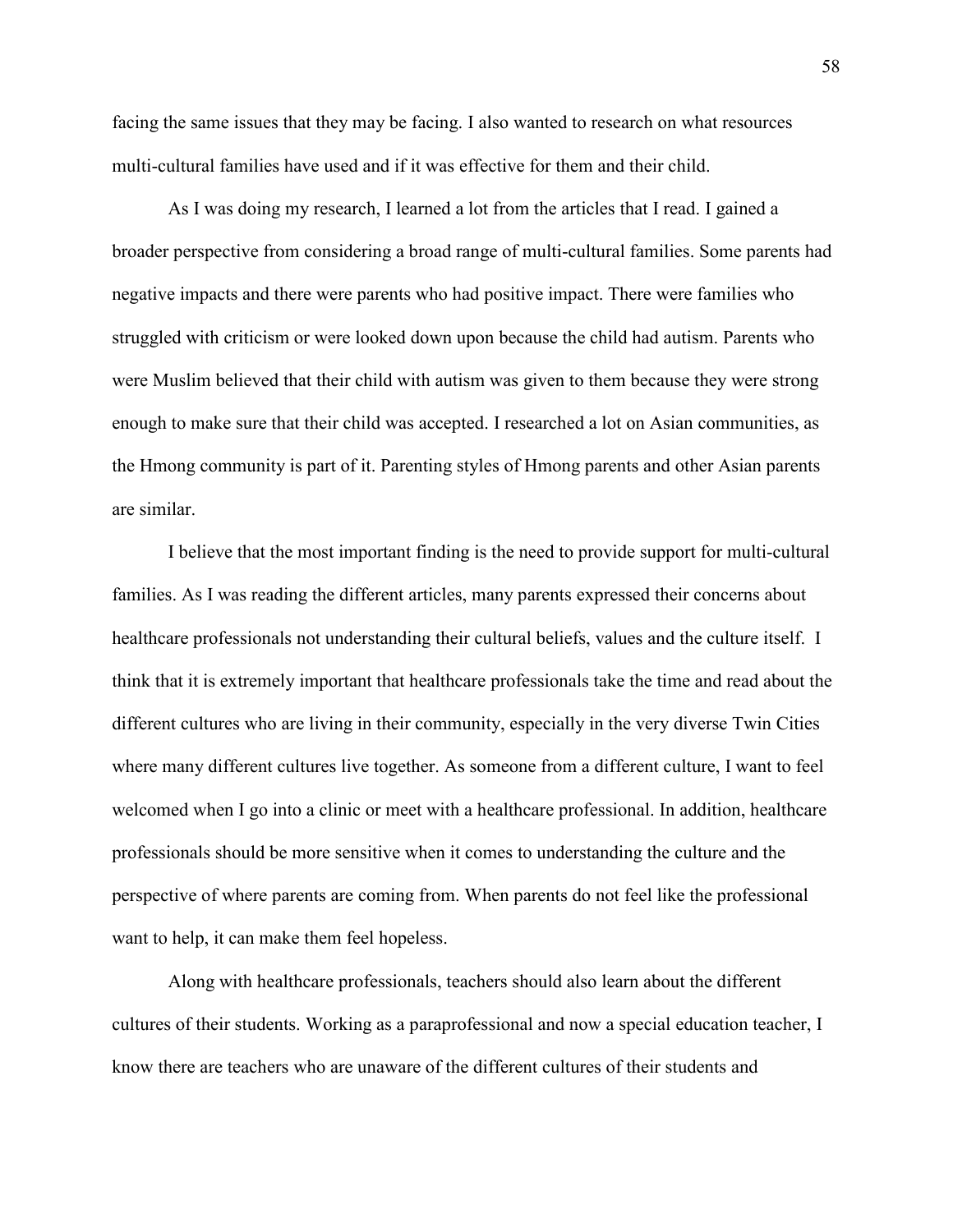colleagues. I currently work at a Hmong charter school; there are still teachers who are not aware of the Hmong culture and the beliefs and values we share. At school, students want to feel welcomed just as parents want to feel welcomed when they go see a healthcare professional. Students should not be taught the same way as they have different learning styles. For students with a disability, it can be doubly challenging to learn because of being a multi-cultural student and having a disability such as autism.

I had shared the idea of a monthly newsletter with my special education coordinator. I discussed with her how the newsletter would look and what information would be included. My coordinator really liked the idea and thought that it would be helpful to the parents at our school who have children with autism. She really liked the section about the personal stories as many Hmong parents may not know that there are other parents who may be going through the same situations that they are experiencing.

In conclusion, the information that I found throughout this research will be helpful to the Hmong parents who are raising child with autism. Having awareness that there are other parents who may be going through the same stressful or positive events are happening with them will provide hope and will make them feel better. Providing up-to-date resources for Hmong parents can help lower their stress levels. As autism is still new in the Hmong community, more research within the Hmong culture will provide more information and support to parents.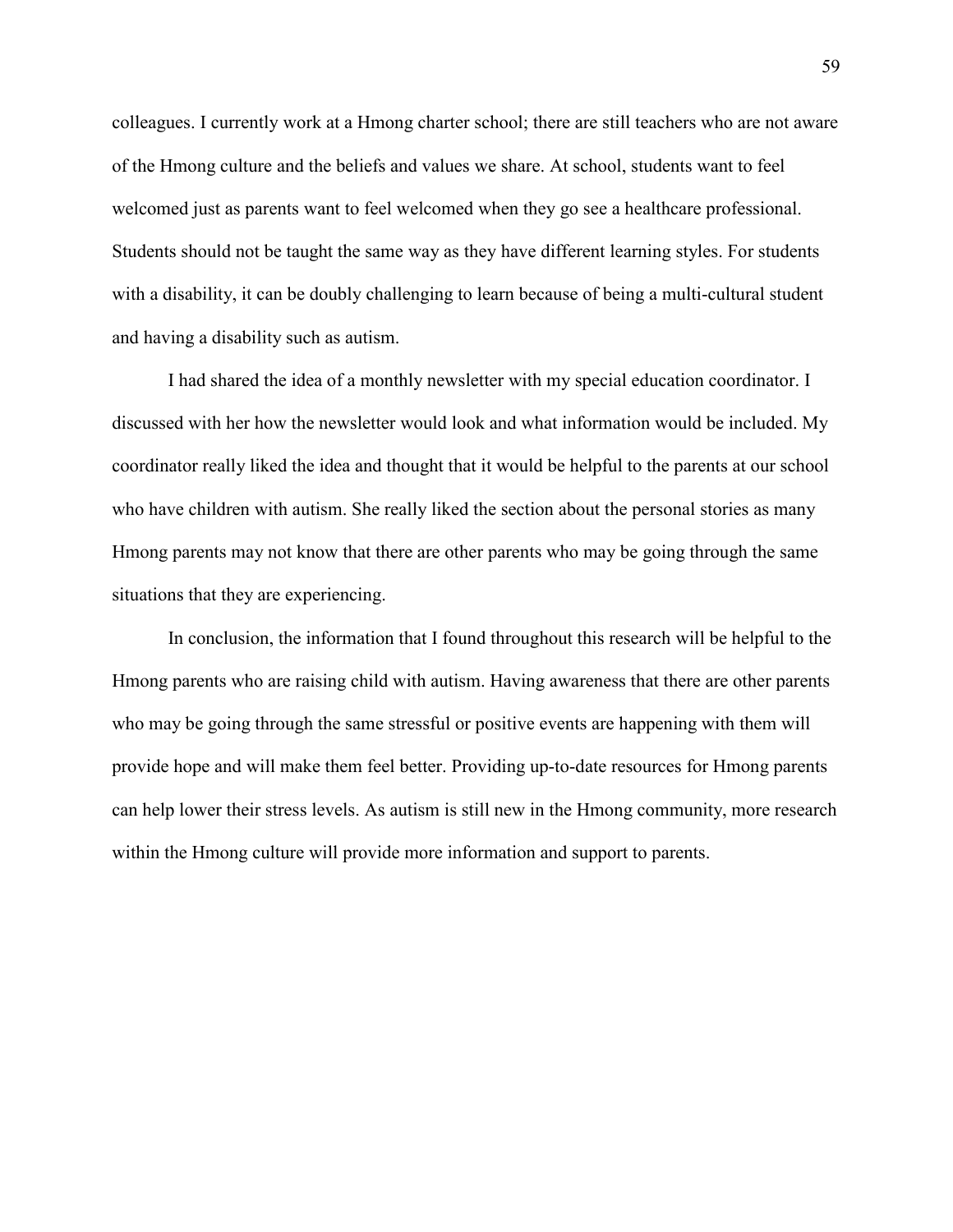- Argumedes, M., Lanovaz, M. J., & Larivée, S. (2018). Brief report: Impact of challenging behavior on parenting stress in mothers and fathers of children with autism spectrum disorders. *Journal of Autism and Developmental Disorders*, *48*(7), 2585–2589. https://doi-org.ezproxy.bethel.edu/10.1007/s10803-018-3513-1
- Burkett, K., Morris, E., Manning-Courtney, P., Anthony, J., & Shambley-Ebron, D. (2015). African American families on autism diagnosis and treatment: The influence of culture. *Journal of Autism and Developmental Disorders*, *45*(10), 3244–3254. https://doiorg.ezproxy.bethel.edu/10.1007/s10803-015-2482-x
- Centers for Disease Control and Prevention (2019). Autism Spectrum Disorder (ASD). Retrieved from https://www.cdc.gov/ncbddd/autism/index.html
- Das, S., Das, B., Nath, K., Dutta, A., Bora, P., & Hazarika, M. (2017). Impact of stress, coping, social support, and resilience of families having children with autism: A North East India-based study. *Asian Journal of Psychiatry*, *28*, 133–139. https://doiorg.ezproxy.bethel.edu/10.1016/j.ajp.2017.03.040
- DuBay, M., Watson, L. R., & Zhang, W. (2018). In search of culturally appropriate autism interventions: Perspectives of Latino caregivers. *Journal of Autism and Developmental Disorders*, *48*(5), 1623–1639. https://doi-org.ezproxy.bethel.edu/10.1007/s10803-017- 3394-8
- Guler, J., de Vries, P. J., Seris, N., Shabalala, N., & Franz, L. (2018). The importance of context in early autism intervention: A qualitative South African study. *Autism*, *22*(8), 1005- 1017. https://doi:10.1177/1362361317716604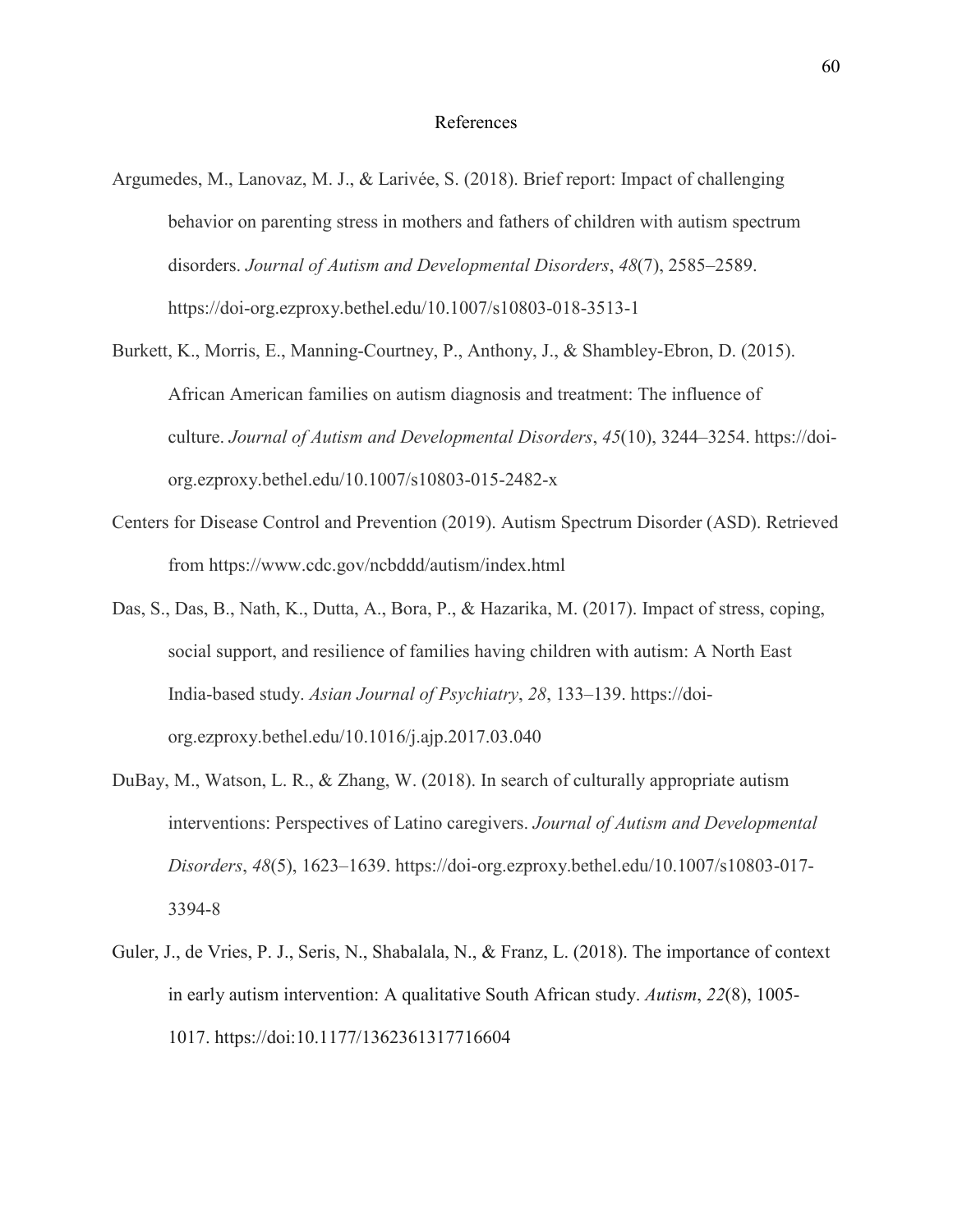Iadarola, S., Levato, L., Harrison, B., Smith, T., Lecavalier, L., Johnson, C., Scahill, L. (2018). Teaching parents behavioral strategies for autism spectrum disorder (ASD): Effects on stress, strain, and competence. *Journal of Autism and Developmental Disorders*, *48*(4), 1031–1040. https://doi-org.ezproxy.bethel.edu/10.1007/s10803-017-3339-2

Ilias, K., Liaw, J. H. J., Cornish, K., Park, M. S.-A., & Golden, K. J. (2017). Wellbeing of mothers of children with "A-U-T-I-S-M" in Malaysia: An interpretative phenomenological analysis study. *Journal of Intellectual and Developmental Disability*, *42*(1), 74–89. https://doiorg.ezproxy.bethel.edu/10.3109/13668250.2016.1196657

- Jegatheesan, B., Miller, P. J., & Fowler, S. A. (2010). Autism from a religious perspective: A study of Parental beliefs in South Asian Muslim immigrant families. Focus on autism and other developmental disabilities, 25(2), 98–109. https://doi.org/10.1177/1088357610361344
- Landon, J., Shepherd, D., & Goedeke, S. (2018). Predictors of satisfaction with life in parents of children with autism spectrum disorder. *Journal of Autism and Developmental Disorders*, *48*(5), 1640–1650. https://doi-org.ezproxy.bethel.edu/10.1007/s10803-017- 3423-7
- Lee, J. K., & Chiang, H.-M. (2018). Parenting stress in South Korean mothers of adolescent children with autism spectrum disorder. *International Journal of Developmental Disabilities*, *64*(2), 120–127. https://doiorg.ezproxy.bethel.edu/10.1080/20473869.2017.1279843
- McAuliffe, T., Cordier, R., Vaz, S., Thomas, Y., & Falkmer, T. (2017). Quality of life, coping styles, stress levels, and time use in mothers of children with autism spectrum disorders: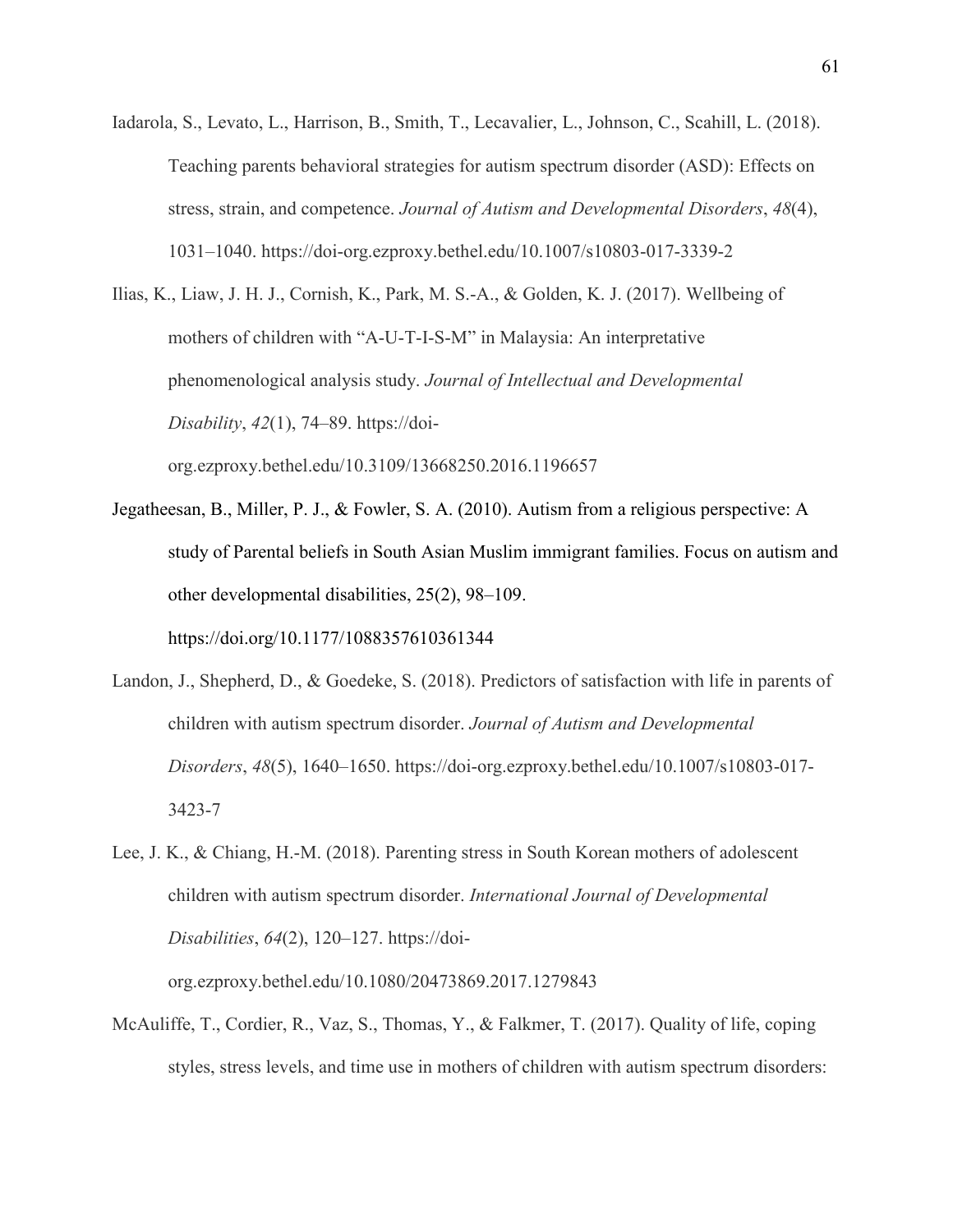Comparing single versus coupled households. *Journal of Autism and Developmental Disorders*, *47*(10), 3189–3203. https://doi-org.ezproxy.bethel.edu/10.1007/s10803-017- 3240-z

- Riany, Y. E., Cuskelly, M., & Meredith, P. (2017). Parenting style and parent–child relationship: A comparative study of Indonesian parents of children with and without autism spectrum disorder (ASD). *Journal of Child and Family Studies*, *26*(12), 3559–3571. https://doiorg.ezproxy.bethel.edu/10.1007/s10826-017-0840-3
- Ruble, L., Murray, D., McGrew, J. H., Brevoort, K., & Wong, V. W. (2018). A preliminary study of activation, stress, and self-management of parents of children with autism spectrum disorder. *Journal of Child and Family Studies*. https://doiorg.ezproxy.bethel.edu/10.1007/s10826-017-0814-5
- Schlebusch, L., & Dada, S. (2018). Positive and negative cognitive appraisal of the impact of children with autism spectrum disorder on the family. *Research in Autism Spectrum Disorders*, *51*, 86–93. https://doi-org.ezproxy.bethel.edu/10.1016/j.rasd.2018.04.005
- Tsai, H.-W. J., Cebula, K., & Fletcher-Watson, S. (2017). The role of the broader autism phenotype and environmental stressors in the adjustment of siblings of children with autism spectrum disorders in Taiwan and the United Kingdom. *Journal of Autism and Developmental Disorders*, *47*(8), 2363–2377. https://doiorg.ezproxy.bethel.edu/10.1007/s10803-017-3134-0
- Tsang, S. K. M., Shek, D. T. L., Lam, L. L., Tang, F. L. Y., & Cheung, P. M. P. (2007). Brief report: Application of the TEACCH program on Chinese pre-school children with autism--Does culture make a difference? *Journal of Autism and Developmental*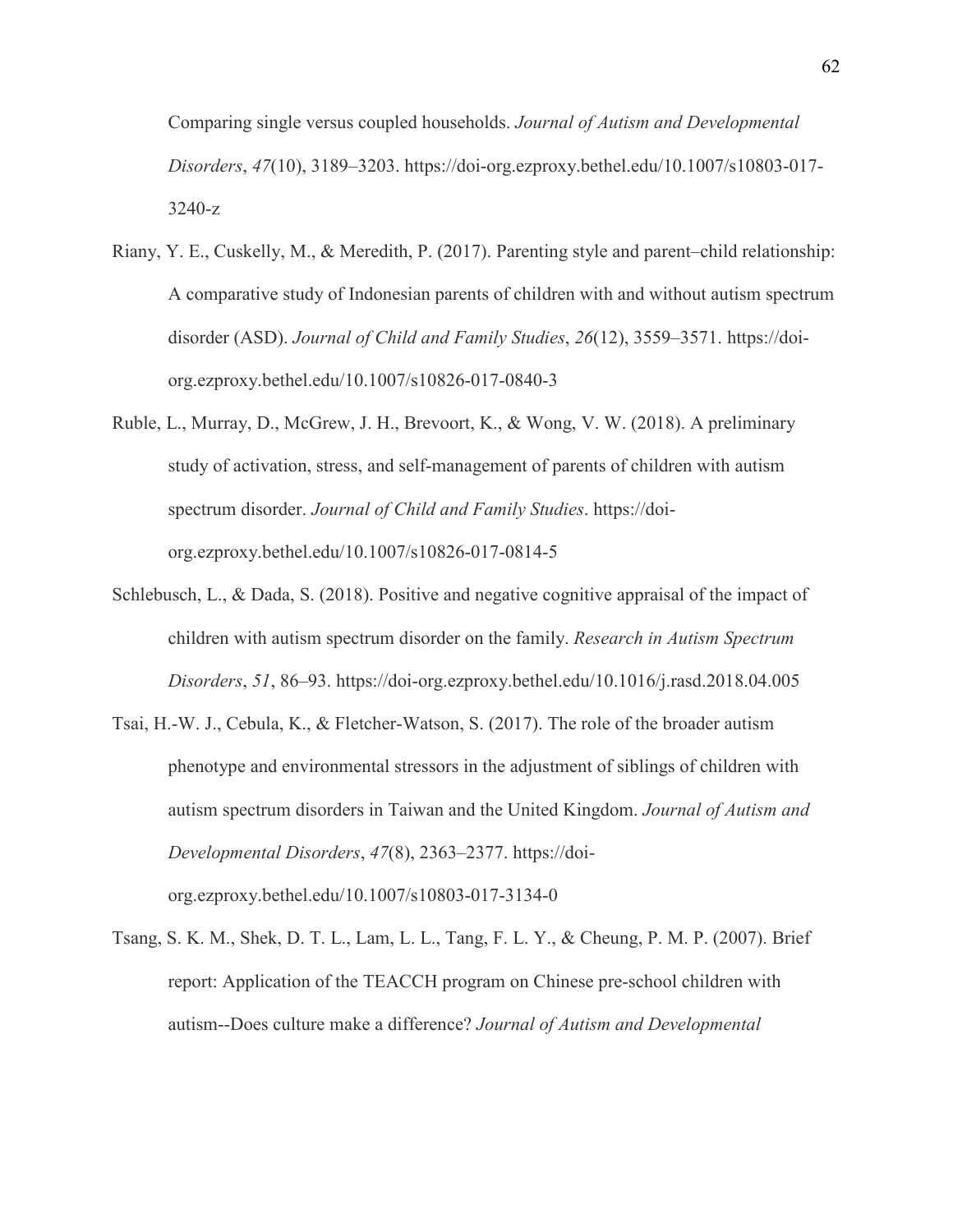*Disorders*, *37*(2), 390–396. https://doi-org.ezproxy.bethel.edu/10.1007/s10803-006-0199- 6

- Van Hees, V., Roeyers, H., & De Mol, J. (2018). Students with autism spectrum disorder and their parents in the transition into higher education: Impact on dynamics in the parent– child relationship. *Journal of Autism and Developmental Disorders*, *48*(10), 3296–3310. https://doi-org.ezproxy.bethel.edu/10.1007/s10803-018-3593-y
- Waizbard-Bartov, E., Yehonatan-Schori, M., & Golan, O. (2018). Personal growth experiences of parents to children with autism spectrum disorder. *Journal of Autism and Developmental Disorders*. https://doi-org.ezproxy.bethel.edu/10.1007/s10803-018-3784- 6
- Wang, H. T., & Casillas, N. (2013). Asian American parents' experiences of raising children with autism: Multicultural family perspective. *Journal of Asian and African Studies*, *48*(5), 594-606.
- Williams, T. V., Hartmann, K., Paulson, J. F., Raffaele, C. T., & Urbano, M. R. (2019). Life after an autism spectrum disorder diagnosis: A comparison of stress and coping profiles of African American and Euro-American caregivers. *Journal of Autism and Developmental Disorders*, *49*(3), 1024–1034. [https://doi-org.ezproxy.bethel.edu/10.1007/s10803-018-](https://doi-org.ezproxy.bethel.edu/10.1007/s10803-018-3802-8) [3802-8](https://doi-org.ezproxy.bethel.edu/10.1007/s10803-018-3802-8)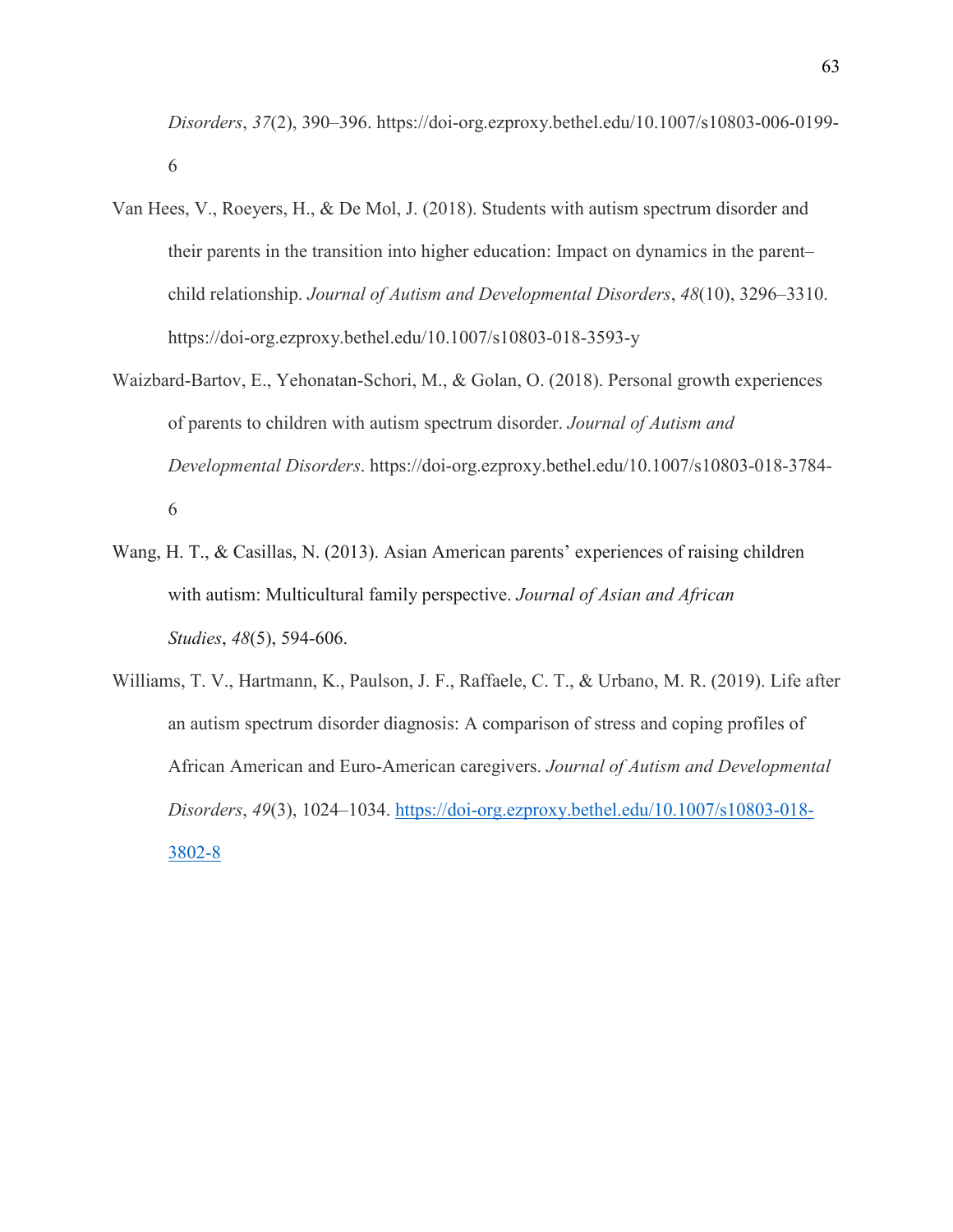

# **SEEK(S**pecial **E**ducation **E**xploration **K**nowledge**) Monthly Newsletter**

What's New! May 2019

Some signs of autism:

- Loss of previously acquired speech, babbling or social skills
- Avoidance of eye contact
- Persistent preference for solitude
- Difficulty understanding other people's feelings
- Delayed language development [\(www.autismspeaks.org\)](http://www.autismspeaks.org/)

Autism Facts:

- In 2018 the CDC determined that approximately 1 in 59 children is diagnosed with an autism spectrum disorder (ASD).
- Autism affects all ethnic and socioeconomic groups.
- Boys are four times more likely to be diagnosed with autism than girls.
- Parents who have a child with ASD have a 2 to 18 percent chance of having a second child who is also affected.
- Over the last two decades, extensive research has asked whether there is any link between childhood vaccinations and autism. The results of this research are clear: Vaccines do not cause autism. [\(www.autismspeaks.org\)](http://www.autismspeaks.org/)

More information can be found on [\(www.autismspeaks.org\)](http://www.autismspeaks.org/)

**Pacer:** pacer.org [\(952\) 838-9000](https://www.google.com/search?safe=strict&rlz=1C1GCEA_enUS809US809&biw=1366&bih=662&ei=KdHZXPTyLtbz-gTVj7GwBQ&q=pacer&oq=pacer&gs_l=psy-ab.3..0l10.1045.1412..1529...0.0..0.121.543.1j4......0....1..gws-wiz.......0i71j0i67j0i131.CWoxYPayhOI) This is where healthcare -New video on understanding what autism is. providers information such -June 2019 Workshop: Special Education: as doctors, speech What Do I Need to Know pathologists, child

### **Resources Providers/Healthcare**

Psychologists, etc.